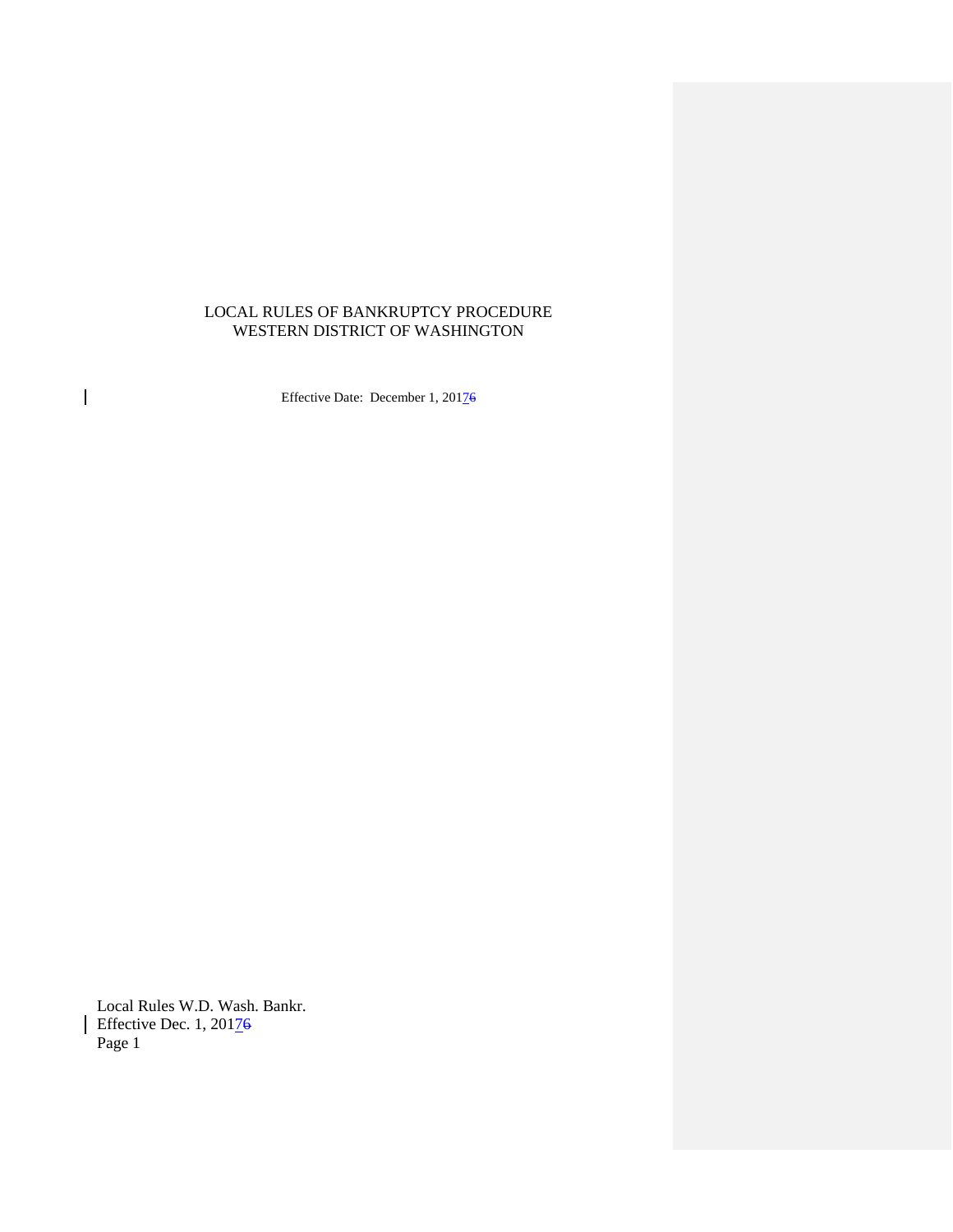## **RULE 1006-1. FILING FEE**: **WAIVER OR INSTALLMENTS**

**(a) General Requirements.** Every voluntary petition submitted to the clerk of court for filing shall be accompanied by one of the following payment options: (i) full payment of the applicable filing fee; (ii) a signed application for waiver of the filing fee, if the debtor is eligible; or (iii) a signed application to pay the filing fee in installments and payment of the initial installment. The clerk of court is authorized to reject or dismiss a voluntary petition that is not accompanied by one of these payment options.

**(b) Application to Pay Filing Fee in Installments.** If the debtor is unable to pay the filing fee except in installments, the debtor must file an Application for Individuals to Pay the Filing Fees in Installments (Local BankruptcyOfficial Form 3B 103A) and tender payment of the initial installment with the voluntary petition.

(1) The initial installment payment for individual chapter 7, 12 or 13 cases shall be \$100. The initial installment payment for individual chapter 11 cases shall be \$350. The initial installment is due with the voluntary petition.

(2) The chapter 13 trustee is authorized to pay the balance of the filing fee owing in a chapter 13 case in which the debtor has been authorized to pay the filing fee in installments from plan payments made prior to confirmation of the plan.

(3) An application to pay the filing fee in installments will be denied if the debtor or joint debtor has commenced a bankruptcy case within 8 years before the date of the filing of the instant petition, or has a pending case, in which the filing fees are owed to the Bankruptcy Court for the Western District of Washington.

**(c) Application for Waiver of Filing Fee.** An application by an individual chapter 7 debtor for seeking a waiver of the chapter 7 filing fee shall must be made by fileing an Application to Have the Chapter 7 Filing Fee Waived (Official Form B 103B) with the voluntary petition. Local Rule W.D. Wash. LCR 3(b) shall not apply in bankruptcy cases.

## **RULE 1007-1. LISTS, SCHEDULES, STATEMENTS**

#### **(a) Extension of Time to File Schedules and Statements.**

(1) A motion for extension of time to file schedules, statements, and documents required by Fed. R. Bankr. P.  $1007(b)(1)(A)$ , (B), (C), (D), (F), (b)(4), (b)(5) and (b)(6) shall be filed prior to the expiration of the deadline for filing. Such a motion shall be made on 7 days' notice to those specified in Fed. R. Bankr. P. 1007(c), and to entities requesting notice pursuant to Fed. R. Bankr. P. 2002(i). If no objection is timely filed, an order may be presented *ex parte*. The motion shall contain:

(A) the date the petition was filed;

(B) the date the schedules and statements are due;

(C) the date set for the 11 U.S.C. § 341 meeting of creditors; and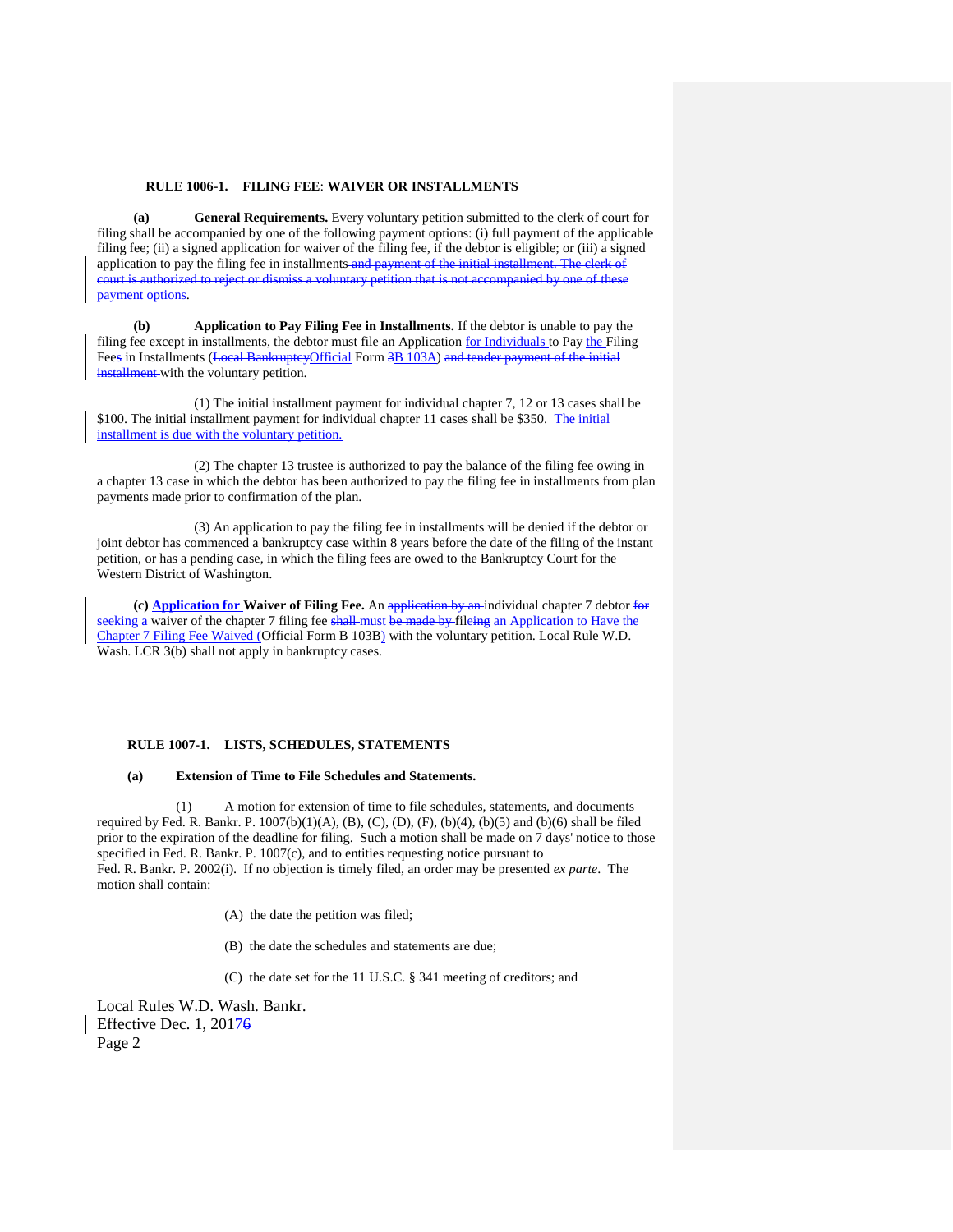## (D) the reason for the delay.

(2) The court shall not extend the date for filing schedules, statements, and documents to a date within 7 days of the 11 U.S.C. § 341 meeting of creditors, unless the debtor has arranged with either the trustee or the United States trustee for a continuance of the meeting and mails to all creditors notice of the continuance of the meeting and the extension of time to file schedules and statements.

(3) Debtors on active military duty must so indicate on Schedule I, and those going on active duty or being deployed for a period of 14 days or more after the filing of the petition must file notice setting forth the beginning and end dates of the active duty or deployment, and any new or additional address, attaching a copy of the orders to or official documentation of the active duty or deployment with social security numbers redacted to show only the last four digits, and the names (other than the issuing official) and social security numbers of any non-debtors completely redacted.

**(b) Schedules Required in Converted Cases.** Where a chapter 7, chapter 13, chapter 12, or individual chapter 11 case is converted to another chapter, the debtor shall be required to file amended schedules, statements, and documents required by Fed. R. Bankr. P. 1007(b)(1), (4), (5), and (6), or a declaration under penalty of perjury that there has been no change in the schedules, statements, and documents.

# **RULE 1009-1. AMENDMENTS TO PETITION, LISTS, SCHEDULES AND STATEMENTS**

**(a) Case Name and Number; Verification.** The debtor's name and the case number shall appear on the first page of any amended petition, or amended or supplemental schedule, statement, or list. Any amendment or supplement shall be verified in the same manner as required for the original document.

**(b) Amendment of Petition to Change a Debtor's Name.** The name of an original debtor, as stated in the case caption, may be amended by *ex parte* motion.

# **(c) Addition of Creditors.**

(1) *Duty to Supplement Master Mailing List*. A supplemental mailing list shall be filed with any schedule that contains additions to a prior list or schedule of creditors or other interested parties.

(2) *Notice of Amendment of Schedules in Chapter 7, 12, and 13 Cases*. If the debtor in a chapter 7, 12, or 13 case amends the schedules of creditors after the 11 U.S.C. § 341 meeting notice has been mailed, but before the 11 U.S.C. § 341 meeting occurs, the debtor shall serve on any creditors added by the amendment a notice of the amendment, together with a copy of the 11 U.S.C. § 341 meeting notice. The notice of amendment shall inform the creditor that, on motion by the creditor made before the expiration of any applicable deadlines set forth in the 11 U.S.C. § 341 meeting notice, the court may for cause extend the time for filing (A) proofs of claim, (B) objections to the debtor's exemptions, (C) complaints objecting to discharge, and (D) complaints to determine the dischargeability of a debt. The debtor shall file proof that service has been effected on all non-ECF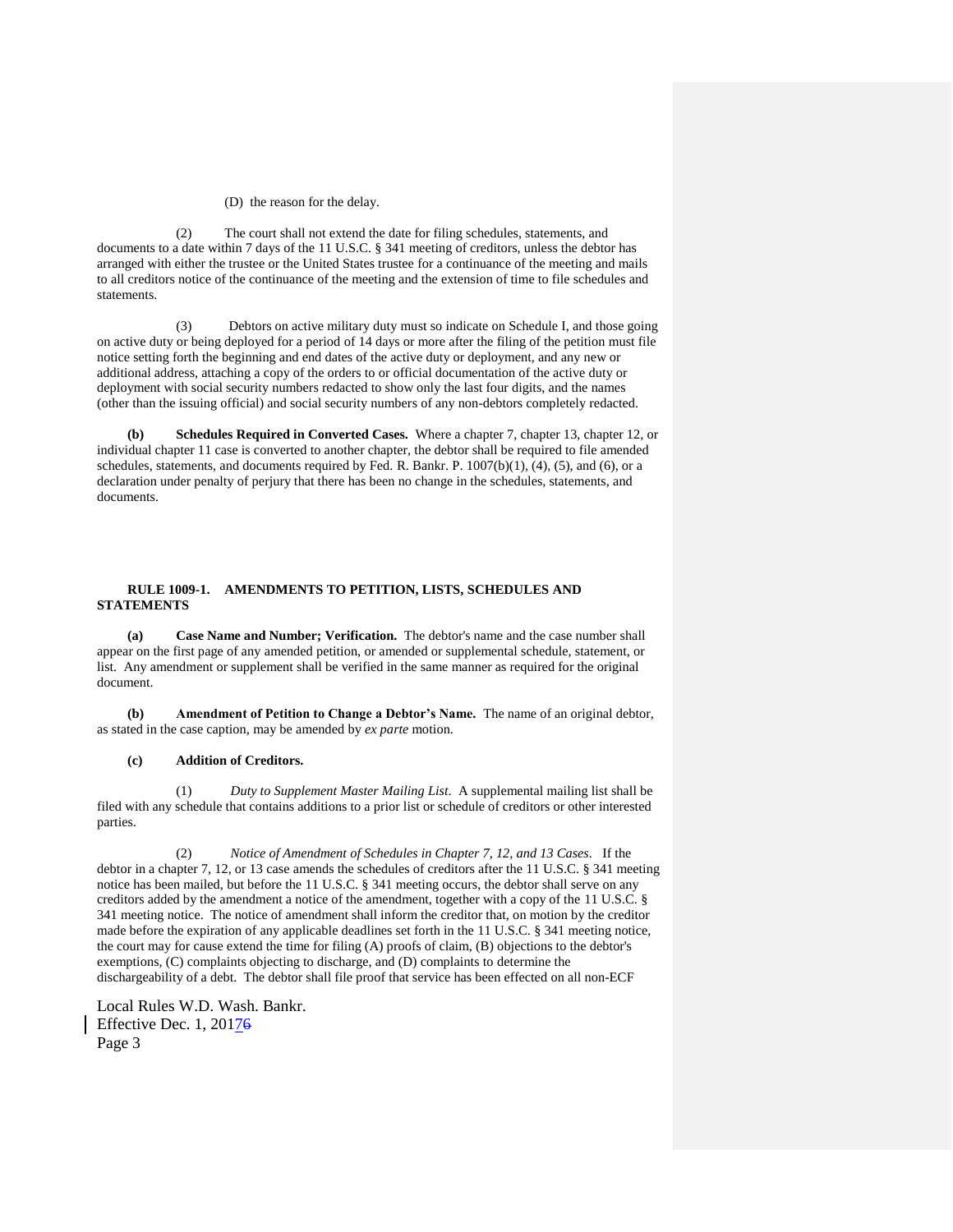participants.

(3) *Notice of Amendment of Schedules in Chapter 11 Cases*. If the debtor or trustee in a chapter 11 case amends the debtor's schedules to add a creditor's claim or change the amount, nature, classification or characterization of a debt owing to a creditor, the debtor or trustee shall, within 14 days, transmit notice of the amendment to the creditor and notice of the creditor's right to file a proof of claim by the later of the bar date (if any) or 21 days from the date of the notice. The debtor or trustee shall file a certificate of service of the notice with the Clerk within 7 days

Fee for Amending Schedules. Every amendment to a debtor's schedules of creditors or equity security holders shall be accompanied by the fee prescribed by the Judicial Conference of the United States.

**(d) Amendment to Exemptions.** If the debtor amends the claim of exemptions listed on Schedule C, the debtor shall serve a copy of the amendment on the trustee and on any entity affected thereby. The debtor shall file proof that service has been effected on all non-ECF participants.

# **RULE 1017-1. DISMISSAL OF CASE**

## **(a) Dismissal for Failure to Include Debtor's Signature.**

(1) Electronically filed petitions must indicate the signature of the debtor, and joint debtor if applicable, in accordance with Local Bankruptcy Rule 5005-1(d). An electronically filed voluntary petition that does not reflect the signature of the debtor, and joint debtor if applicable, is subject to dismissal within 1 business day, without further notice, as to the nonsigning debtor.

(2) Petitions that are submitted for filing on paper and do not contain the original signature of the debtor may be rejected by the clerk of court and returned to the debtor with no bankruptcy case opened. For joint petitions filed without the original signature of a joint debtor, the court will issue a 7-day deficiency notice.

**(b) Dismissal for Failure to File Statement of Social Security Number or Individual Taxpayer Identification Number with the Petition.** An individual debtor shall file or submit with the voluntary petition a verified statement setting out the debtor's social security number, individual taxpayer identification number, or a statement that the debtor does not have a social security number. An electronically filed voluntary petition that is not accompanied by this verified statement may be dismissed after 1 business day without further notice. Petitions that are submitted for filing on paper and not accompanied by the verified statement may be rejected by the clerk. For joint petitions accompanied by a verified statement of only one of the joint debtors, the court will accept the petition and generate a 7-day deficiency notice.

**(c) Dismissal for Failure to File List of Creditors.** A debtor in a voluntary case shall file or submit a list of creditors, containing the names and addresses of each entity included or to be included on Schedules D, E/F, G and H, as required by 11 U.S.C. § 521(a)(1)(A) and Fed. R. Bankr. P. 1007(a)(1), no later than 7 days from the date of the filing of the petition. Failure to timely file or submit the creditor list may result in dismissal of the debtor's case.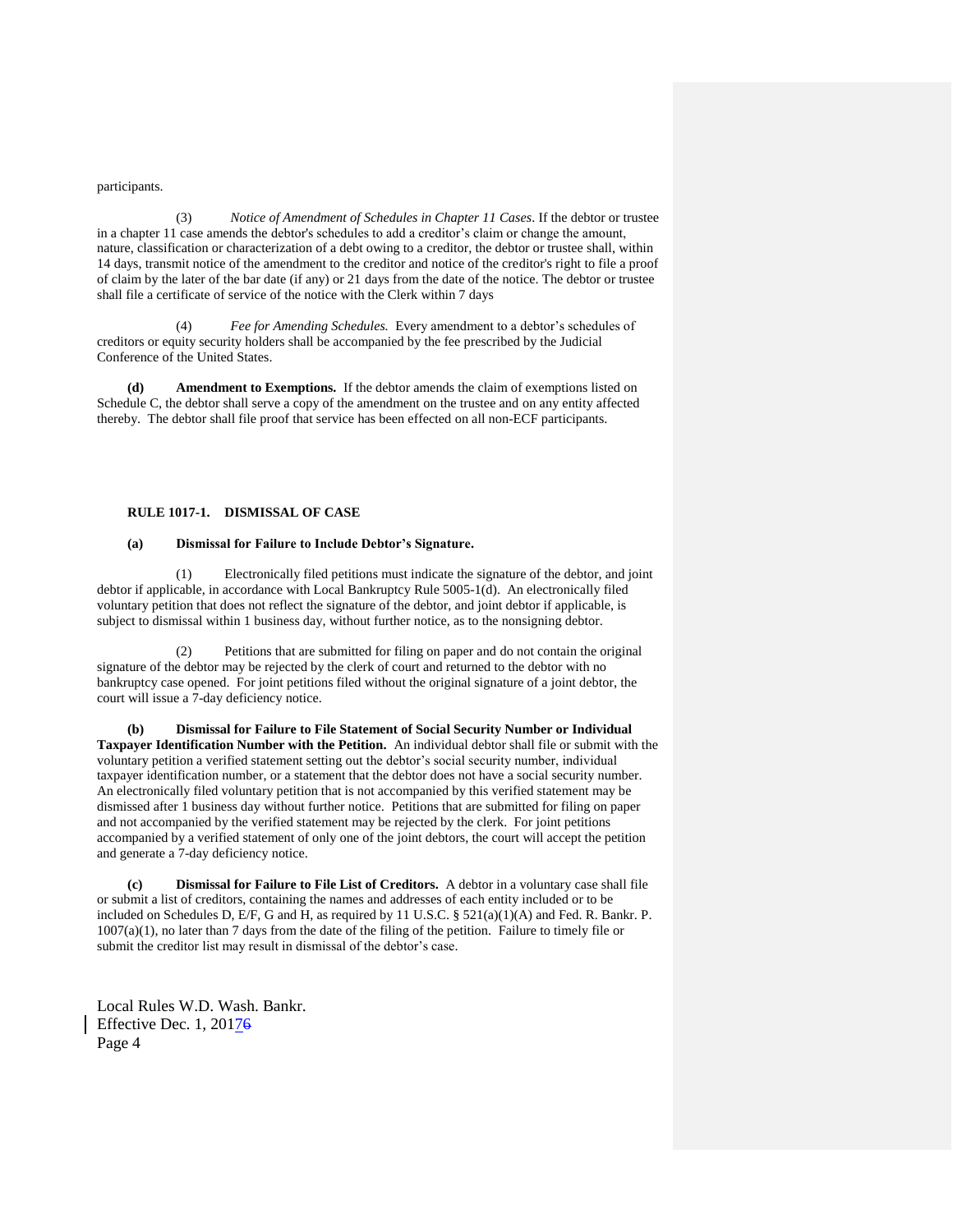**(d) Dismissal for Failure to File Schedules and Statements.** A debtor in a voluntary case shall file or submit with the petition the items required by Fed. R. Bankr. P. 1007(b) and 11 U.S.C. § 521(a), as applicable; provided, however, that payment advices or other evidence of payment are governed by Local Bankruptcy Rule 4002-1. Failure to file or submit these schedules and statements may result in dismissal of the debtor's case, provided that the docket shows that the debtor was given 15 days' notice of this provision. The 15-day notice of dismissal for failure to file schedules and statements may be contained in provided with the Official Form B309 Notice of Bankruptcy Case. The United States Trustee may designate the chapter 13 trustee to apply for dismissal pursuant to this rule in chapter 13 cases.

**(e) Dismissal for Failure to Attend 11 U.S.C. § 341 Meeting of Creditors**. If a debtor in a voluntary case fails to appear at the 11 U.S.C. § 341 meeting of creditors, the debtor's case may be subject to *ex parte* dismissal on application of the United States trustee. If, in a joint case, only one spouse appears at the 11 U.S.C. § 341 meeting, the United States trustee may apply for an order dismissing the case as to the nonappearing spouse. The United States Trustee may designate the chapter 13 trustee to apply for dismissal pursuant to this rule in chapter 13 cases. Notice of the United States trustee's ability to seek dismissal for failure to appear at the 11 U.S.C. §341 meeting of creditors may be provided with contained in the Official Form B309 Notice of Bankruptcy Case.

**(f) Small Business Debtors.** If a small business debtor fails to comply with its obligations under 11 U.S.C. § 1116(1), the court may dismiss the case, provided that the docket contains proof that the debtor was given 7 days' notice of this provision.

**(g) Motions to Vacate--Notice Requirement.** Unless the court orders otherwise, a motion to vacate an order of dismissal entered pursuant to this rule shall be noted for hearing pursuant to Local Bankruptcy Rule 9013-1 and shall be served on any trustee appointed in the case and all additional parties in interest.

**(h) Applicability of Rule.** This rule shall not apply in cases converted from one chapter to another.

# **RULE 1072-1. PLACES OF HOLDING COURT**

**(a) Case Filings.** All cases in which the debtor resides, or has its principal place of business or principal assets, in the counties of Clark, Cowlitz, Grays Harbor, Lewis, Mason, Pacific, Pierce, Skamania, Thurston and Wahkiakum, shall be filed at Tacoma. All other cases shall be filed at Seattle.

**(b) Filing of Papers.** All pleadings and papers shall be filed where the case is filed.

**(c) Calendaring.** Unless otherwise ordered by the court, motions shall be noted for hearing as follows:

| <b>Debtor's County of Residence/</b>         |                 |
|----------------------------------------------|-----------------|
| <b>Principal Place of Business or Assets</b> | <b>Calendar</b> |

## **1. Chapter 7 Cases**

Island, San Juan, Skagit, Snohomish, Whatcom Marysville Marysville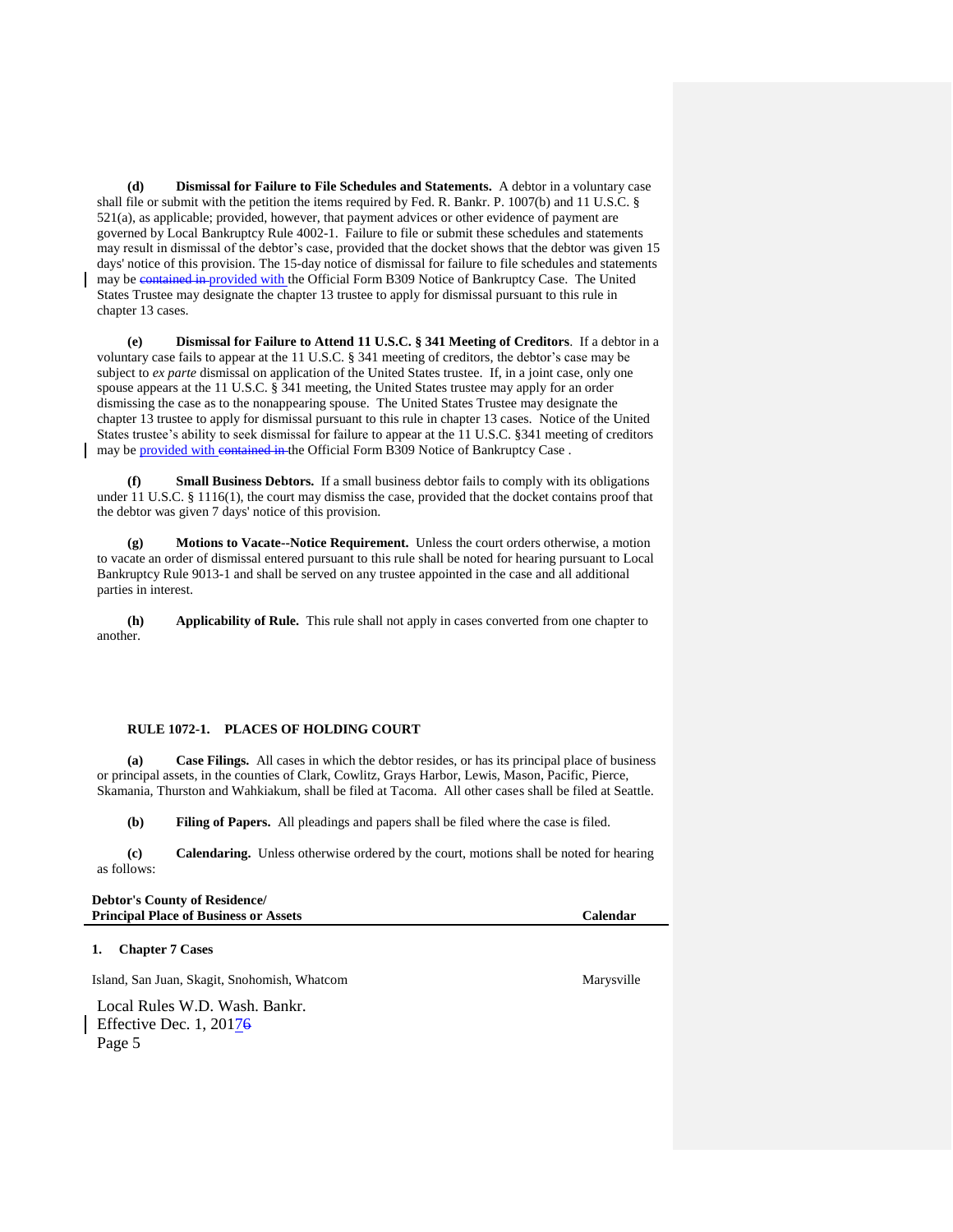| <b>Debtor's County of Residence/</b><br><b>Principal Place of Business or Assets</b> | Calendar     |
|--------------------------------------------------------------------------------------|--------------|
|                                                                                      |              |
| Clallam, Jefferson, Kitsap                                                           | Port Orchard |
| King                                                                                 | Seattle      |
| Grays Harbor, Lewis, Mason, Pierce, Thurston                                         | Tacoma       |
| Clark, Cowlitz, Pacific, Skamania, Wahkiakum                                         | Vancouver    |
| $\overline{2}$ .<br>Chapter 9, Chapter 11, Chapter 12 and Chapter 15 Cases           |              |
| Clallam, Island, Jefferson, King, Kitsap, San Juan, Skagit, Snohomish, Whatcom       | Seattle      |
| Grays Harbor, Lewis, Mason, Pierce, Thurston                                         | Tacoma       |
| Clark, Cowlitz, Pacific, Skamania, Wahkiakum                                         | Vancouver    |
| <b>Chapter 13 Cases</b><br>3.                                                        |              |
| King                                                                                 | Seattle      |
| Island, San Juan, Skagit, Snohomish, Whatcom                                         | Marysville   |
| Clallam, Jefferson, Kitsap                                                           | Port Orchard |
| Mason, Grays Harbor, Lewis, Pierce, Thurston,                                        | Tacoma       |
| Clark, Cowlitz, Pacific, Skamania, Wahkiakum                                         | Vancouver    |

**(d) Change of Hearing Location.** The place of hearing may be changed for a case or adversary proceeding on notice and hearing, with notice to all creditors or all parties in an adversary proceeding. The place of hearing may also be changed by the court in the event that the case is reassigned to another judge.

**(e) Telephone Hearings.** Local Bankruptcy Rule 9074-1 applies.

# **RULE 1073-1. ASSIGNMENT OF CASES**

**(a) Case Assignment.** All cases shall be assigned by the clerk of court to the respective judges of the court. Assignments shall be made on a random basis, including reassignments where necessitated by the recusal or absence of the assigned judge, except in cases filed under chapter 13 and cases assigned according to geographic locale. Related cases may be assigned to the same judge on motion of a party in interest made in accordance with Local Bankruptcy Rule 9013-1, or at the discretion of the court; *provided*, however, that a debtor or petitioning creditor may bring such a motion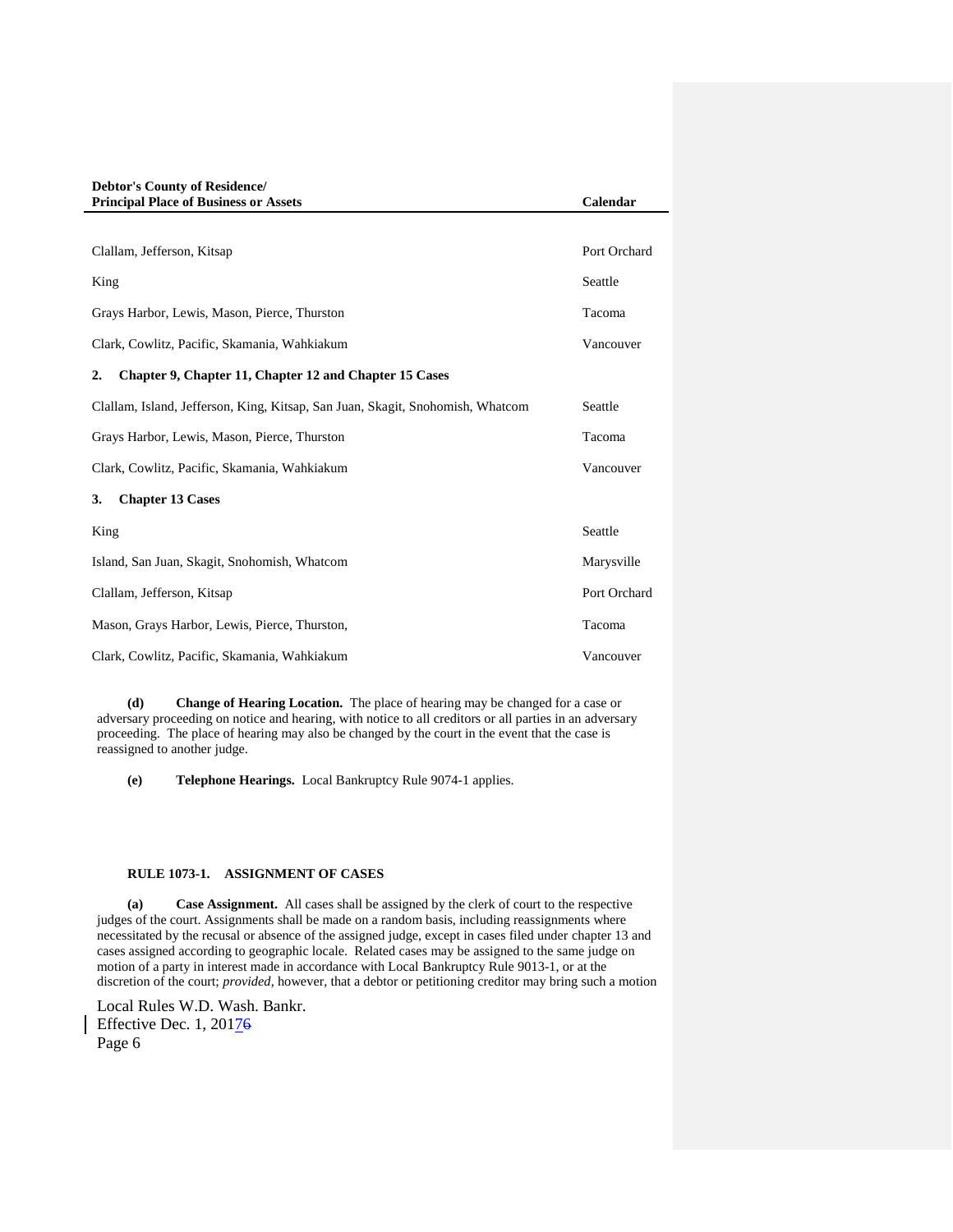*ex parte*, if notice of the bankruptcy has not yet been sent to creditors. Adversary proceedings shall be assigned to the judge to whom the case has been administratively assigned.

**(b) Case Coverage**. If immediate action is necessary in any case or proceeding assigned to a particular judge and that judge is unavailable for any reason, any other judge may hear and dispose of the matter requiring immediate attention, but such action shall not constitute a reassignment of the case or proceeding.

## **RULE 2002-1. NOTICE TO CREDITORS & OTHER INTERESTED PARTIES**

**(a) Entities Responsible for Giving Notice.** Unless otherwise ordered by the court, or required by local or national bankruptcy rules, all notices shall be given by the party or entity requesting relief.

## **(b) Service of Particular Notices.**

(1) *§ 341 Meeting of Creditors.* The clerk of court shall prepare and serve notice of the 11 U.S.C. § 341 meeting of creditors in each new and converted case, pursuant to Fed. R. Bankr. P.  $2002(a)(1)$ .

(2) *Notice of Continued or Rescheduled § 341 Meeting.* Local Bankruptcy Rule 2003-1(b)(4) applies.

(3) *Chapter 11 Ballots.* The proponent of the plan and disclosure statement in a chapter 11 shall give notice of the time fixed for accepting or rejecting a plan.

(4) *Chapter 11 Claims Deadline.* The debtor or trustee, if applicable, in a chapter 11 shall give notice of the deadline for filing claims.

(5) *Notice of Trustee's Final Report and Application for Compensation.* In chapter 7 cases in which the net proceeds realized exceeds the amount in Fed. R. Bankr. P. 2002(f)(8), the chapter 7 trustee shall provide notice of the trustee's final report, fee application and objection deadline using the form "Notice of Trustee's Final Report and Applications for Compensation." (UST Form 101- 7 (NFR)).

(6) *Chapter 15, Intention to Communicate.* The clerk of court shall provide notice pursuant to Fed. R. Bankr. P. 2002(q) of the court's hearing on a petition for recognition of a foreign proceeding, and of the court's intention to communicate with a foreign court or foreign representative as prescribed by Fed. R. Bankr. P. 5012.

**(c) Delivery of Clerk of Court's Notices.** The clerk of court may give notice through the electronic filing system ("ECF"), the Bankruptcy Noticing Center, or similar service.

Large Chapter 11 Cases. In a large chapter 11 case involving numerous parties in interest,, the court may require the party initiating the case, or subsequently appointed trustee or examiner, to retain a claims and noticing agent under 28 U.S.C. § 156(c). Application to retain a claims and noticing agent is made by motion under Local Bankruptcy Rule 9013-1. Counsel is encouraged to contact the clerk of the court prior to filing a large chapter 11 case.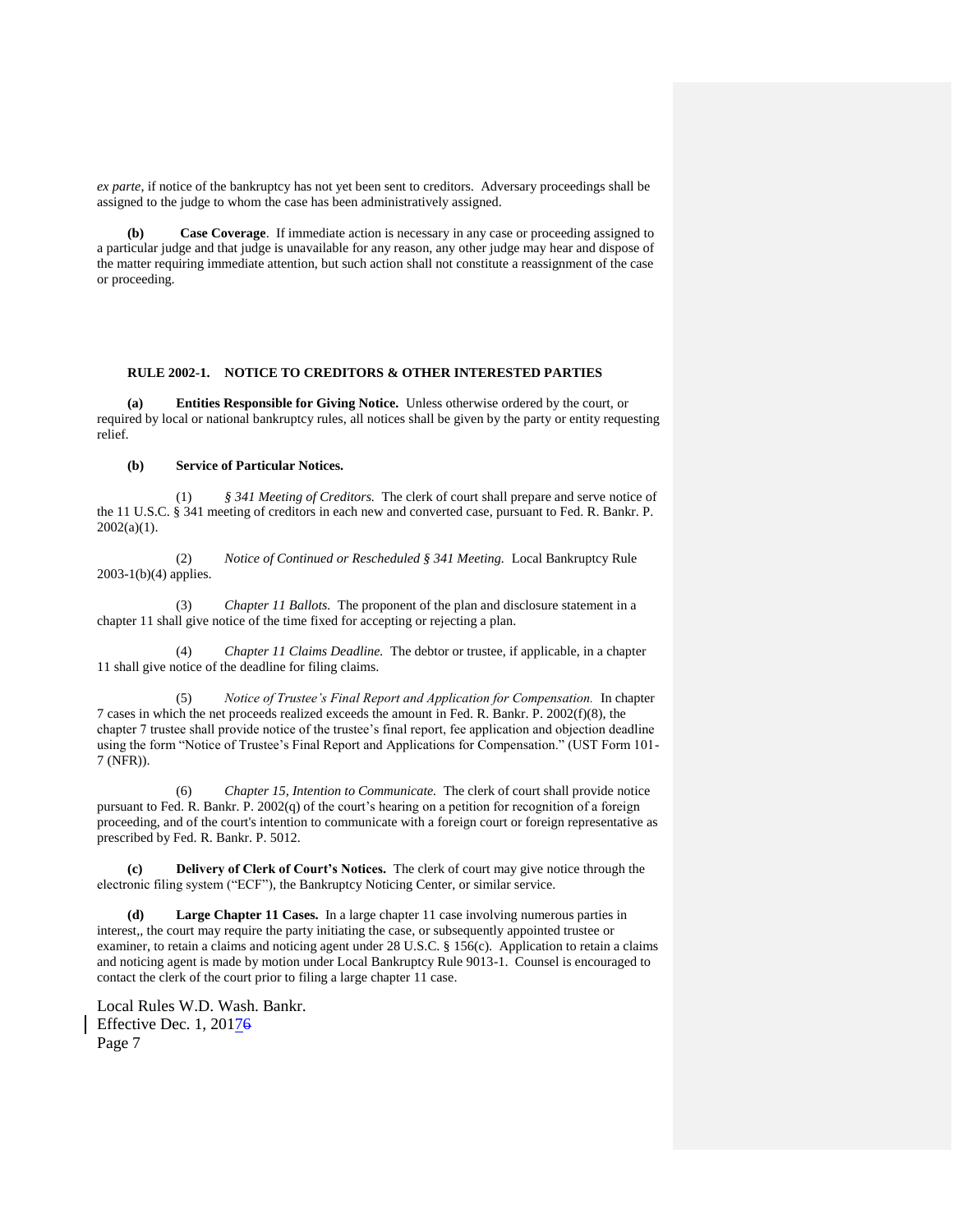(1) The claims and noticing agent has a duty to comply with all relevant statutory provisions and rules of procedure, including these local rules of bankruptcy procedure, general orders and other applicable guidelines.

(2) The debtor or the trustee must obtain a court order authorizing the termination of the services of the claims and noticing agent.

(3) The claims and noticing agent is responsible for working with the clerk of the court to arrange for the transfer and archiving of claims and related records disposition.

**(e) Use of Master Mailing List for Noticing.** Parties may obtain copies of a master mailing list, as well as a list containing the names and addresses of each entity requesting special notice pursuant to Fed. R. Bankr. P. 2002(i), updated in accordance with Fed. R. Bankr. P. 2002(g), from ECF, or through the court's public information access service ("PACER"). Alternatively, parties may obtain a master mailing list from the clerk of court for a fee in an amount prescribed by the Judicial Conference of the United States. Notice is presumed to be adequate if mailed to all entries on the master mailing list, *provided* that the list is current to within 21 days of mailing as evidenced by (1) the notation on the list showing the date it was extracted from ECF or PACER, (2) counsel's verification in the affidavit of service, or (3) clerk of court's certification.

**(f) Notices in Chapter 7 Cases.** In a chapter 7 case, after expiration of the deadline for filing claims and entry of an order allowing or disallowing claims, all notices required to be given to creditors pursuant to Fed. R. Bankr. P. 2002(a)(2), (3), and (6), and 2002(f)(8), may be limited to creditors whose claims have been filed and creditors who are still permitted to file claims by reason of an extension granted by the court.

**(g) Notice of Motion.** Local Bankruptcy Rule 9013-1(c) applies.

**(h) Special Notice to Taxing Agencies.** Local Bankruptcy Rule 4001-3(b) applies.

# **(i) Preferred Mailing Address under 11 U.S.C. § 342.**

(1) Pursuant to 11 U.S.C. § 342(f), an entity may specify a preferred mailing address to be used by all bankruptcy courts or particular bankruptcy courts when providing notice. Such request must be made by registering directly with the National Creditor Registration Service at https://ncrs.uscourts.gov/.

(2) A creditor that has supplied a notice of preferred address may designate a different address to be used in a particular bankruptcy case pursuant to 11 U.S.C. § 342(e) by filing a notice with the court containing the debtor's name, case number and the creditor's complete service address to be used for that particular case.

**(j) Electronic Notice.** Notice given electronically shall comply with Local Bankruptcy Rule 5005-1 and the court's Administrative Procedures for Filing, Signing and Verifying Pleadings and Papers by Electronic Means ("Electronic Filing Procedures"), as each is amended from time to time.

**(k) Request for Special Notice.** A person or entity filing a request for notice pursuant to Fed. R. Bankr. P. 2002(i) must use Local Bankruptcy Form 11 and include in the request the following information:

(i) the name of the person or entity requesting notice;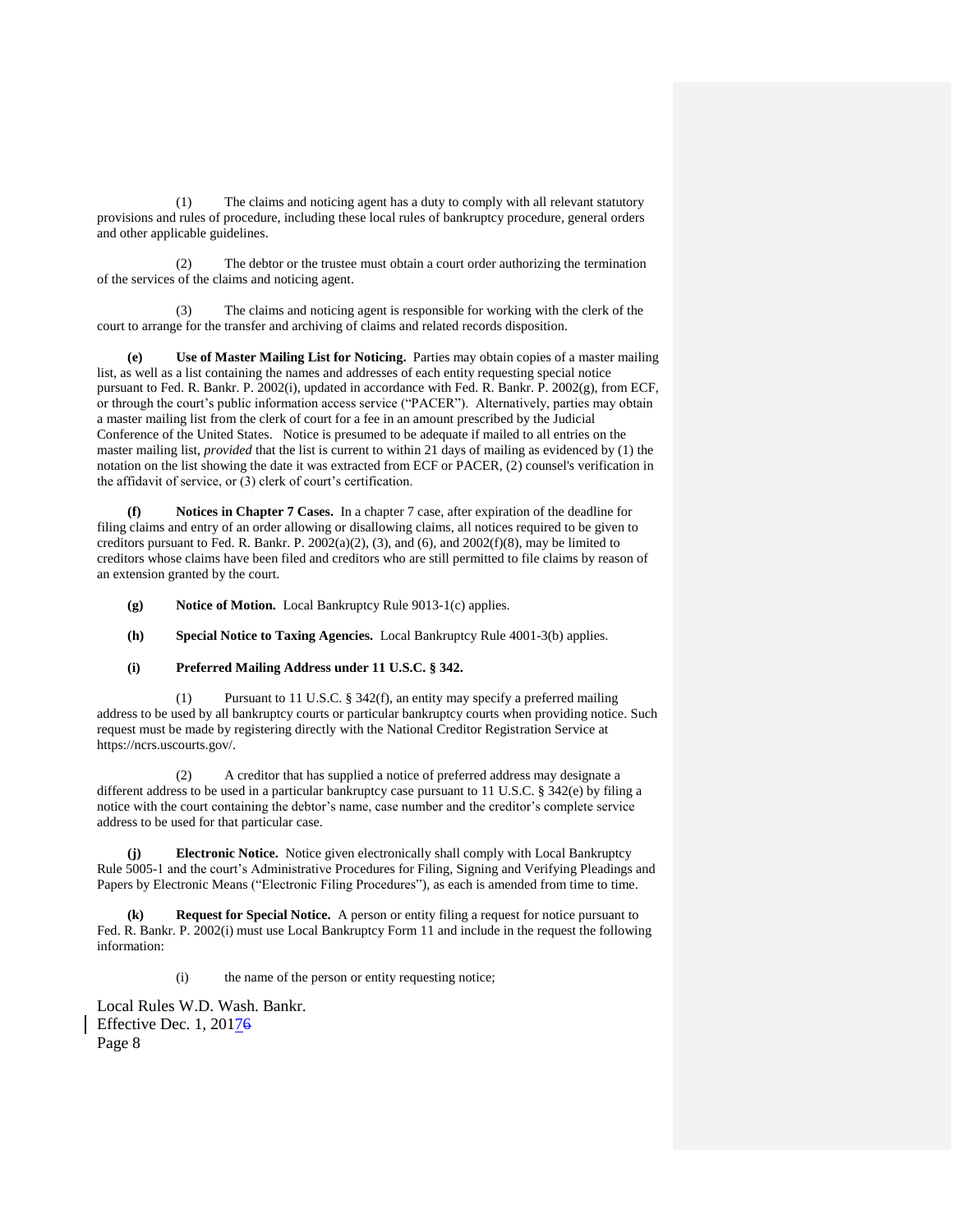(ii) mailing address, including street address for overnight delivery or personal

service;

(iii) telephone number;

(iv) a statement that the requesting party is a creditor or equity security holder of the debtor and the court has limited notice; and

(v) a statement that the request is limited to notices required to be provided under Fed. R. Bankr. P. 2002(a)(2), (a)(3) and (a)(6) and does not include any moving or responsive or reply documents, any evidence, or any proposed orders or entered orders.

#### **Committee Comment**

The practice of requesting special notice has become pervasive and is generally redundant. Counsel who appear in a given case receive electronic notification of all documents filed in that case without the need for filing a request for special notice. Appearing in a case also places counsel on the mailing matrix for the purposes of any notices or documents required to be served conventionally.

# **RULE 2003-1. MEETING OF CREDITORS AND EQUITY SECURITY HOLDERS**

**(a) Proof of Identification.** Individual debtors must provide an acceptable form of picture identification ("ID") and proof of social security number to the trustee at the meeting of creditors. Acceptable forms of ID include:

- (1) driver's license;
- (2) government ID;
- (3) state picture ID;
- (4) student ID;
- (5) U.S. Passport;
- (6) military ID;
- (7) resident alien card; and (8) consulate card.
- consulate card.

Proof of social security number must include all nine digits of the social security number and have been prepared by an entity other than the debtor or an affiliate. Acceptable proof of the social security number may include:

- (1) social security card;
- (2) medical insurance card;
- (3) pay stub;
- (4) W-2 form;
- (5) Internal Revenue Service Form 1099; and
- (6) Social Security Administration report.

**(b) Requests to Reschedule or Appear Other than in Person.** Requests to reschedule a meeting of creditors or for a debtor's appearance at a meeting of creditors other than in person are disfavored.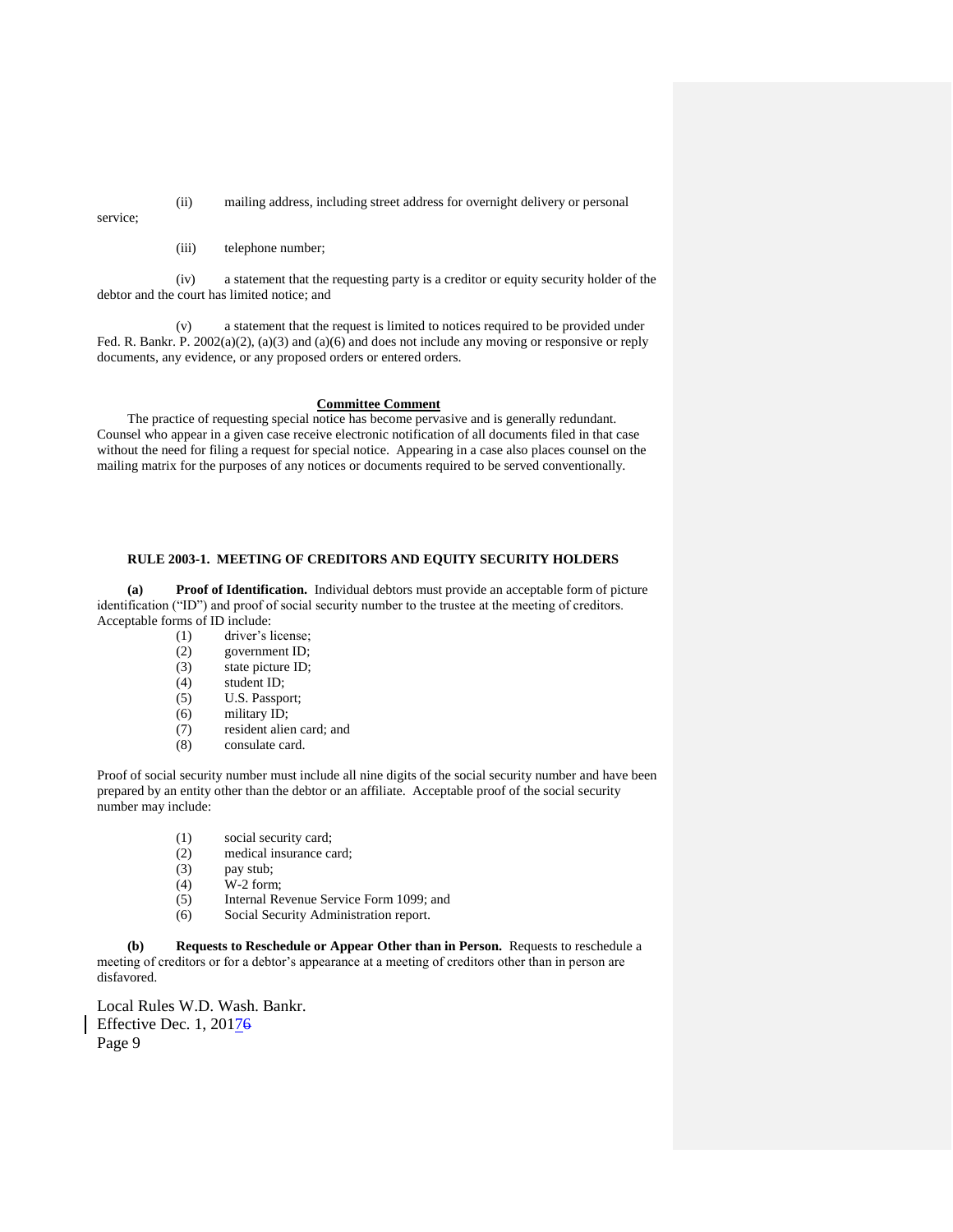(1) *Form and Timing of Request*. Requests should be made at the earliest possible time and in advance of the scheduled date for the meeting of creditors. The request must include a reason for the modification.

(2) *To Whom and How*. Requests to reschedule a meeting of creditors or to appear other than in person must be made by regular mail or email to the chapter 7, 12 or 13 trustee, if applicable, and the United States Trustee by regular mail or email to [ustpregion18.se.ecf@usdoj.gov.](mailto:ustpregion18.se.ecf@usdoj.gov)  The subject line of any email request should state "Request to Reschedule" or "Request to Appear Other Than in Person" with the case name, case number, and date of the currently scheduled meeting of creditors. The request should not be filed with the court.

(3) *Approval*. Within three days of receipt, the trustee or the United States Trustee shall advise if the request has been approved or denied. If approved, the trustee or the United States Trustee shall notify the debtor of the new date, time, and location of the rescheduled meeting and/or the acceptable manner in which the debtor may appear.

Notice. If the date, time, or location of the meeting of creditors is changed, the party who requested the change must give written notice to all creditors and parties in interest of the date, time, and location of the rescheduled meeting and file a copy of the notice and a certificate of service with the court. If some type of alternate appearance has been approved, the notice shall indicate the manner of the appearance.

(5) *Court Approval*. If the request for a continued hearing or alternate appearance is denied by the trustee or United States Trustee, the debtor may file a motion seeking court approval of the continuance or alternate appearance. Any motion must contain an explanation of the need for the modification and a certification that the debtor sought a continuance from the trustee or United States Trustee under paragraphs (b)(1) and (b)(2) of this Rule.

#### **Committee Comment**

Parties wishing to continue an 11 U.S.C. § 341 meeting or appear by telephone or by other alternative means should consult the United States Trustee guidelines and procedures. The guidelines may be found at [https://www.justice.gov/ust-regions-r18/region-18-general-information-1.](https://www.justice.gov/ust-regions-r18/region-18-general-information-1)

## **RULE 2014-1. EMPLOYMENT OF PROFESSIONALS**

**(a) Requirements.** Applications for the appointment of professionals shall disclose whether the professional is a pre-petition creditor of the debtor, and if so, the nature of services rendered, amount owed, whether counsel claims a security interest in property of the estate to secure fees, and identify the collateral subject to the security interest, if any. The application shall also state whether any retainer has been paid or promised, and the anticipated method of compensation, and sources thereof, including third parties and guarantors. Copies of any fee agreements and security interests shall be attached as exhibits. Retainers may not be drawn from trust or compensation paid by any source absent an order approving compensation and/or reimbursement and authorizing application of the retainer. Each application for employment shall contain a certification that the applicant has read Local Bankruptcy Rule 2016-1.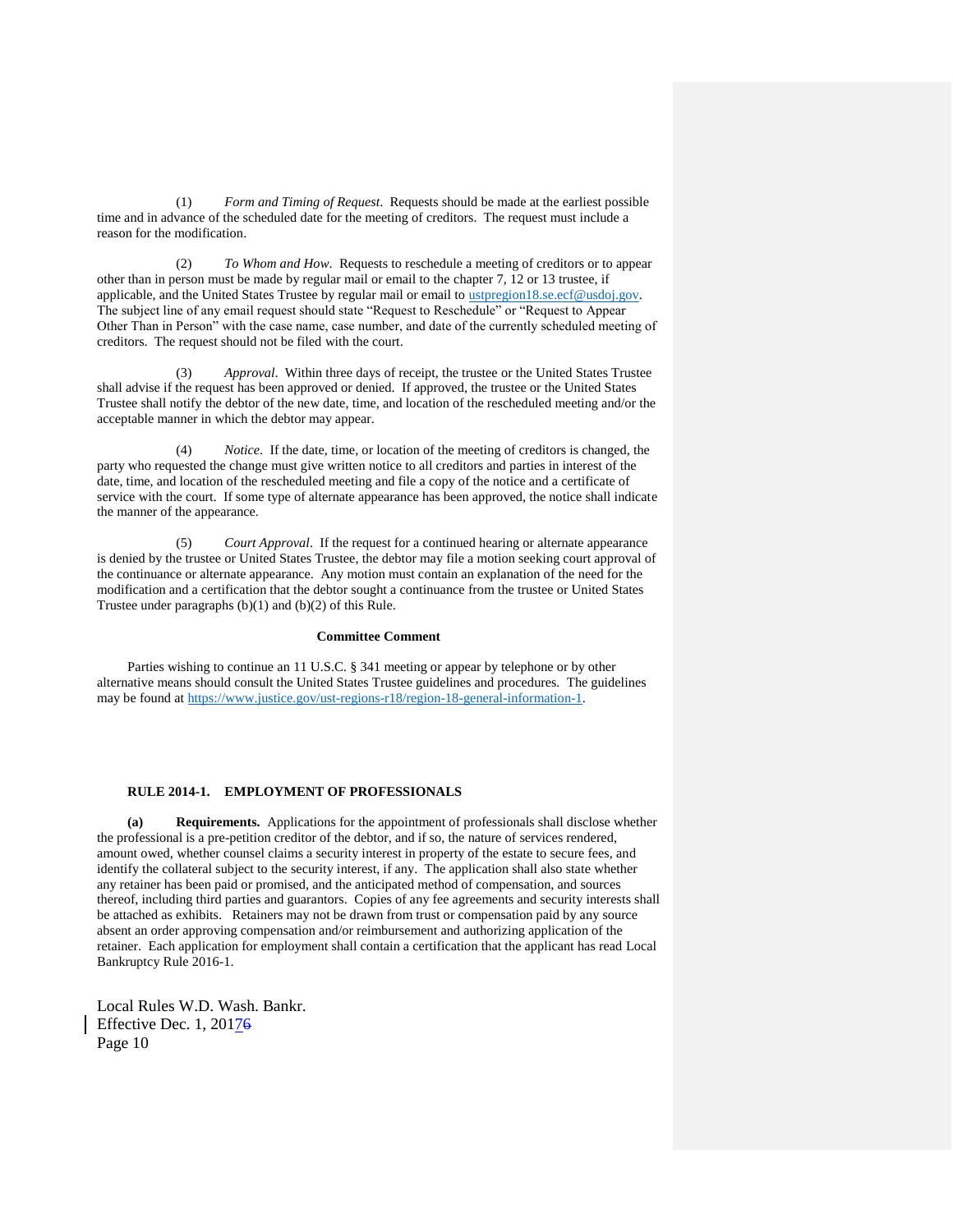**(b)** *Ex Parte* **Applications.** Professionals seeking appointment on an *ex parte* basis shall, prior to filing the application for approval to the court through the electronic case filing system or by filing an document, (1) obtain the written endorsement of the United States trustee's Office of the application, or (2) certify that at least 7 days have passed since the application was served upon and received by the United States trustee's office, and no objection has been made by the United States trustee's office to the application. For purposes of this rule, the United States trustee's Office will accept service by facsimile or electronically at [USTPRegion18.SE.ECF@usdoj.gov.](mailto:USTPRegion18.SE.ECF@usdoj.gov.) *Ex parte* orders authorizing the appointment of professionals do not constitute approval of the terms of any fee agreement or arrangement.

**(c) Chapter 13 Cases.** Local Bankruptcy Rule 2014-1(a) and (b) shall not apply to general counsel for the debtor in a chapter 13 case. The rule shall apply to applications for employment of professionals submitted by the chapter 13 trustee. All other *ex parte* applications for employment in a chapter 13 case shall comply with these provisions, except that the applications shall be submitted to the chapter 13 trustee's office rather than the United States trustee's office.

# **RULE 2015-1. DEBTOR IN POSSESSION DUTIES**

**(a) Chapter 11 Monthly Financial Reports**. A chapter 11 debtor in possession or trustee shall file with the court and serve a monthly financial report on counsel for any committees elected or appointed pursuant to the Bankruptcy Code, or if a committee has no counsel, on each member of the committee. Each report shall be due by the 14th day of the subsequent month and, except as otherwise ordered by the court, shall include the following:

- (1) balance sheet;
- (2) income statement or profit and loss statement;
- (3) statement of cash receipts and disbursements;

(4) statement of accrued receivables, including disclosure of amounts considered to be uncollectible;

(5) statement of post-petition accrued payables, including professional fees, United States trustee quarterly fees, and listing the name of each creditor and the amounts owing and remaining unpaid for over 30 days;

(6) tax disclosure statement listing post-petition taxes due or tax deposits required, the name of the taxing agency, the amount due, the date due, and an explanation for any failure to make such payments or deposits;

(7) compensation statement disclosing the amount of compensation paid to all insiders, as defined in 11 U.S.C. § 101(31);

(8) monthly bank statements for any debtor in possession bank accounts, as received;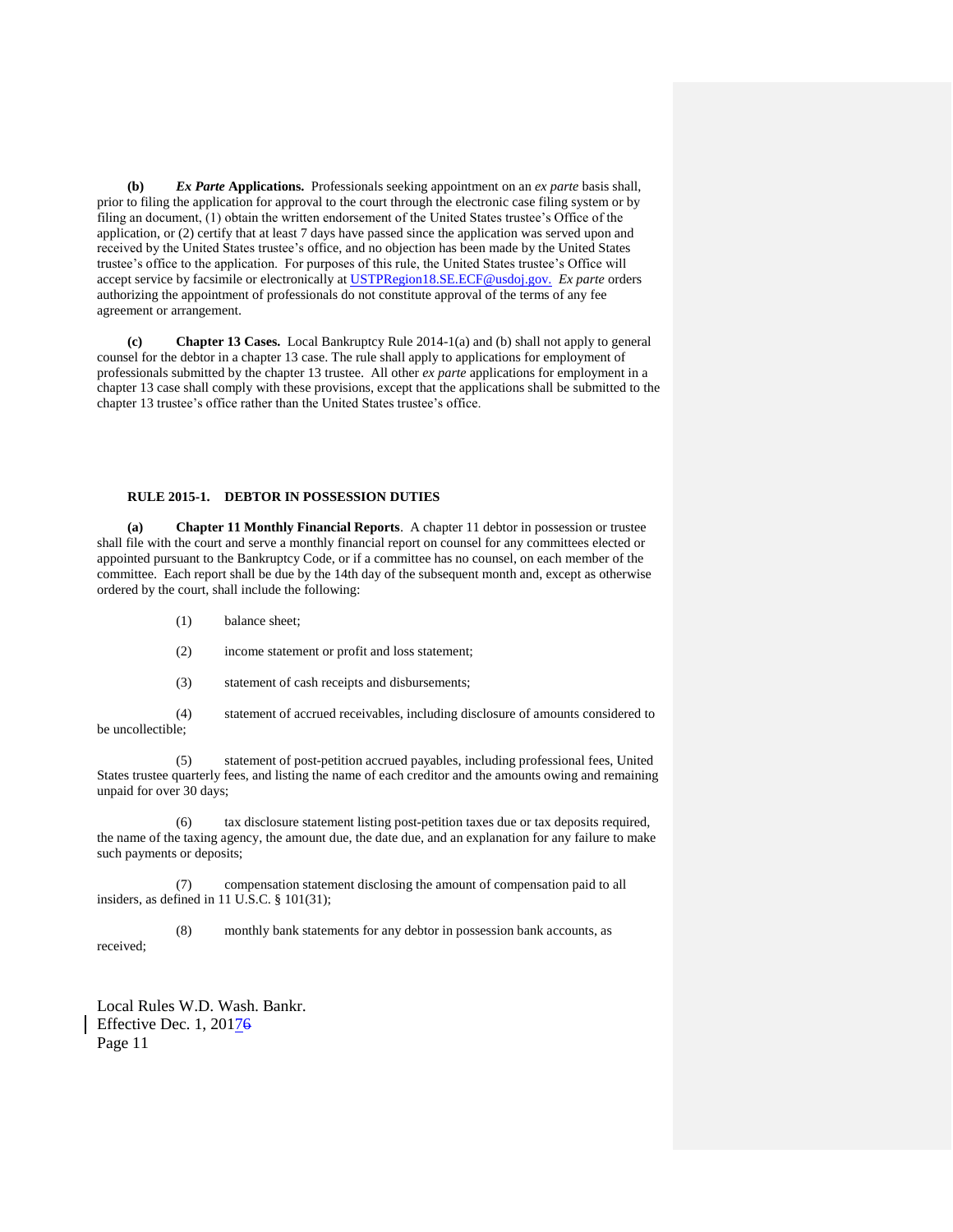(9) statement of all transactions between the debtor and an affiliate, as defined in 11 U.S.C. § 101(2).

**(b) Other Reporting Requirements.** The chapter 11 debtor in possession or chapter 11 trustee shall serve copies of the following on the United States trustee and any committee:

(1) the debtor's federal income tax returns. The debtor in possession shall provide the most recently filed return within 14 days after the entry of the order for relief, and its returns for each subsequent year whenever such returns are submitted to the Internal Revenue Service;

(2) proof of insurance covering estate assets and liability, if applicable. The debtor in possession shall provide initial proof of insurance within 7 days after entry of the order for relief and proof of insurance renewals thereafter as obtained; and

(3) monthly bank statements for any debtor in possession bank accounts, as received.

**(c) Projected Budget for Individual Chapter 11 Debtor.** An individual debtor in possession shall file a projected budget of income and expenses for the six month period following the petition date within 14 days after entry of the order for relief.

**(d) Insurance.** If the debtor in possession fails timely to provide the United States trustee with proof of insurance or insurance renewal, the United States trustee may move to convert or dismiss the case on 7 days' notice to the debtor, parties who have requested notice, and any committee, unless the court allows a shorter period on a showing of exigent circumstances.

**(e) Chapter 11 Post-Confirmation Reports.** If an application for a final decree has not been filed within 3 months after confirmation of a chapter 11 plan, then the party designated in the plan as the responsible party, such as the reorganized debtor, liquidating trustee, plan proponent, or plan administrator, shall file a post-confirmation report within 3 months after entry of the order confirming the plan of reorganization, and every 3 months thereafter until a final decree has been entered. The post-confirmation report shall disclose progress of the plan toward consummation and shall include the following:

(1) a summary, by class, of amounts distributed or property transferred to each recipient under the plan, and an explanation of the failure to make any distributions or transfers of property under the plan;

(2) the plan proponent's projections as to the debtor in possession's continuing ability to comply with the terms of the plan;

(3) a report of any pending or anticipated litigation, including the nature of each matter, the parties involved, and an estimated date when the matter will be resolved;

(4) a description of any other factors that may materially affect the debtor in possession's ability to consummate the plan; and

(5) an estimated date when an application for final decree will be filed with the court.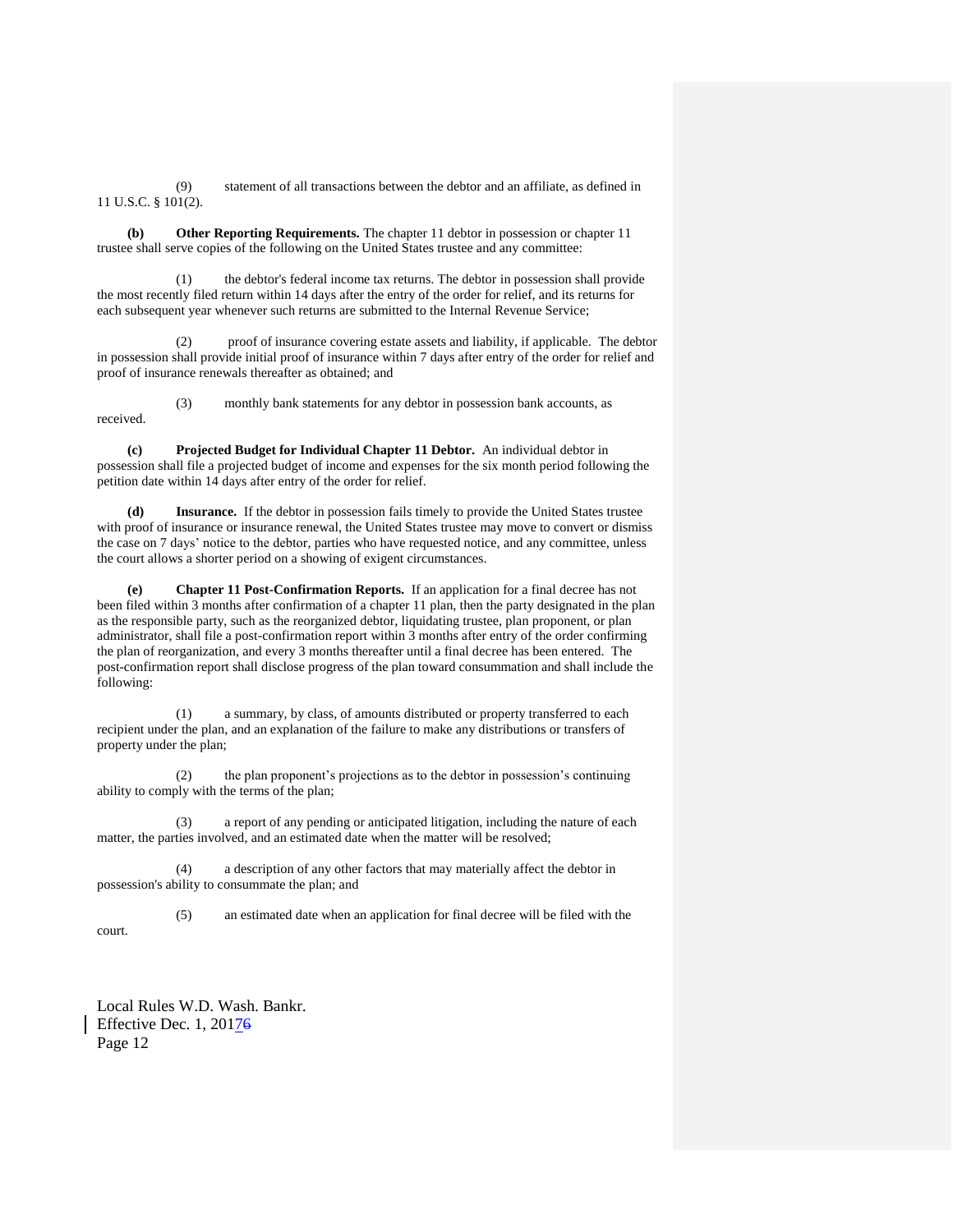## **RULE 2016-1. COMPENSATION OF PROFESSIONALS**

**(a) General.** Unless otherwise ordered by the court, all applications for compensation, except chapter 13 attorney applications, shall be served on the debtor, trustee, and, when required by Fed. R. Bankr. P. 2002(a)(6), on all parties in interest, and shall be accompanied by an affidavit or declaration containing the following:

(1) the date of entry of the order approving the applicant's employment;

(2) a statement, by date, of the amounts of compensation and reimbursement of expenses previously allowed and amounts paid;

| expenses;                      | (3) | the source of payment for requested compensation and reimbursement of             |
|--------------------------------|-----|-----------------------------------------------------------------------------------|
|                                | (4) | the amount of unencumbered funds in the estate;                                   |
| estate;                        | (5) | a narrative summary of the services provided, results obtained and benefit to the |
| (6)<br>sought, including:      |     | an itemized time record of services for which an award of compensation is         |
|                                |     | (A) the date the service was rendered;                                            |
| such individual;               |     | (B) the identity of the person who performed the service and the hourly rate of   |
| the service;                   |     | (C) a detailed description of the service rendered and the time spent performing  |
| requested; and                 |     | (D) the total number of hours spent and the total amount of compensation          |
| extraordinary expenses, state: | (7) | a statement of expenses, by category, for which reimbursement is sought. For      |
|                                |     | (A) the date the expense was incurred;                                            |
|                                |     | (B) a description of the expense;                                                 |

- (C) the amount of the expense requested; and
- (D) the necessity of the expense.

**(b) Counsel for Trustees and Debtors in Possession.** Where compensation is sought by general counsel for a trustee or debtor in possession, the application shall include the following additional information:

(1) a list of names and functions of all other professionals whose employment has been authorized in the case;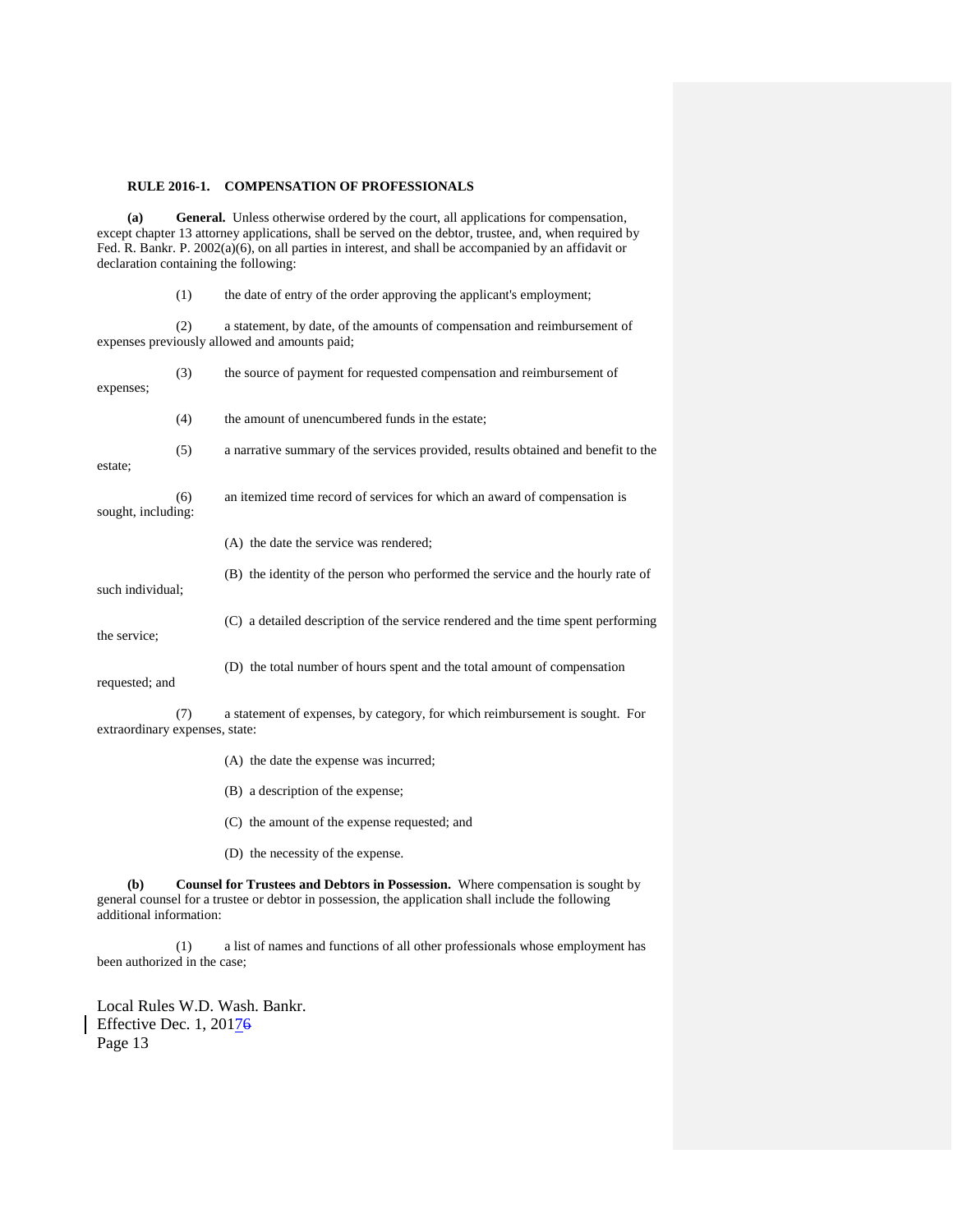(2) the financial condition of the estate with respect to payment of post-petition expenses, including taxes and the United States trustee's quarterly fees, and any other anticipated expenses that could impact the estate's ability to meet post-petition expenses;

(3) the status of the case, and the progress of the case toward closing or proposal of a plan of reorganization, identifying any significant impediments to closing or confirmation that are expected. If a plan has been filed, the statement shall include a projected date for confirmation. If a plan has been confirmed, the statement shall describe what progress has been made toward consummation of the plan and what remains to be done to close the case.

**(c) Requests for Interim Compensation.** In any case in which interim compensation is sought, except a chapter 13 case, the application shall also include a description of the tasks remaining to be done and a projection of the applicant's future expenses and fees and the anticipated source of their payment.

**(d) Applications of \$15,000 or More.** Where the cumulative applications for an applicant are projected to equal or exceed \$15,000, the narrative summary required by subsection (a)(5) and itemized time entries required by subsection (a)(6) shall be divided into categories according to the nature of the tasks performed, with the total hours, fees, and expenses broken down for each category. Categories include but are not limited to: time spent prior to the filing for which the applicant was not paid; general administration; claims analysis and objections to claims; financing and cash collateral; sales of assets; disclosure statement and plan, including drafting and confirmation; and adversary proceedings.

# **(e) Chapter 13 Attorney Applications.**

(1) *Presumptive Fee.* Attorneys representing debtors in chapter 13 cases may be awarded fees of up to \$3,500 (or such other amount as may be set by general order) (the "presumptive fee") without having first filed a written application. The fee shall be compensation for all services rendered to the debtor(s) through entry of the order confirming plan and shall include, without limitation: the filing of a chapter 13 plan in the form required by Local Bankruptcy Rule 3015-1; filing with the chapter 13 trustee the Chapter 13 Information Sheet together with the documents required by Fed. R. Bankr. P. 1007; appearing at the 11 U.S.C. § 341 meeting of creditors; responding to objections to confirmation and motions for relief from stay that are resolvable without argument before the court; negotiating and presenting unopposed or agreed orders assuming or rejecting leases; resolving disputes regarding the valuation of collateral or providing for pre-confirmation adequate protection payments to creditors; amending the initial plan as necessary to obtain an order confirming the plan; adding creditors to the schedules and plan; negotiations with the Department of Licensing; and review of claims. Attorneys subsequently requesting compensation above the presumptive fee shall comply with Local Bankruptcy Rule 2016-1(e)(3) and file an itemized time record for all services provided for representation of the debtor in any capacity whatsoever in connection with the case.

(2) *Fees in Excess of Presumptive Fee.* Pre-confirmation attorneys' fees in excess of the presumptive fee may be requested by application filed with the court not more than 21days after the entry of the order of confirmation. The application shall comply with Local Bankruptcy Rule 2016-  $1(e)(3)$ .

(3) *Applications*. All applications shall conform to Local Bankruptcy Form 13-9. All applications for compensation for services and for reimbursement of necessary costs and expenses shall be served on the debtor and the chapter 13 trustee. A notice of hearing on the application shall be served on the debtor, the chapter 13 trustee, all creditors holding allowed claims and all parties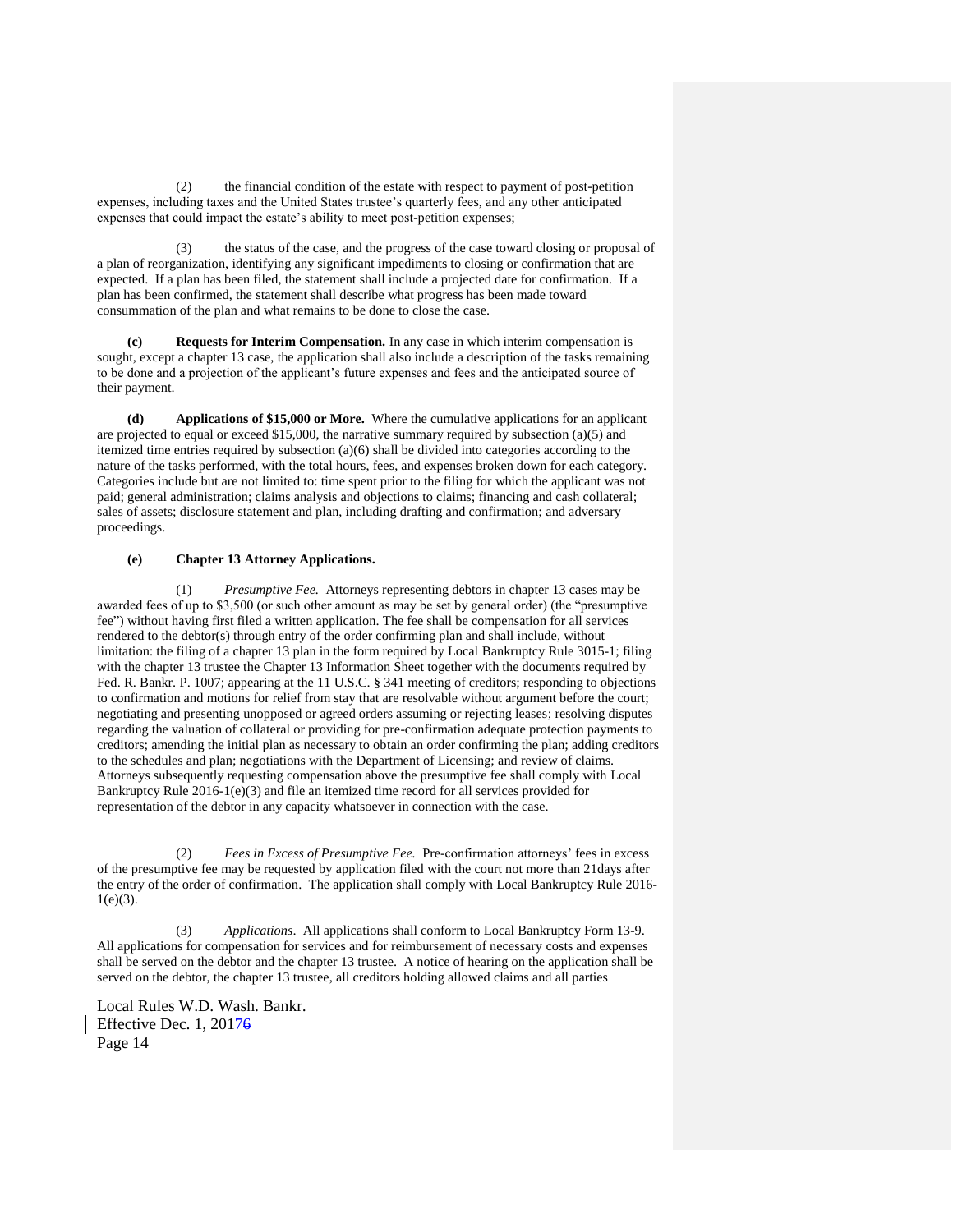requesting notice pursuant to Fed. R. Bankr. P. 2002(i). The application shall include an itemized time record that identifies the date the service was rendered, the identity of the person who performed the service and the hourly rate of the person, a detailed description of the service rendered and the time spent performing the service, and the total number of hours spent and the total compensation requested. A copy of a proposed order approving the application shall be attached to the application as a separate document and the order shall conform to Local Bankruptcy Form 13-10. If compensation is requested as part of a motion that seeks other relief, an application and proposed order that conform to Local Bankruptcy Forms 13-9 and 13-10, respectively, shall be attached to the motion.

**Provision of Rights & Responsibilities Disclosure.** Attorneys representing debtors in chapter 13 cases shall provide debtors with a copy of Local Bankruptcy Form 13-5 entitled "Rights and Responsibilities of Chapter 13 Debtors and Their Attorney" ("Rights and Responsibilities Disclosure"). The Rights and Responsibilities Disclosure shall be signed by each debtor, certifying receipt, and by the debtor's attorney. Failure to provide a copy of the Rights & Responsibilities Disclosure may result in denial or disgorgement of attorney fees.

#### **Committee Comment**

The categories listed in Local Bankruptcy Rule 2016-1(b) and used in the fee application should be tailored to the services performed in a given case. For a list of additional suggested project categories, see the United States trustee's "Guidelines for Reviewing Applications for Compensation & Reimbursement of Expenses filed under 11 U.S.C. § 330, Exhibit A – Project Categories," published in 28 C.F.R. Part 58, Appendix, found at:

[www.justice.gov/ust/eo/rules\\_regulations/guidelines/docs/exhibita.htm](http://www.justice.gov/ust/eo/rules_regulations/guidelines/docs/exhibita.htm)

## **RULE 2016-2. COMPENSATION OF BANKRUPTCY PETITION PREPARERS**

If the amount of compensation disclosed pursuant to 11 U.S.C. §110(h)(2) exceeds \$400, the bankruptcy petition preparer shall serve a copy of the filed Official Form B119 on the United States Trustee along with a disclosure of the compensation received. The form shall include copies of the original signatures of the debtor(s) and the bankruptcy petition preparer. The bankruptcy petition preparer shall serve the Official Form B119 and the disclosure of compensation on the United States Trustee via email to [ustpregion18.se.ecf@usdoj.gov](mailto:ustpregion18.se.ecf@usdoj.gov) within fourteen days after filing.

# **RULE 2089-1. WITHDRAWAL AND SUBSTITUTION OF COUNSEL**

**(a) Substitution and Withdrawal**. An attorney may withdraw from representing a client if another attorney has agreed to represent the client by filing a notice of withdrawal and substitution signed by the withdrawing attorney and the substituting attorney. The withdrawal and substitution is effective upon the filing of the notice without an order of the court.

**(b) Withdrawal.** An attorney who wishes to withdraw from representing a client without replacement must obtain an order of the court. Such an order may be sought by: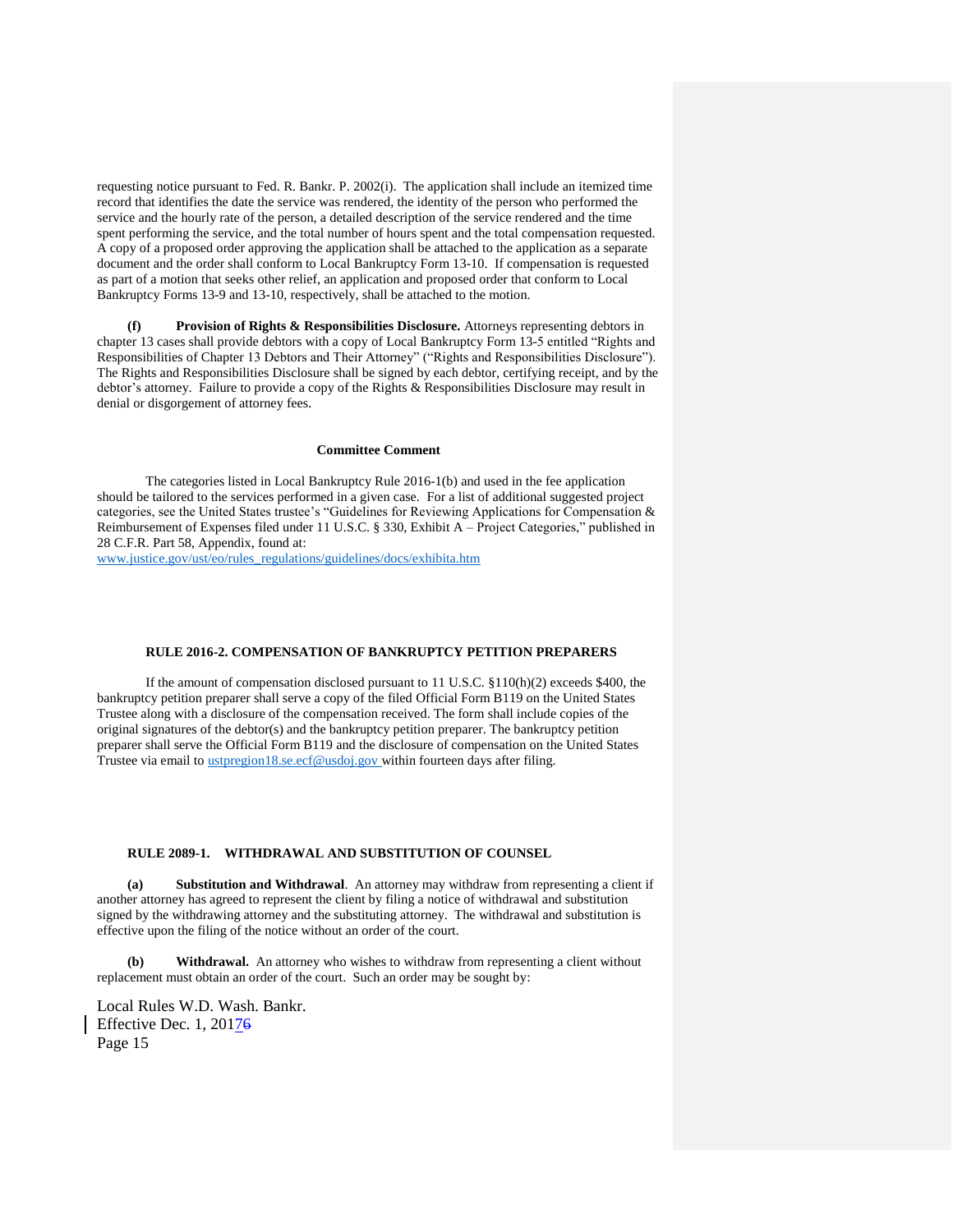(1) filing an ex parte stipulation and order signed by the attorney and the client authorizing the attorney to withdraw; or

(2) filing a motion to withdraw and noting it for hearing pursuant to Local Bankruptcy Rule 9013-1(d)(2)(F).

**(c) Content.** Any motion or stipulation filed pursuant to subsection (b) must contain: (1) the client's mailing address, telephone number and email address or a certification by the attorney that the attorney made all reasonable efforts to obtain the contact information of the client without success, (2) a statement that no deadlines, hearings or trials will be automatically continued as a result of the attorney's withdrawal, and (3) if the client is not an individual, a certification by the attorney that the attorney has notified the client that the client may not appear or file pleadings *pro se*.

**(d) Service.** A motion filed pursuant to subsection (b)(2) in a bankruptcy case shall be served on the client. A motion filed pursuant to subsection (b)(2) in an adversary proceeding shall be served on the client and all parties.

# **Committee Comment**

Subsection (a) does not authorize the substituting attorney's employment. If a provision of the Bankruptcy Code requires approval of the substituting attorney's employment, the substituting attorney must obtain a separate order approving employment pursuant to 11 U.S.C. §§ 327 or 1103.

## **RULE 2090-1. LEGAL INTERNS**

Local Rules W.D. Wash. LCR 83.4, as modified by this rule, applies:

**(a) Application.** An application to appear as a legal intern in the bankruptcy court for the Western District of Washington shall be submitted to a bankruptcy court judge for approval or disapproval.

**(b) Scope of Practice.** In addition to those proceedings identified in Local Rules W.D. Wash. LCR 83.4(c), a legal intern may participate in 11 U.S.C. § 341 meetings and examinations under Fed. R. Bankr. P. 2004 provided that the supervising lawyer or another lawyer from the same office shall be present while the legal intern is participating in those proceedings.

 **(c) Supervising Lawyer.** In addition to the requirements of Local Rules W.D. Wash. LCR 83.4(d) the supervising lawyer shall have been actively involved in the practice of bankruptcy law for at least 3 years at the time the application is filed.

**(d) Rule 9 Interns.** Notwithstanding anything in this Local Bankruptcy Rule 2090-1, any individual who has been granted a limited license to practice law in Washington State pursuant to Rule 9 of the Washington State Admission and Practice Rules ("Rule 9 Intern"), may appear in the United States Bankruptcy Court for the Western District of Washington in the manner provided in Rule 9 as if such court were specifically identified in Subsection (e)(1)(D) of Rule 9. A Rule 9 Intern appearing in this court shall comply with and be bound by all of the provisions of Rule 9.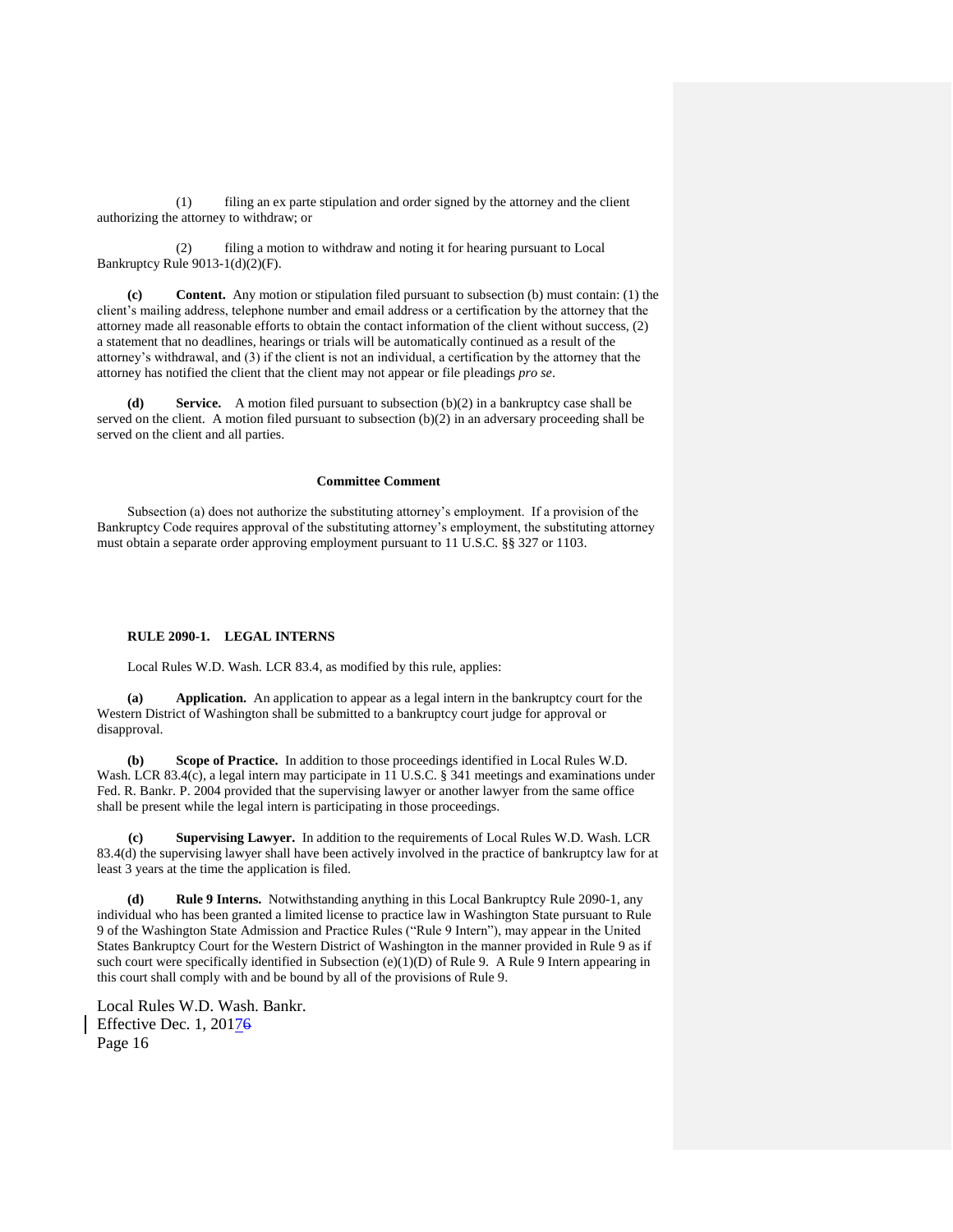## **RULE 3001-1. CLAIMS AND EQUITY SECURITY INTERESTS - BAR DATE**

Except in small business cases, prior to the first date set for hearing on a disclosure statement, a chapter 11 plan proponent shall apply for an order fixing a deadline by which proofs of claim or interest must be filed. The plan proponent in a small business case shall apply for said order no later than upon application for conditional approval of the disclosure statement. Upon entry of the order, the plan proponent shall transmit to each creditor and equity security holder a copy of the order or notice containing such deadline. Notice of the deadline shall be a separate document.

#### **RULE 3007-1. CLAIMS - OBJECTIONS**

**(a) Chapter 11 Cases.** Unless otherwise ordered by the court, objections to claims in chapter 11 cases must be filed and served no later than 60 days after the entry of the order confirming a plan.

**(b) Chapter 13 Cases.** Objections to claims in chapter 13 cases must be filed and served no later than 270 days from the petition date, unless good cause is shown.

## **RULE 3015-1. CHAPTER 13 PLANS**

**(a) (a) Chapter 13 Mandatory Form Plan**. All chapter 13 plans (original and amended) shall conform to Local Bankruptcy Form 13-4. All appropriate blanks on the form shall be completed including any additional provisions which shall be set forth where indicated in the formula provided where indicated in the formula system. nial security number sh if the plan provides for or affects traffic or criminal fines, forfeitures, or sanctions, the debtor's date of birth... The debtor and the debtor's attorney (if represented by counsel) shall sign and date where indicated.

**(b) Other Chapter 13 Nonstandard Plan Provisions**. Any additional casespecificnonstandard provisions included in Section XIIX of the form plan (Local Bankruptcy Form 13- $4$ )plan which modify any of the provisions contained in Sections I through  $\frac{X_{II}X}{Y_{II}}$  shall begin by specifically referencing the section(s) modified, such as "Section IV.A.3 is modified as follows… ."

# **(c) Notice of the Plan.**

(1)  $(1)$  If the plan is filed at the same time as the petition, the clerk of court shall mail a copy of the plan to all creditors.

(2) If the plan is filed after the petition, the debtor shall serve copies of the plan toon all creditors not less than 14 days prior to the originally scheduled meeting of creditors. Nothing in this subsection excuses compliance with Fed. R. Bankr. P. 3015(b).

**(d) Objections to Confirmation.** The debtor's proposed chapter 13original plan is treated as a motion; an objection to confirmation is treated as a response. If an objection to confirmation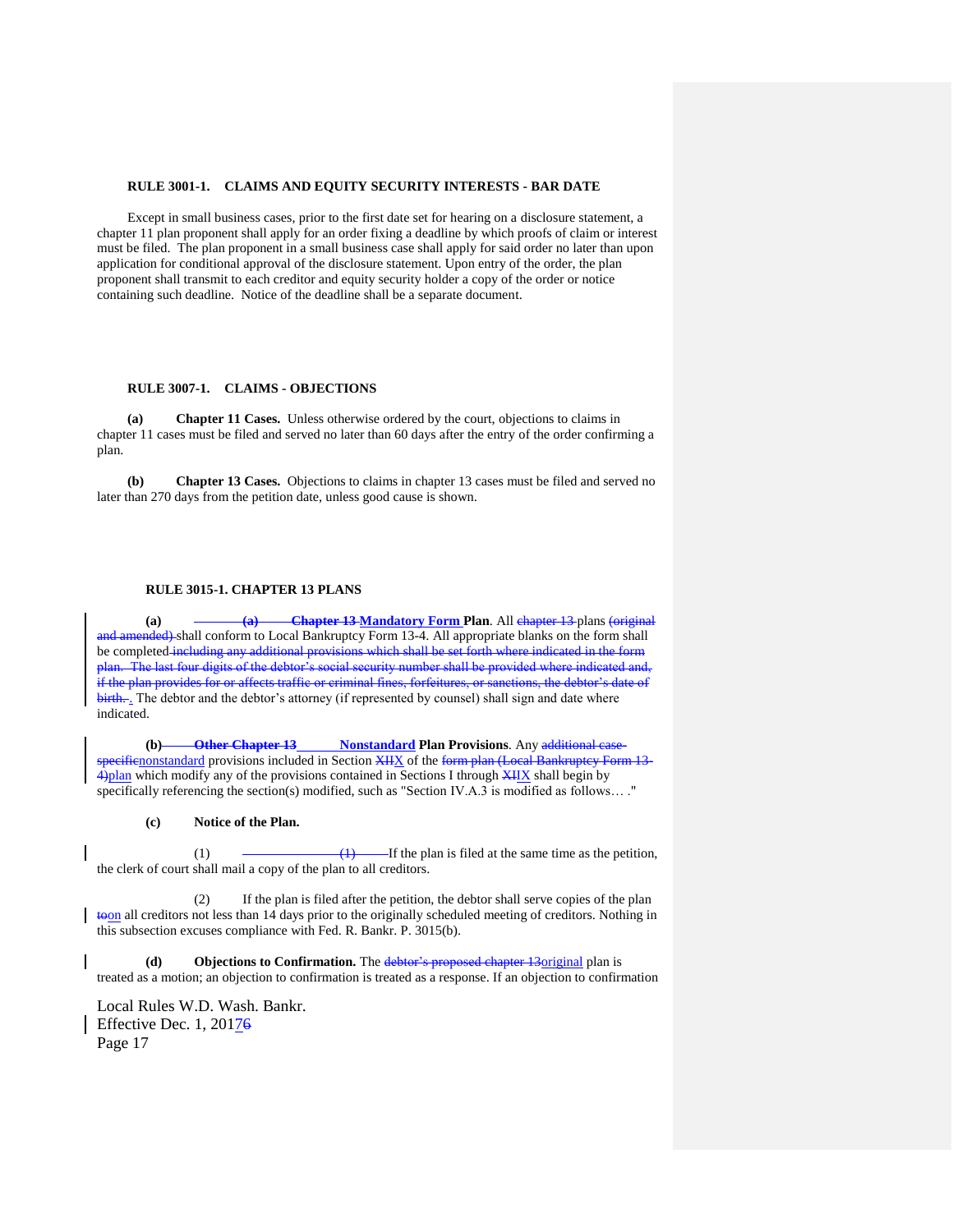is filed and served on the debtor's counsel, the debtor, the trustee, and any other party requesting notice at least 14 days prior to the hearing on plan confirmation the following provisions shall apply.

(1) *Mandatory Reply.* The debtor shall file a reply to the objection to confirmation no later than 7 days prior to the hearing on plan confirmation. (Note: Local Bankruptcy Rule 9013-1(d)( $68$ ) governs the timing of a reply, if any, in all chapter 13 proceedings except plan confirmation). confirmations subject to this subsection). The filing of an amended plan shall not be considered a reply.

(2) (2) *Default*. If the debtor does not file and serve a reply to the objection to confirmation in accordance with subsection  $(d)(1)$  above,), the court may enter an order sustaining the objection to confirmation and denying confirmation of the **proposed chapter 13** plan prior to the time set for the confirmation hearing, upon the objecting party's uploading of an order accompanied by proof of service and a declaration of no reply stating the date of service of the objection to confirmation and that no reply was timely received. The uploaded order sustaining an objection to and denying confirmation of a proposed chapter 13the plan shall:

(A) Require that a feasible amended plan be filed no later than 14 days from the date of entry of the order and that the debtor note said amended plan for hearing, with the requisite notice required by Fed. R. Bankr. P. 2002(b) on the next available chapter 13 motion calendar:

(B) Include the following statementterm:

**NOTICE:** "The failure to file a feasible**,** amended**, chapter 13** plan and not**ic**e it for hearing in accordance with the terms of this Order **may result in**authorizes the trustee or objecting party **submitting**to submit an order dismissing this **chapter 13 proceeding**case without further notice**.**."

and $\div$ ;

(C) Provide that Require the court's party uploading the order denying confirmation and setting the above deadlines be servedto serve the order entered by the Court on the debtor's counsel, the debtor, the trustee, and any other party requesting notice.

**(e) Deviation from Means Test.** If the debtor asserts that the debtor is unable to pay the projected disposable income figure that results from the means test, the debtor shall, in addition to filing Official Form B 122C 2, :

 $(1)$  provide the chapter 13-trustee with evidence of the change in circumstances;

(2) include in Section IV.E. $\frac{2}{3}$  of the plan the minimum amount the debtor shall pay to allowed nonpriority unsecured claims; and

 $(3)$   $(3)$  include the following statement in Section  $XH X$  of the plan:

"The debtor is unable to pay all or part of the debtor's \$\_\_\_\_\_\_\_\_\_ projected disposable income (the monthly disposable income shown on line 45 of Official Form B 122C-2 multiplied by the sixty month applicable commitment period*) as documented pursuant to Local Bankruptcy Rule 3015-1(e*), and instead proposes to pay to allowed nonpriority unsecured claims at least the amount listed in Section IV.E*.2.b.*."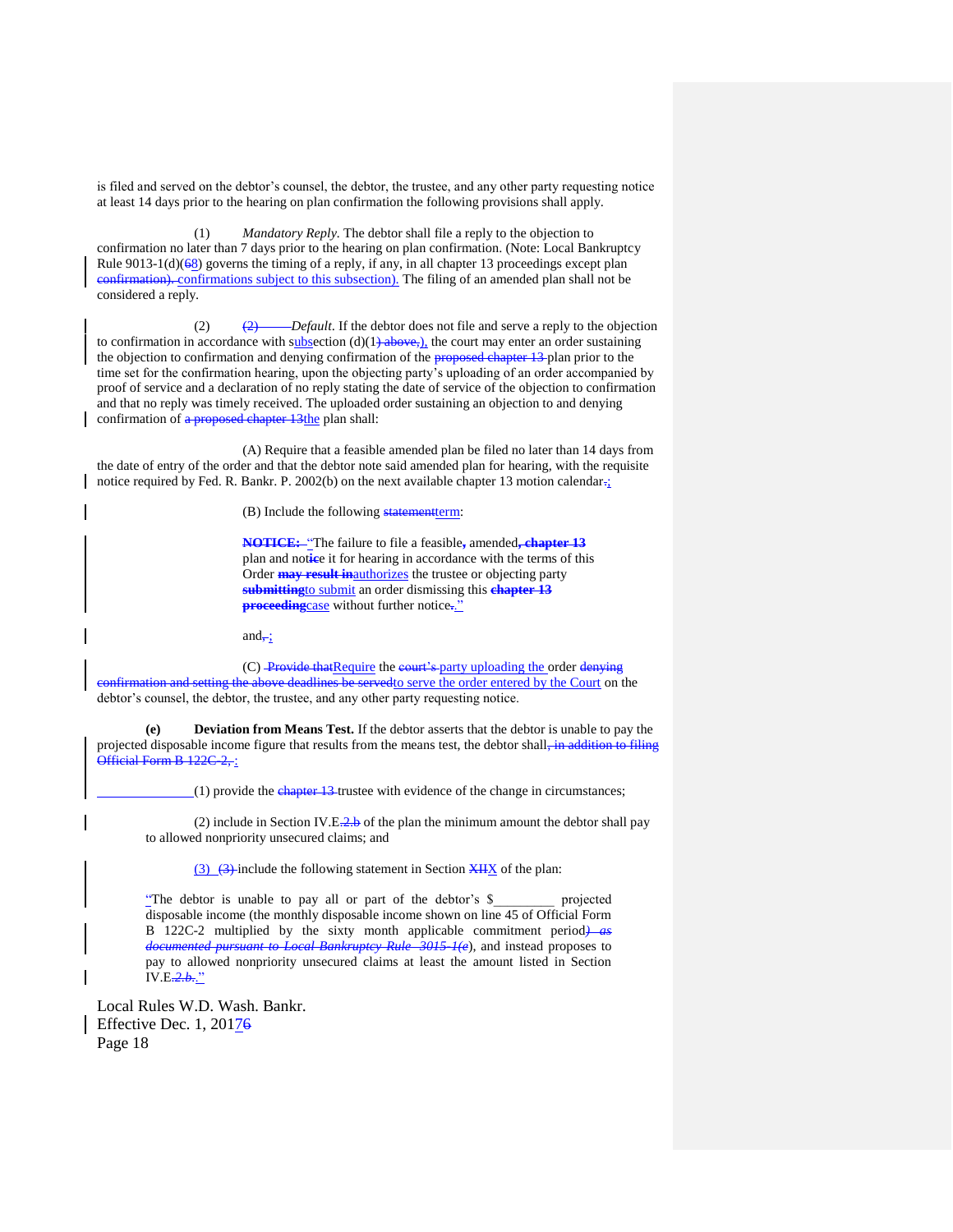**(f) Request for Valuation of Security and Modification of Secured Claim in a Plan under 11 U.S.C. § 506.** If the debtor seeks to modify a secured claim under 11 U.S.C. § 506 in a plan, the debtor shall:

(1) complete Section IV.C. of the plan and include both "See X" on the line titled "Collateral" before describing the collateral and the proposed monthly payment on the line titled "Monthly Payment" (if the plan completely strips the lien, the monthly payment will be \$0);

(2) include the following language in Section X of the plan:

[creditor] holds a security interest or lien against \_\_\_\_\_\_\_\_\_\_\_[collateral]. The value of the collateral is \$\_\_\_\_\_\_\_\_\_. The claims of other creditors holding higher priority security interests or liens against the collateral total \$. Accordingly, the amount of **France Containers** [creditor's] secured claim is \$ [collateral value minus total amount of higher priority secured claims]. The balance of **Freditor's** claim is an unsecured claim. The monthly payment on the secured claim under the plan is \$

The final avoidance and/or determination of the secured status of a creditor's lien in this plan is contingent upon the debtor's completion of the plan. If this case is converted to another chapter of the Bankruptcy Code or if this case is dismissed, the relevant provisions of 11 U.S.C. §§ 348 and 349 control the validity of the lien avoidance and/or determination."

(3) file, with the plan, evidence (e.g. a declaration) supporting the debtor's factual assertions regarding the value of the collateral and the amount of the relevant liens;

(4) serve the plan on the holder of the claim in the manner provided for service of a summons and complaint by Federal Rule of Bankruptcy Procedure 7004; and

(5) file, with the plan, a proof of service showing compliance with subsection  $(f)(4)$ .

**(g) Request to Avoid a Judicial Lien or Security Interest in a Plan under 11 U.S.C. § 522(f).** If the debtor seeks to modify a judicial lien or security interest using 11 U.S.C. § 522(f) in a plan, the debtor shall:

(1) complete Section IV.C. of the plan and include both "See X" in the line titled "Collateral" before describing the collateral and the proposed monthly payment on the line titled "Monthly Payment" (if the plan completely avoids the lien, the monthly payment will be \$0):

(2) include the following language in Section X of the plan:

Tereditor1 holds a judicial lien or security interest avoidable under 11 U.S.C.  $§$  522(f) against [collateral]. The value of the collateral is . The claims of other creditors holding higher priority security interests or liens against the collateral total \$ \_\_\_\_\_\_\_. The Debtor is entitled to an exemption under 11 U.S.C.  $\frac{8}{522(b)}$  of \$. Accordingly, the amount of [creditor's] secured claim is \$ [collateral value minus total amount of higher priority secured claims minus the Debtor's exemption]. The balance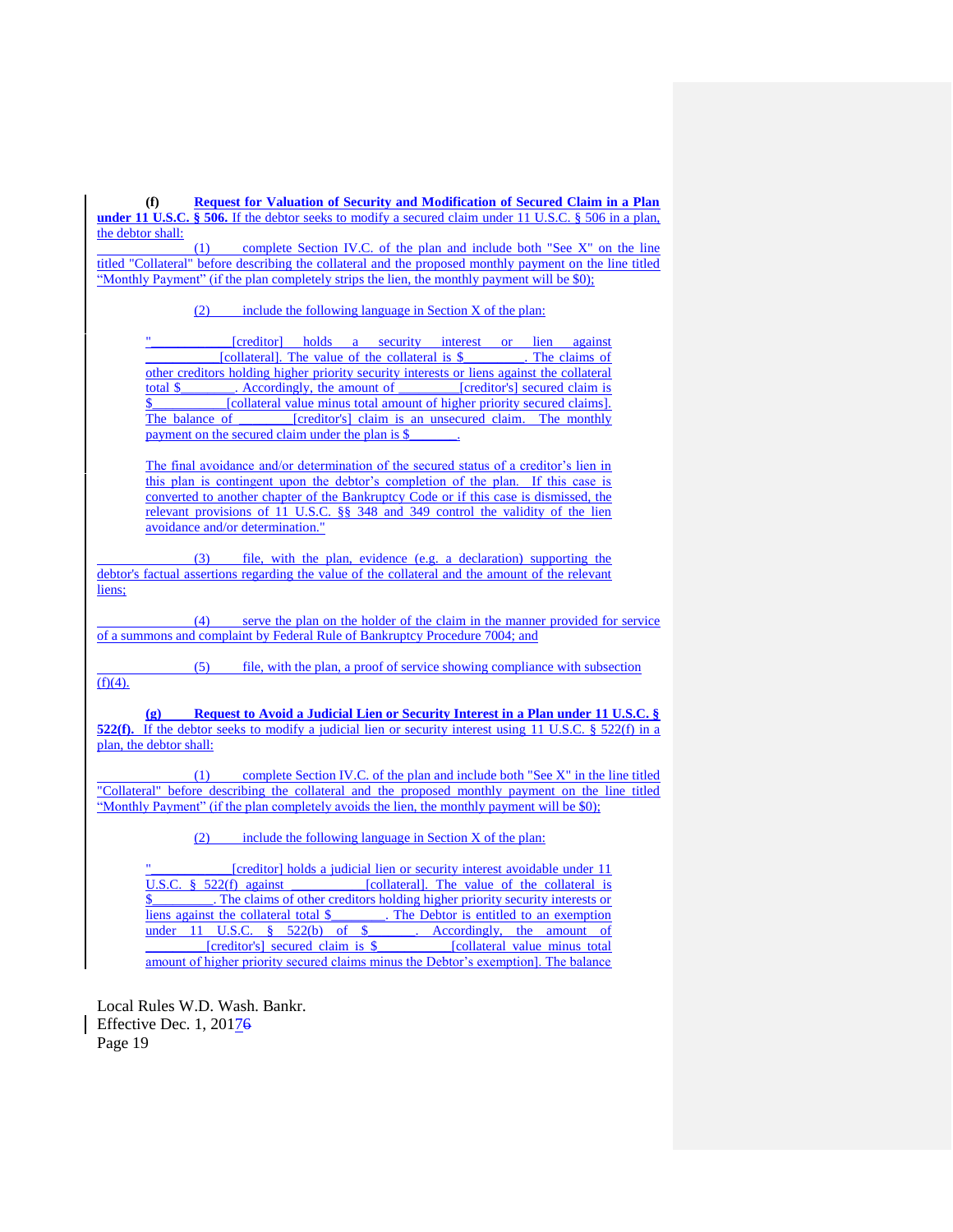of \_\_\_\_\_\_\_\_[creditor's] claim is an unsecured claim. The monthly payment on the secured claim under the plan is \$

(3) file, with the plan, evidence (e.g. a declaration) supporting the debtor's factual assertions regarding the value of the collateral, the amount of the debtor's exemption and the amount of relevant liens;

(4) serve the plan on the holder of the claim in the manner provided for service of a summons and complaint by Federal Rule of Bankruptcy Procedure 7004; and

 $(g)(4)$ .

(5) file, with the plan, a proof of service showing compliance with subsection

**(h) Chapter 13 Information Sheet.** At the time the petition is filed, the debtor shall submit to the trustee a complete Chapter 13 Information Sheet (Local Bankruptcy Form 13-2).

**(g) Domestic Support Obligations.** The trustee shall commence payment on filed claims for current domestic support obligations as soon as unencumbered funds become available, unless otherwise directed by the terms of the proposed plan.

**Domestic Support Certification.** Within 30 days of comp file certifications stating either (1) that they are ation; or (2) that all domestic support obligations payable by them that becam of the certification (including amounts due before the petition was filed, but only ided for by the plan) under any judicial or administrative order, or by statute, have been aid. Failure to file the certification will result in the case being closed without a discharge.<br>(i) Plan Modification. A debtor seeking post-confirmation plan modification

Plan Modification. A debtor seeking post-confirmation plan modification shall file an amended plan-conforming to Local Bankruptcy Form 13-4, and, a motion requesting approval of the modifiedamended plan, together withand a declaration of the debtor explaining the need for the modification. Contemporaneously with filing the motion and declaration, the debtor shall file supplemental Schedules I and J and provide the chapter 13 trustee copies of all payment advices or other evidence of proof of income received within the last 30 days. A copy of a proposed order approving the modifiedamended plan shall be attached as an exhibit to the motion as a separate document and the order shall substantially comply with Local Bankruptcy Form 13-6.

**(j) Direct Plan Payments.** Unless the court orders otherwise after the debtor justifies an exception, all payments to creditors, including pre-confirmation adequate protection payments made pursuant to 11 U.S.C. § 1326(a)(1)(C), shall be disbursed by the trustee, provided, however, that the debtor may make direct payments on the following obligations: domestic support obligation payments made by an assignment from a debtor's wages, leases of real and personal property, and deeds of trust/mortgages that are in a current status as of the date of the petition for relief.. The trustee shall commence pre-confirmation adequate protection payments on claims secured by personal property provided in Section IV.C.3. of the plan after the creditor files a proof of claim.

**(k) Domestic Support Obligations.** The trustee shall commence payment on filed claims for current domestic support obligations as soon as unencumbered funds become available, unless otherwise directed by the terms of the proposed plan.

**(l) Domestic Support Certification.** Within 30 days of completion of all plan payments, debtors must file certifications stating either (1) that they are not liable for any domestic support obligation; or (2) that all domestic support obligations payable by them that became due on or before the date of the certification (including amounts due before the petition was filed, but only to the extent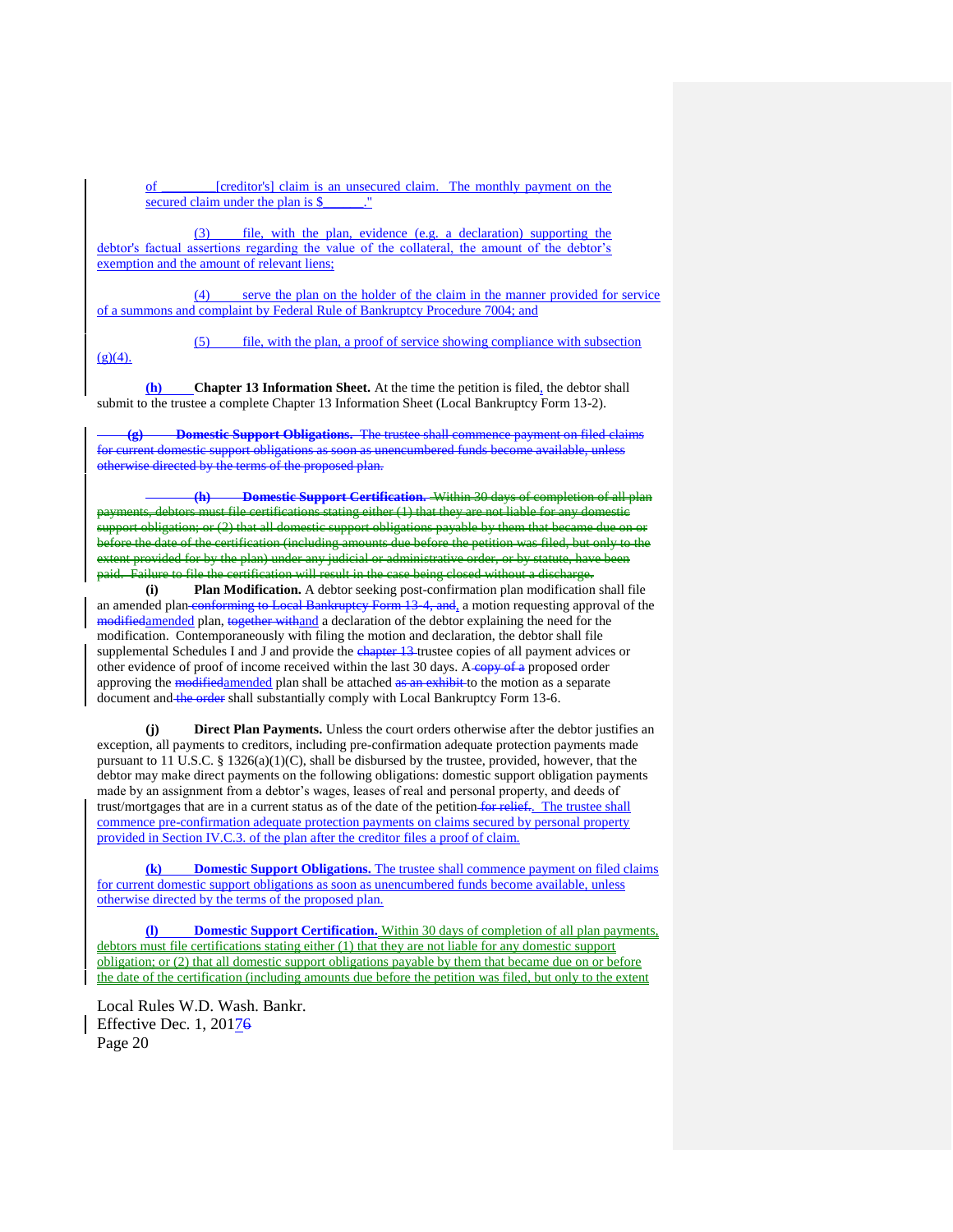provided for by the plan) under any judicial or administrative order, or by statute, have been paid. Failure to file the certification will result in the case being closed without a discharge.

# **RULE 3015-2. REQUEST TO INCUR POST-CONFIRMATION DEBT TO FINANCE A MOTOR VEHICLE IN A CHAPTER 13 CASE**

 In a chapter 13 case, a debtor may make a written request directly to the chapter 13 trustee for authority to incur post-confirmation debt for the purpose of financing the purchase of a motor vehicle. A debtor receiving the chapter 13 trustee's approval to incur post-confirmation debt under this section does not need to also obtain a court order authorizing the debt. If the chapter 13 trustee denies the debtor's request to incur post-confirmation debt under this section, the debtor is not precluded from submitting the request to the court pursuant to, and in the manner provided by, Fed. R. Bankr. P. 4001(c), including noting the motion for hearing pursuant to Local Bankruptcy Rule 9013-1(d)(2)(E).

## **RULE 3017-1. DISCLOSURE STATEMENT - APPROVAL**

**(a) Objection to Disclosure Statement.** Unless otherwise ordered by the court, objections to a disclosure statement in a chapter 11 case shall be filed and served not later than 7 days before the hearing on the disclosure statement. The objection shall identify those portions of the disclosure statement that the objecting party asserts are incomplete, misleading, or erroneous, and the basis for such assertions.

**(b) Conference of Attorneys.** Not later than 5 days before the hearing on the disclosure statement, there shall be a conference of attorneys. It shall be the duty of counsel for the proponent of the disclosure statement ("proponent") to arrange for the conference. The attorney for each objecting party shall attend the conference, either in person or telephonically. At the conference, counsel shall attempt to reach agreement on changes to the disclosure statement.

**Summary of Objections to Disclosure Statement.** Unless otherwise ordered by the court, the plan proponent's counsel shall file a summary of those objections to the disclosure statement that have not been resolved at the conference of attorneys. The summary shall be filed and served on the objecting parties at least 3 days prior to the hearing on such statement. If the disclosure statement hearing is continued, an amended summary of objections shall likewise be filed and served at least 3 days prior to the continued hearing.

**(d) Notice of Hearing on Disclosure Statement.** The proponent's notice of hearing on the disclosure statement shall include the time within which objections must be served under subsection (a) of this rule, and the date, time and place of the conference of attorneys required by subsection (b) of this rule.

**(e) Hearing on Disclosure Statement.** Failure by an objecting party or proponent to comply with the provisions of this rule may be deemed by the court to be an admission that the objection, or the opposition thereto, is without merit.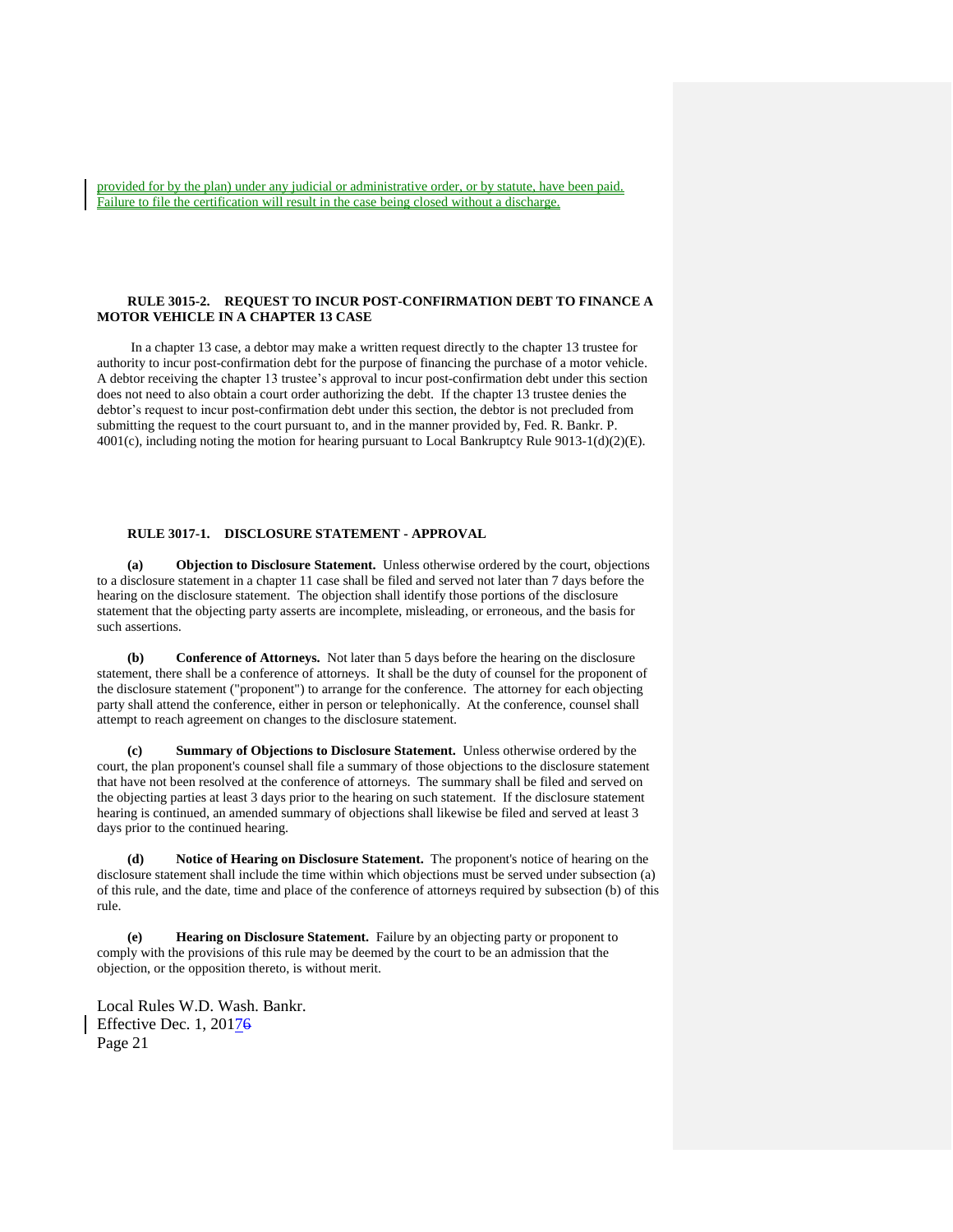# **(f) Small Business Cases.** Local Bankruptcy Rule 3017-2 applies.

#### **RULE 3017-2. DISCLOSURE STATEMENT - SMALL BUSINESS CASES**

In a small business case, and upon application for conditional approval of the disclosure statement, the plan proponent shall obtain from the court and provide notice to all creditors on the master mailing matrix of the deadlines for filing objections to the disclosure statement, the deadline for the pre-confirmation report under Local Bankruptcy Rule 3020-1(a), and the deadline for filing and serving objections to confirmation of the plan under Local Bankruptcy Rule 3020-1(b).

## **RULE 3018-1. BALLOTS - VOTING ON PLANS**

At least 3 days prior to the confirmation hearing, the plan proponent shall file a written summary of the ballots cast, and shall serve a copy of the summary on any party that has filed an objection pursuant to Local Bankruptcy Rule 3020-1. The summary shall include the following information for each class of creditors in the plan proponent's plan:

(a) the name of each creditor, whether said creditor has accepted or rejected the plan, the dollar amount of the creditor's claim, and whether the debtor has objected to the claim;

- (b) the total dollar amount and number of all allowed claims voted;
- (c) the percentage dollar amount of acceptances; and
- (d) the percentage number of acceptances.

The original ballots shall not be filed with the court, but shall be retained by the attorney for the plan proponent for a period of not less than 5 years. Upon request, the original ballots must be provided to other parties or the court for review.

# **RULE 3020-1. CHAPTER 11 - CONFIRMATION**

**(a) Pre-confirmation Report.** The plan proponent shall, not less than 3 days prior to the confirmation hearing, file a memorandum containing the proponent's response to any objections, and a statement as to how each requirement of 11 U.S.C. § 1129 is satisfied. The plan proponent shall attach, as an exhibit to the memorandum, a version of the plan showing the difference between the version of the plan distributed to creditors in the solicitation package and the version of the plan proposed for confirmation (e.g. redline version). The memorandum shall be served on the debtor, any committee appointed pursuant to the Bankruptcy Code or their authorized agents, and any party that has filed an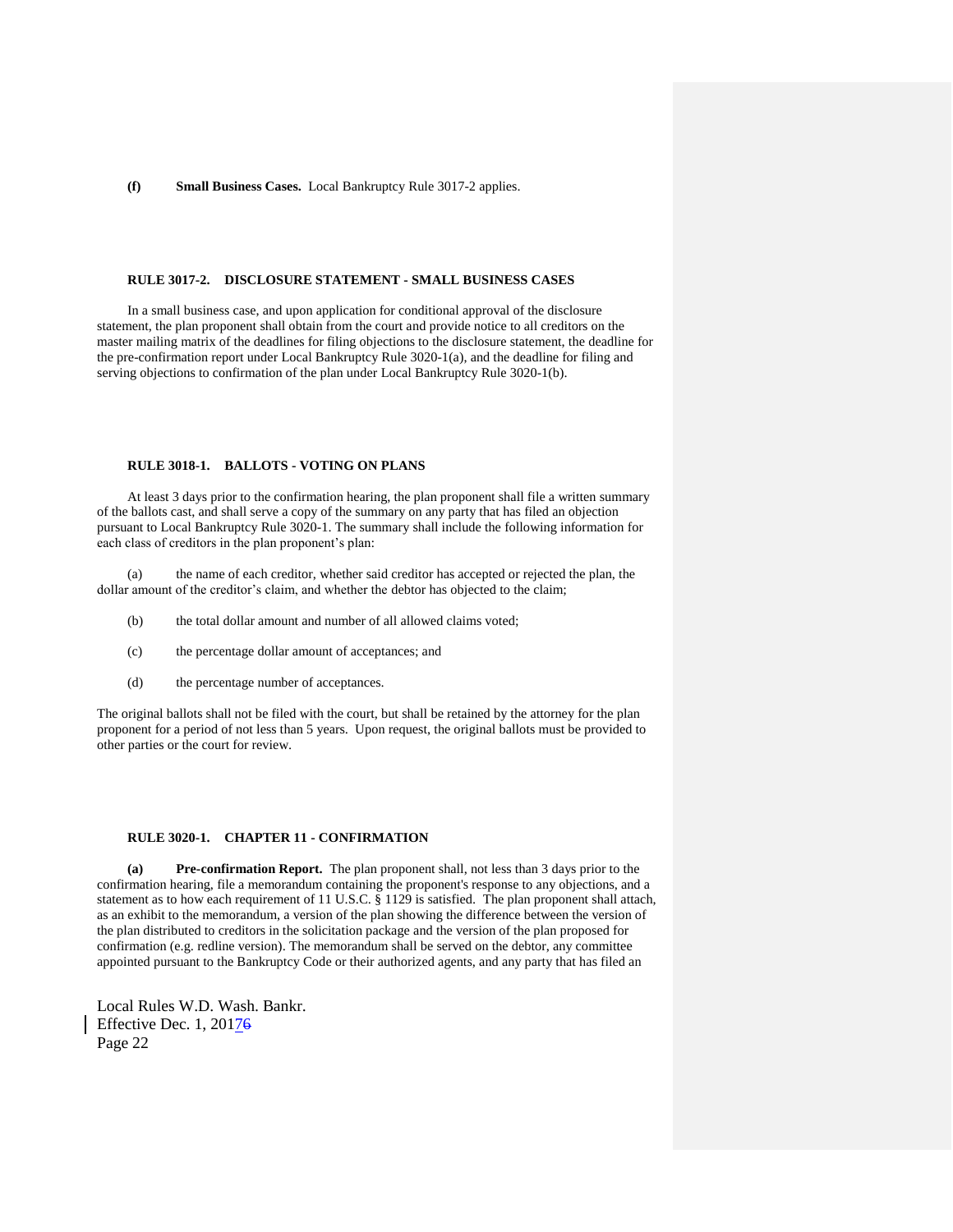objection to confirmation. If the confirmation hearing is continued, a revised pre-confirmation report shall likewise be filed and served not less than 3 days prior to the continued hearing.

**(b) Objections to Confirmation.** Unless otherwise ordered by the court, objections to confirmation of a plan shall be filed and served at least 7 days before the hearing on confirmation of the plan.

# **RULE 4001-1. AUTOMATIC STAY**

**(a) Comfort Orders.** Any party seeking an order confirming the automatic termination of the stay pursuant to any applicable provision of the Bankruptcy Code must file a motion pursuant to Local Bankruptcy Rule 9013-1.

**Rent Deposits Under § 362(l)**. Any deposit of rent pursuant to 11 U.S.C. § 362(l)(1)(B), must be in the form of a cashier's check or a money order payable to the order of the lessor, and delivered to the clerk of court upon filing of the petition and certification made under § 362(l)(1). The debtor must at the same time file proof of service of the certification under § 362(l)(1) upon the lessor. Upon receipt of the cashier's check or money order, the clerk of court will promptly transmit the check/money order to the lessor by certified mail/return receipt requested, at the address of the lessor as stated in the certification filed by the debtor under  $\S$  362(l)(1), unless the clerk of court is instructed in writing by the debtor or landlord to use a different address.

#### **(c) Relief from Stay.**

(1) *Motions and Related Pleadings.* Motions for relief from stay shall comply with Local Bankruptcy Rule 9013-1 and be supported by a declaration or other admissible evidence. In addition, motions for relief from stay involving real property shall include a common address; a copy of any recorded security instrument; the status of any pending foreclosure, action or matter for which relief from stay is sought; the contractual default; and, in a chapter 11, 12 or 13 case, the post-petition default amounts and the current monthly payment amount, including any applicable escrow component.

**(**2**)** *Notice of Motions***.** The moving party shall schedule the motion for hearing not less than 21 or more than30 days after the date such motion is filed. If the moving party schedules a hearing for or agrees to continue a hearing to a date more than 30 days after the date the motion was filed, the party shall be deemed to have waived the automatic termination provisions of 11 U.S.C. § 362(e)(1). In addition to those parties listed in Fed. R. Bankr. P. 4001, notice shall be given to the debtor, attorney for the debtor andtrustee. In addition, any motion for relief from the codebtor stay pursuant to 11 U.S.C. § 1201 or 11 U.S.C. § 1301 shall be served upon the codebtors.

 **(**3**)** *Procedure for Motions Timely Controverted***.** If the motion is timely and properly controverted, the originally scheduled hearing will be a final hearing with argument on the documents filed, unless an evidentiary hearing is required. In that event, the initial hearing may be a preliminary hearing at which the court may set a date for final hearing and enter such other orders as may be appropriate.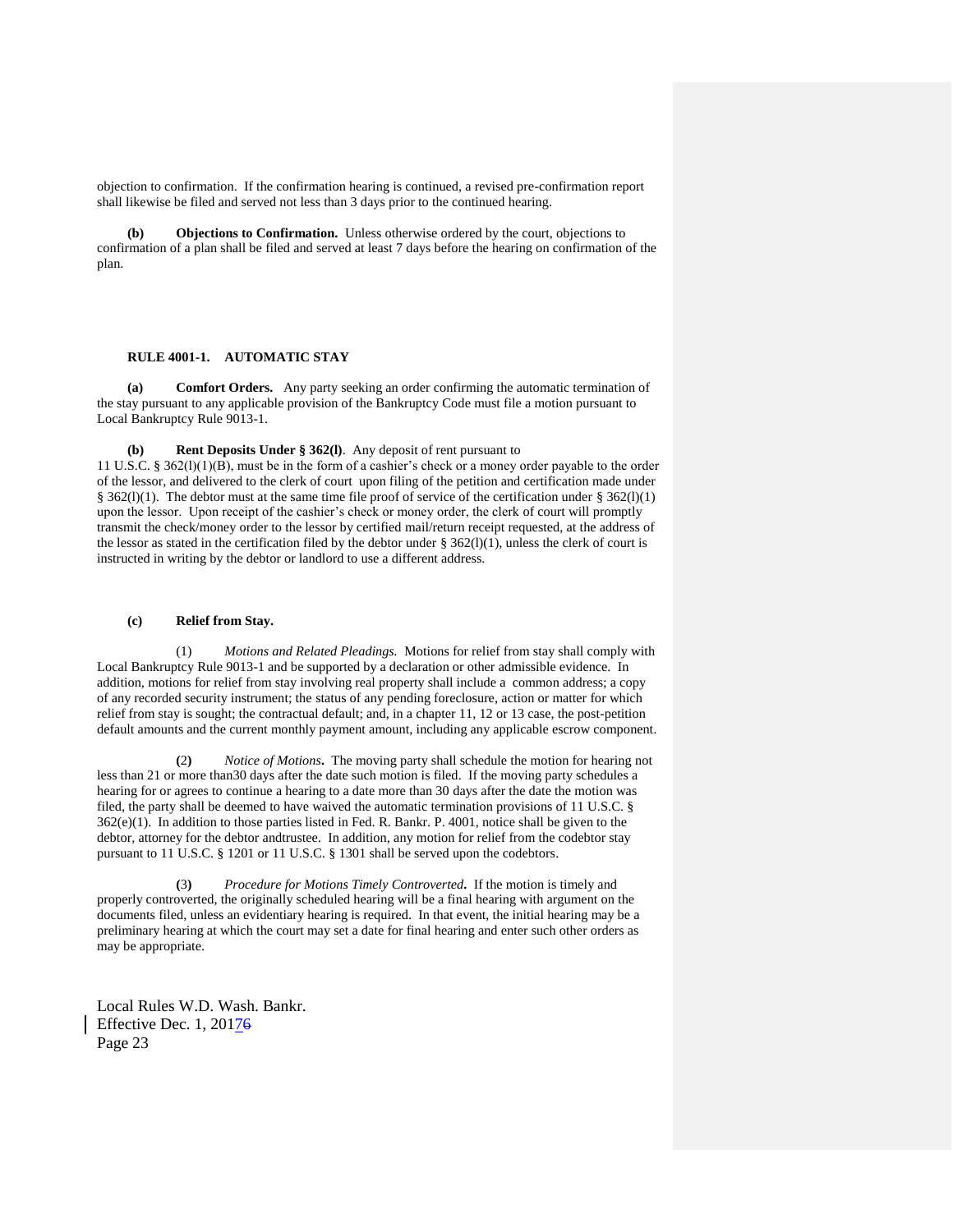## **RULE 4001-2. VOLUNTARY MODIFICATION OF DEBT SECURED BY REAL PROPERTY**

**(a) Definition of Mortgage Creditor and Temporary or Trial Mortgage Modification.**  For purposes of this rule, the term "mortgage creditor" includes any creditor secured by a mortgage, deed of trust, or land sale contract on real property. For purposes of this rule, the term "temporary or trial mortgage modification" means a short term modification offered by a mortgage creditor as a precursor to a permanent mortgage modification

**(b) Negotiation Does Not Violate Stay.** A mortgage creditor is authorized to negotiate with the debtor for a modification of the secured obligation at any time during the pendency of the debtor's case. Any such modification is voluntary on the part of the mortgage creditor and the debtor. If the debtor is represented by counsel, that counsel may consent to allow the mortgage creditor to communicate directly with the debtor. A mortgage creditor's contact with the debtor and/or the debtor's counsel for the purpose of negotiating a loan modification shall not be considered a violation of the automatic stay imposed by 11 U.S.C § 362. If a debtor consents in writing (through counsel if the debtor is represented), participation by a secured creditor in a mediation, either pursuant to state law or by agreement of the parties, shall not constitute a violation of the automatic stay imposed by 11 U.S.C § 362.

**(c) Approval of a Temporary or Trial Mortgage Modification in a Chapter 13 Case.** A debtor may make a written request directly to the chapter 13 trustee for authority to enter a temporary or trial modification of a debt secured by real property. The debtor's request shall include a copy of the proposed modification agreement. If the debtor was delinquent on the mortgage at the petition date, the trustee is authorized to and shall disburse the modified mortgage payments from debtor's plan payments whether or not the court has confirmed a plan. The debtor shall make plan payments in an amount sufficient (including the trustee's fee) so that the trustee can timely disburse the modified mortgage payments. A debtor receiving the chapter 13 trustee's approval to enter into a modification under this section does not need to also obtain a court order authorizing the modification. If the chapter 13 trustee denies the debtor's request to enter a modification under this section, the debtor is not precluded from submitting the request to the court pursuant to Local Bankruptcy Rule  $9013-1(d)(2)(F)$ .

**(d) Approval of a Permanent Mortgage Modification in a Chapter 13 Case.** A debtor seeking approval to enter a permanent modification of a debt secured by real property shall obtain the court's prior approval. The debtor shall include a copy of the modification agreement with the request, in compliance with Fed. R. Bankr. P. 9037.

#### **RULE 4001-3. CASH COLLATERAL**

**(a) Financing Guidelines.** The Guidelines for Cash Collateral and Financing Stipulations (Appendix A to these Local Bankruptcy Rules, as may be modified from time to time and posted on the court's website) apply to all motions for approval of such stipulations, interim and final, and all motions for approval thereof must contain the certification of counsel required by the Guidelines.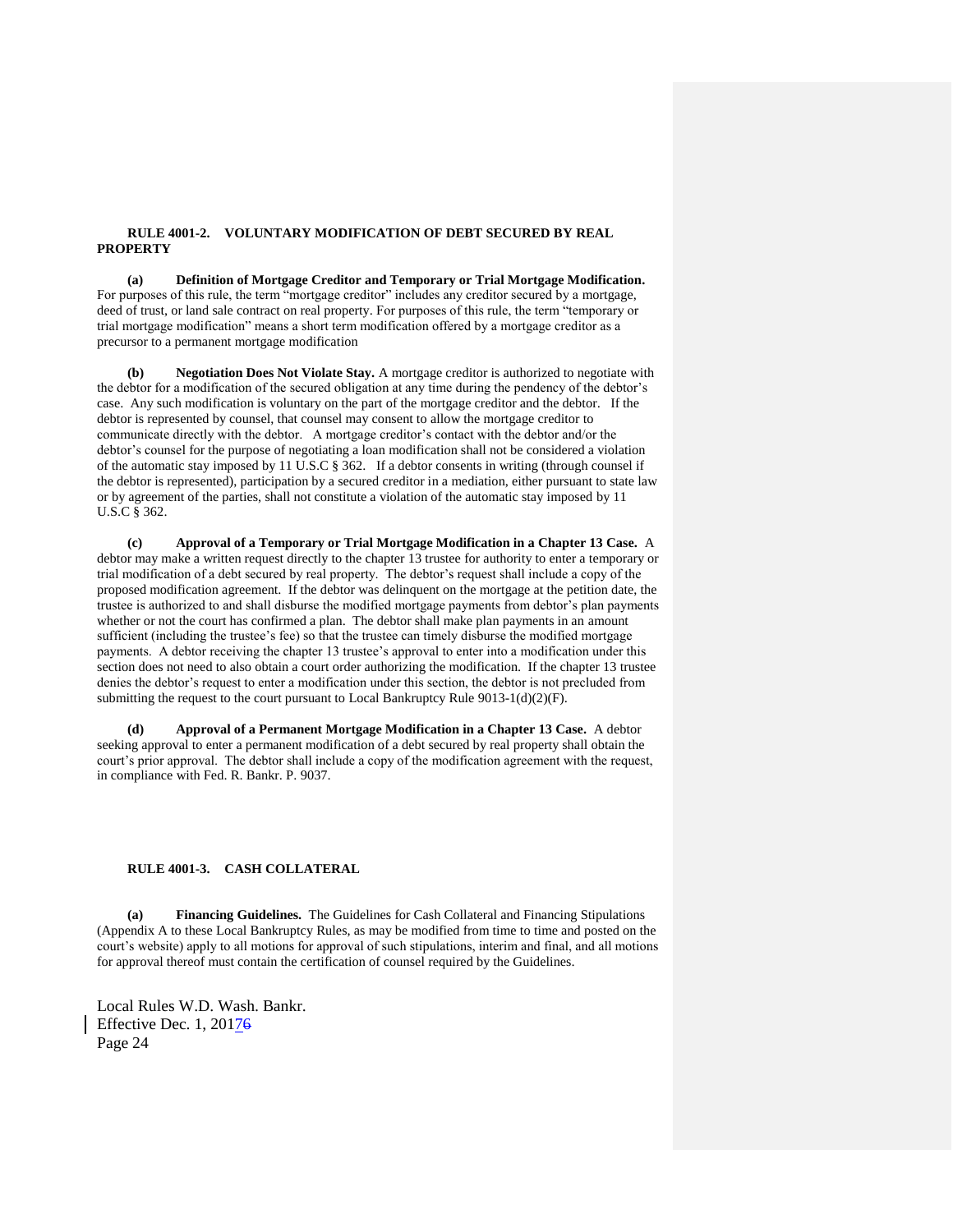**(b) Special Notice to Taxing Agencies.** Notice of all motions seeking approval of use of cash collateral or financing orders must be served on the United States Attorney's Office, Attn: Bankruptcy Assistant, 700 Stewart Street, Room 5220, Seattle, Washington 98101, and the Attorney General for the State of Washington, Bankruptcy and Collections Unit at 800 Fifth Avenue, 20<sup>th</sup> floor, Seattle, Washington 98104. The notice required by this rule is in addition to any other applicable notice and service requirements.

- **(c) Scheduling Emergency Hearings.** Local Bankruptcy Rule 9013-1(d)(2)(E) applies.
- **(d) Motion Practice.** Local Bankruptcy Rule 9013-1 applies.

## **RULE 4002-1. DUTIES OF DEBTOR**

#### **(a) Delivery of Documents to Trustee.**

(1) *Timing of Production and Declaration*. Unless otherwise ordered, all documents required to be provided to the trustee by the debtor pursuant to 11 U.S.C. §§  $521(a)(1)(B)(iv)$  and $(e)(2)(A)(i)$  and Fed. R. Bankr. P. 4002(b)(2) and (3) shall be submitted at least 7 days prior to the date first set for the 11 U.S.C. § 341 meeting of creditors. These documents are not to be filed with the court but instead these documents shall be delivered to the trustee in the manner described in subsection (2) below. The documents shall be attached to the debtor's declaration, signed under penalty of perjury, stating that the documents are true copies of the originals.

(2) *Method of Production*. Unless otherwise instructed by the trustee, and except as provided in subsection (3) below, the declaration and documents described in subsection (1) shall be transmitted to the trustee pursuant to the instructions for the individual trustee as listed on the court's website at www.wawb.uscourts.gov/united-states-trustee. If documents are sent to the trustee by email, the email shall reference the case number and the debtor's last name. The debtor's attorney shall retain the original, signed declaration pursuant to the rules governing pleadings filed electronically.

(3) *Exceptions to Production by Electronic Means*. Copies of the declaration and documents may be delivered to the trustee in conventional form by *pro se* debtors and where production of the documents electronically would be unduly burdensome.

**(b) Tax Returns.** Tax information filed with the court, whether pursuant to 11 U.S.C. § 521 or for any other reason, shall be subject to the procedures for safeguarding confidentiality established by the Director of the Administrative Office of the United States Courts, established pursuant to Fed. R. Bankr. P. 4002(b)(5), and as may be amended from time to time. Any proposed order granting access to a debtor's tax information must contain the following language:

> Movant is hereby advised that the tax information obtained is confidential and may not be disseminated except as appropriate under the circumstances of the case. Movant is further advised that substantial monetary sanctions (up to \$10,000 per disclosure without further notice) and other sanctions may be imposed by the Court for an improper use, disclosure, or dissemination of the tax information.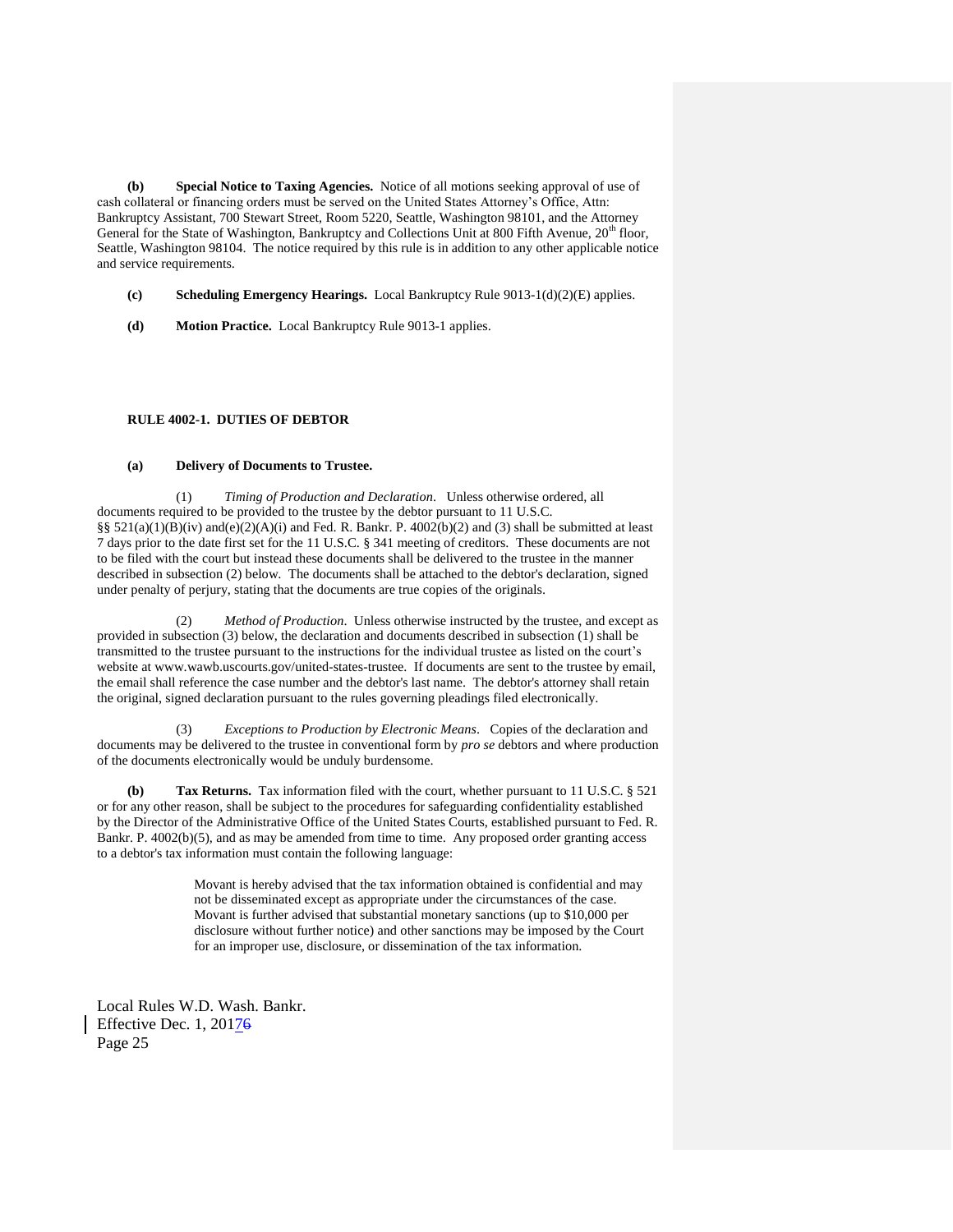Requests for tax information filed with the court should be accompanied by a self-addressed, stamped envelope bearing sufficient postage.

## **Committee Comment**

For reference purposes only, the debtor's duties to produce documents are summarized in the chart below:

| <b>Type of Document</b>                          | <b>Definition/Reference</b>                                                                             | <b>Deadline for Production to Trustee</b>                                                                                                                                         |  |
|--------------------------------------------------|---------------------------------------------------------------------------------------------------------|-----------------------------------------------------------------------------------------------------------------------------------------------------------------------------------|--|
| Payment Advices/Pay Stubs                        | 11 U.S.C. $\S$ 521(a)(1)(iv), Fed. R.<br>Bankr. P. $1007(b)(1)(E)$ , $1007(c)$ ,<br>and $4002(b)(2)(A)$ | •Chapter 7 Cases: no later than 7 days<br>prior to the 11 U.S.C. $\S$ 341 meeting of<br>creditors<br>•Chapter 13 Cases: no later than 14 days<br>after the filing of the petition |  |
| Bank and Investment<br><b>Account Statements</b> | Fed. R. Bankr. P. $4002(b)(2)(B)$                                                                       | No later than 7 days prior to the 11 U.S.C.<br>§ 341 meeting of creditors                                                                                                         |  |
| <b>Federal Tax Returns</b>                       | 11 U.S.C. $\S$ 521(e)(2)(A), Fed. R.<br>Bankr. P. 4002(b)(3)                                            | No later than 7 days prior to the 11 U.S.C.<br>§ 341 meeting of creditors                                                                                                         |  |

## **RULE 4004-1 MOTIONS FOR HARDSHIP DISCHARGE**

**(a) Content of Motion.** Motions for discharge under 11 U.S.C. § 1328(b) shall be filed with the court and served on the trustee, United States trustee, and all creditors at least 21 days preceding the date fixed for hearing. The motion shall set forth the basis for the discharge and provide evidence (including a sworn declaration from the debtor) in support of the motion. A copy of a proposed order shall be attached as an exhibit to the motion as a separate document and the order shall conform with Local Bankruptcy Form 13-7.

**(b) Notice to Creditors.** Within 7 days of entry of the hardship discharge order, debtor or debtor's counsel shall serve both the entered order and a notice on all creditors in the manner provided in Fed. R. Bankr. P. 2002 and shall file a certificate of service that service has been effected. The notice shall clearly state that creditors shall have 30 days from the date of service of the entered order and notice to file a complaint to determine the dischargeability of any debt under 11 U.S.C. § 523(a)(6). The notice shall substantially comply with Local Bankruptcy Form 13-8 (Notice of Deadline to File Complaint Under 11 U.S.C. § 523(a)).

**RULE 4008-1. REAFFIRMATION**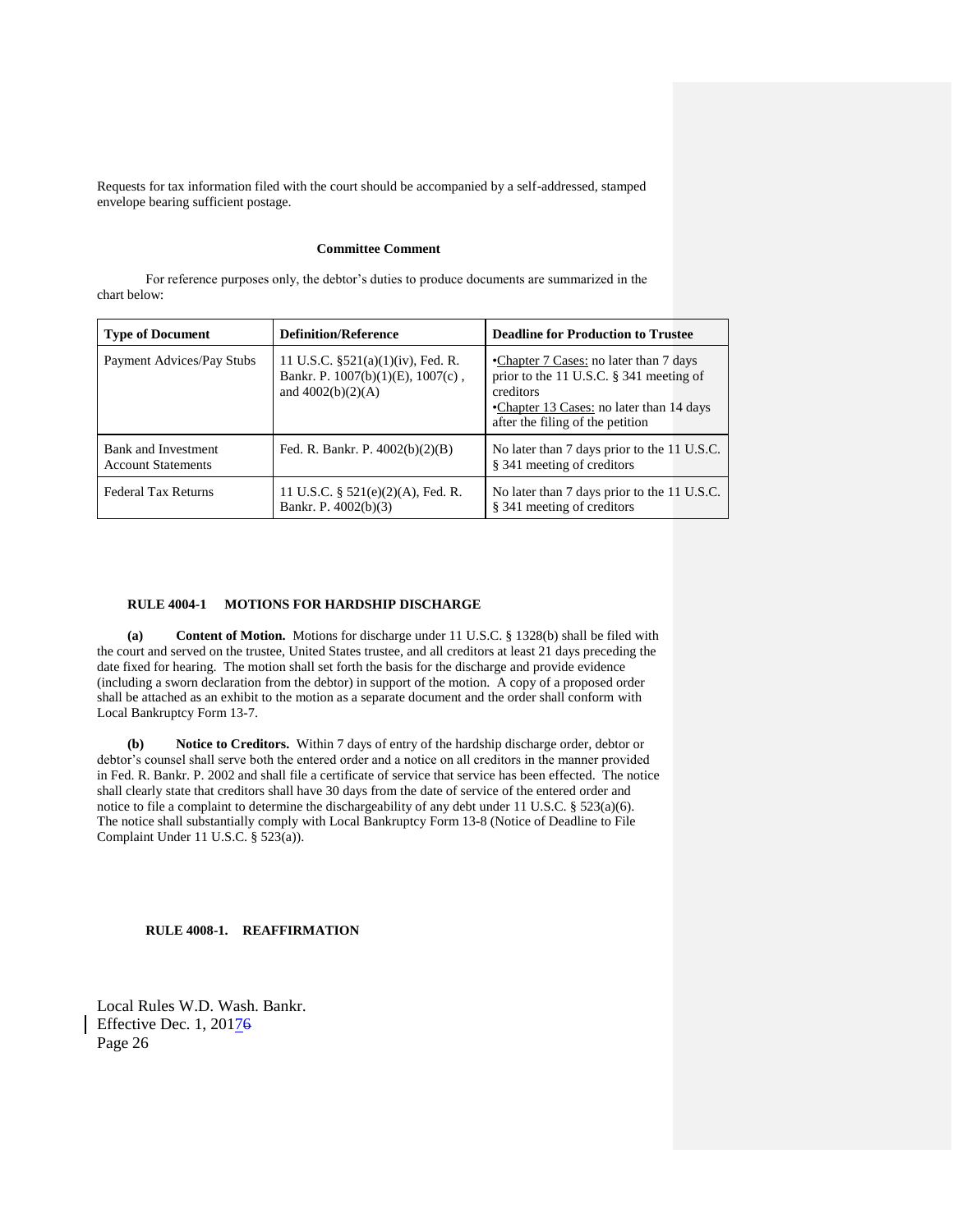**(a) Time of Filing**. All reaffirmation agreements must be filed with the court prior to the date set in the notice of commencement of the case as the deadline for filing complaints to determine dischargeability or to deny discharge.

**(b) Form of Agreement, Cover Sheet.** The Administrative Office of the United States Courts has issued Director's Reaffirmation Agreement forms (available on the court's website) which must be completed for all reaffirmation agreements, and shall be filed with the Reaffirmation Agreement Cover Sheet, Official Form B 27.

**(c) Documentation.** Copies of any agreements which the debtor has agreed to continue to perform or pay, together with any modifications of those agreements, shall be attached to the reaffirmation agreement together with documentation of any security interest and the perfection of such security interest or a memorandum setting forth why perfection is unnecessary and supporting declaration(s) establishing any required facts. If the reaffirmation is of a debt claimed to be nondischargeable, the creditor shall file a memorandum setting forth the basis for the nondischargeability, together with a declaration(s) establishing a prima facie case.

# **RULE 5001-1. DEPOSIT OF FUNDS IN THE REGISTRY OF THE BANKRUPTCY COURT**

**(a) Order for Deposit into Court Registry.** Except for deposits required by law or court order, a party desiring to deposit funds into the registry of the court must file an application, which shall include a detailed explanation of the facts and circumstances necessitating the deposit of estate funds into the registry.

**(b) Form of Proposed Orders Directing Deposit of Funds into the Court Registry.** A proposed order directing the clerk of court to deposit funds into the registry of the court must include the following:

(1) the amount to be deposited;

(2) a direction to the clerk of court to deposit registry funds of \$25,000 or more into an interest bearing account in accordance with 31 C.F.R. Part 202;

(3) a direction to the clerk of court to deposit funds of less than \$25,000 into a noninterest bearing account with the U.S. Treasury; and

(1) language directing the clerk of court to deduct from the income earned on the deposit a fee as prescribed by the Judicial Conference of the United States, without further order of the court.

# **RULE 5003-1. CLERK OF COURT - GENERAL/AUTHORITY**

**(a) Delegation of Ministerial Orders.** The clerk of court and such deputies as the clerk of court may designate are authorized to sign and enter without further direction the following orders, which are deemed to be of a ministerial nature: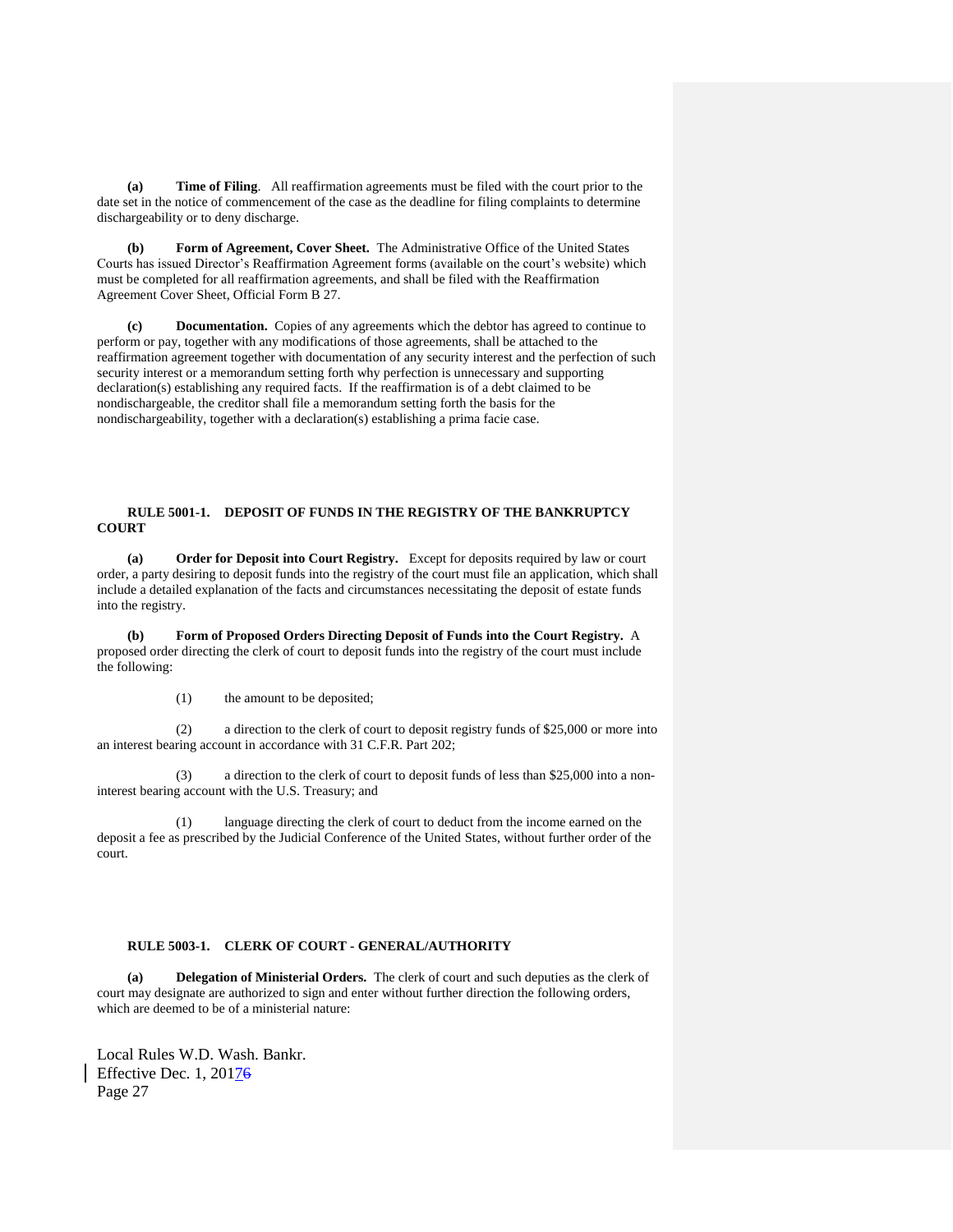(1) orders on motions and applications of the type described in Fed. R. Civ. P. 77, except that the clerk of court is not authorized to grant orders or judgments for default;

(2) orders granting applications for payment of filing fees in installments and fixing the number, amount, and dates of payment;

(3) orders denying applications for payment of filing fee in installments if the debtor or joint debtor have commenced a bankruptcy case within 8 years before the date of the filing of the current petition, or have a pending case, in which filing fees are owed to the court;

(4) orders dismissing electronically filed petitions that do not provide for payment of the filing fee as set forth in Local Bankruptcy Rule 1006-1(a);

(5) orders dismissing voluntary petitions filed electronically without the representation of the debtor's or joint debtor's original signature as required by Local Bankruptcy Rule 5005-1(d)(2);

(6) orders dismissing an individual debtor's voluntary petition filed electronically that is not accompanied by the debtor(s)'s signed Your Statement About Your Social Security Numbers (Official Form B 121);

(7) orders closing cases without discharge where the debtor failed to complete an instructional course concerning personal financial management as required by 11 U.S.C.  $\S 727(a)(11)$ ;

(8) orders discharging a trustee and closing a case after such case has been fully administered;

(9) orders reopening cases that have been closed due to administrative error;

and

(10) orders requiring debtors to file amended schedules in converted cases.

**(b) Text Only Docket Orders.** The clerk of court may use Text Only Docket Orders for any of the ministerial orders authorized above. A Text Only Docket Order entered by the clerk of court is an order or judgment electronically entered on the case docket without an attached document and is as official and binding as if the clerk of court had signed a document containing the text. A Text Only Docket Order signed and entered by the clerk of court will so state in the text of said docket entry. A Text Only Docket Order, together with the Notice of Electronic Filing, shall constitute the evidence of an order.

**(c) Administrative Regulations.** The clerk of court is authorized to promulgate regulations governing administrative matters, including the submission of forms, content and format of creditor mailing lists, mode of payment of filing fees, and disposition of records. Such regulations shall be available for public reference, and shall be published in such publications and at such intervals as the clerk of court deems appropriate.

**(d) Custody and Disposition of Exhibits and Depositions.** Local Rules W.D. Wash. LCR 79(g) controls the custody of exhibits and depositions.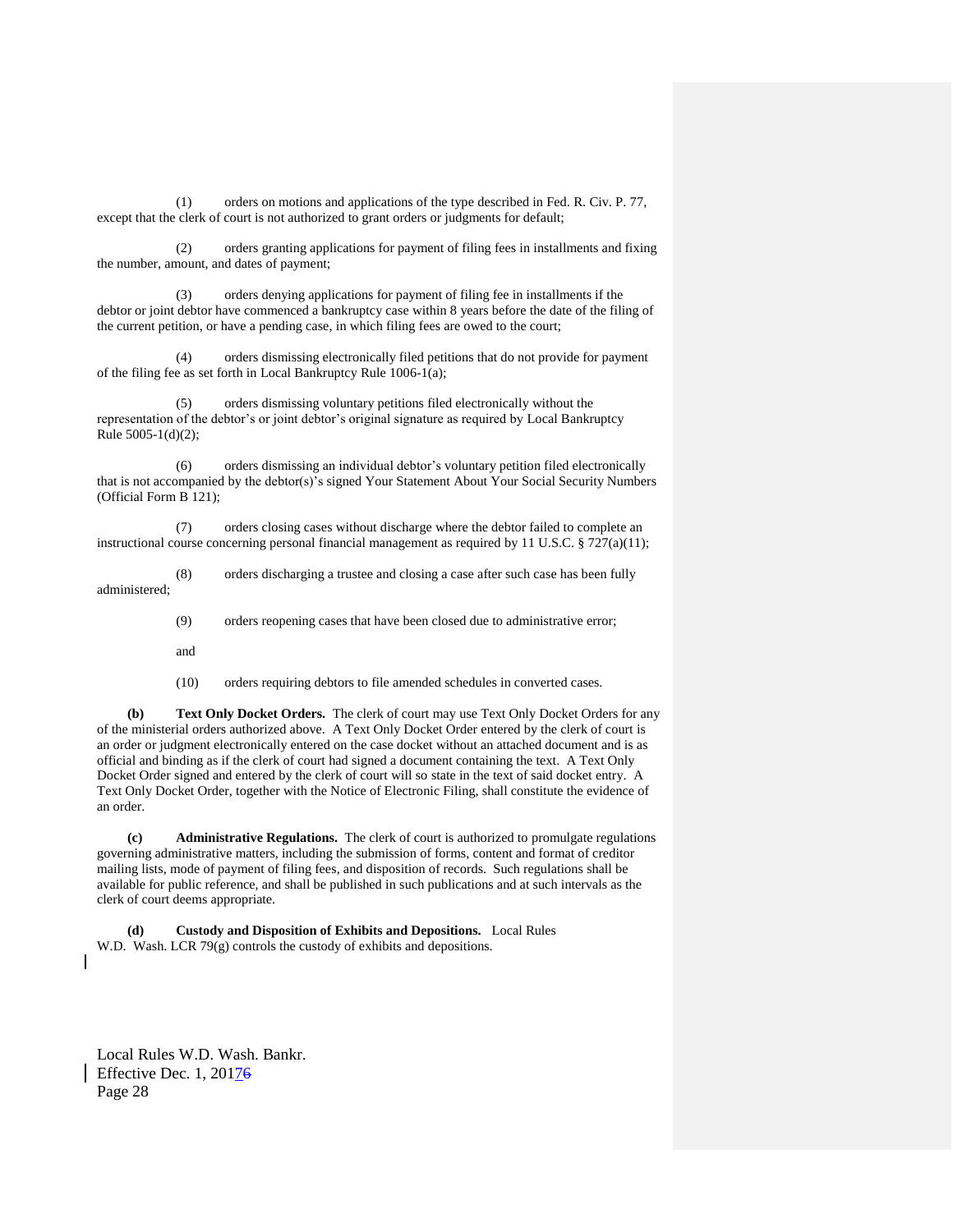# **RULE 5004-1. DISQUALIFICATION OF A JUDGE**

A request to disqualify a bankruptcy judge shall be made by motion and determined by the bankruptcy judge whose disqualification is sought.

# **RULE 5005-1. ELECTRONIC CASE FILING**

## **(a) Mandatory Registration.**

(1) All attorneys, panel and standing trustees and examiners appearing before the United States Bankruptcy Court for the Western District of Washington shall register in the ECF system for the purpose of filing electronically.

(2) All entities, institutions and individuals who file 10 or more proofs of claim in the United States Bankruptcy Court for the Western District of Washington in any 6 month period must electronically file all claims and claims-related documents.

(3) Each ECF participant is responsible for maintaining current contact information in ECF, including a primary and alternate email address, a current mailing address and phone number. Contact information can be reviewed and/or modified through the Maintain User Account function in ECF (Utilities>Your Account>Maintain ECF Account).

**(b) Electronic Filing.** Unless otherwise ordered by the court, electronic filing is mandatory for all attorneys, trustees and examiners in all cases consistent with technical standards, if any, established by the Judicial Conference of the United States. The clerk of court may accept documents for filing, establish electronic service requirements, issue notices, serve orders and otherwise specify practices and procedures in electronic case management consistent with the Administrative Procedures for Filing, Signing and Verifying Pleadings and Papers by Electronic Means ("Electronic Filing Procedures"), as approved by the court from time to time through general orders.

(1) The electronic filing of a pleading or other paper in accordance with the Electronic Filing Procedures is entry of that pleading or other paper on the docket kept by the clerk of court under Fed. R. Bankr. P. 5003.

(2) The electronic filing of a pleading or other paper in ECF (other than a ballot or a proof of claim) will constitute an appearance in the case for the attorney whose ECF account is used to complete the filing, will automatically add the name and mailing address associated with the filer's ECF account to the mailing list in the case, and will create an association between that attorney and the party they represent. It is not necessary to file a separate notice of appearance.

(3) All orders, decrees, judgments, and proceedings of the court shall be entered in accordance with the Electronic Filing Procedures which shall constitute entry of the order, decree, judgment, or proceeding on the docket kept by the clerk of court under Fed. R. Bankr. P. 5003.

(4) Each document filed electronically in ECF, and any exhibits thereto, must be filed as a text-based PDF file, unless otherwise provided in a local bankruptcy rule, general order or the Electronic Filing Procedures, or in cases in which the original document could not be electronically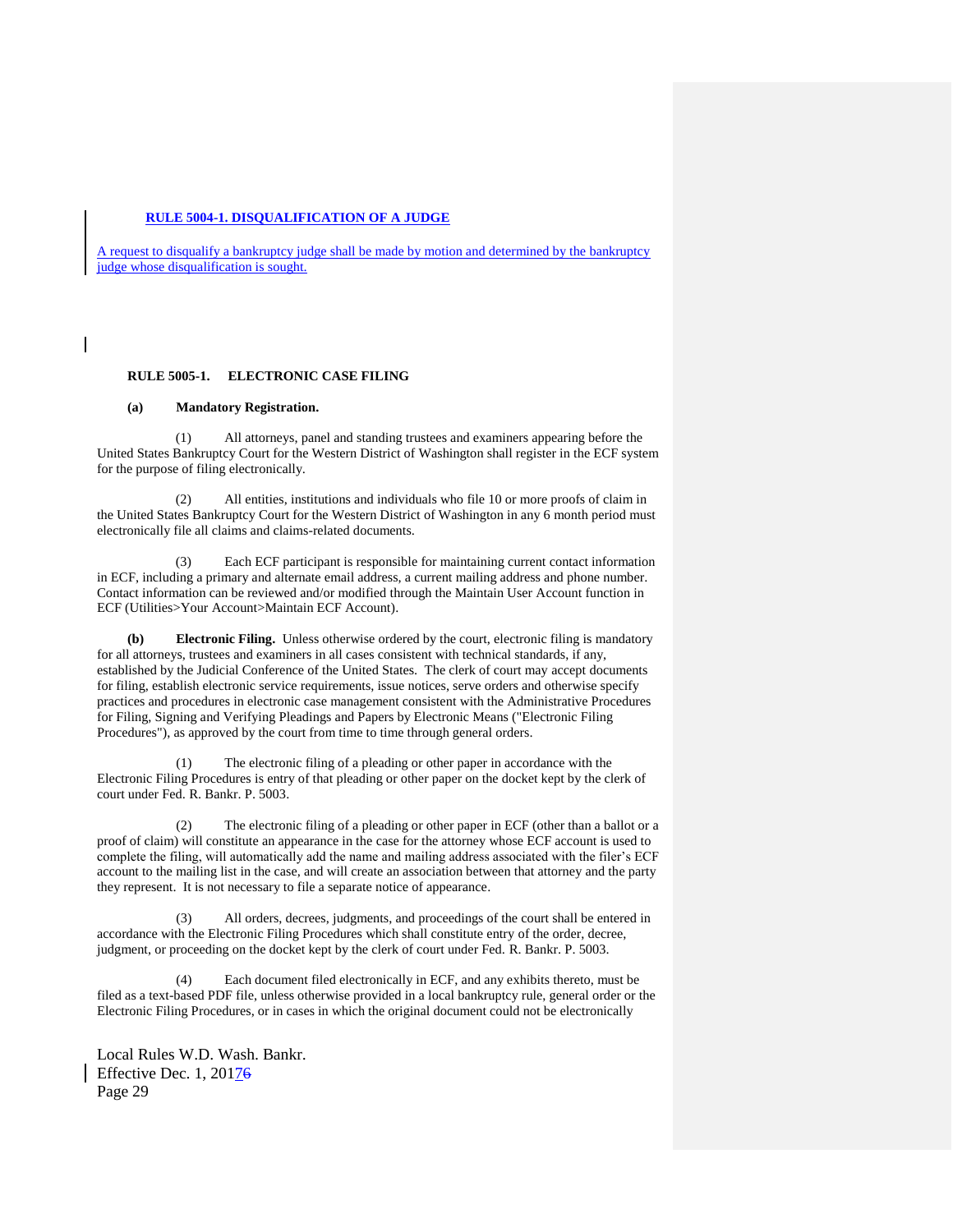created by the ECF filer. A text-based PDF does not include a PDF file created by scanning a document on paper or by means other than printing to or converting directly to PDF format.

## **(c) Service of Documents.**

(1) Whenever a pleading or other paper is filed electronically in accordance with the Electronic Filing Procedures, the filing party will be automatically sent a Notice of Electronic Filing by electronic means at the time of docketing. All other parties in the case who are ECF participants will be sent the Notice of Electronic Filing by electronic means either at the time of filing or on a daily basis. Pursuant to Fed. R. Civ. P. 5(b)(2)(E), receipt of the Notice of Electronic Filing generated by the court's electronic case filing system is the equivalent of service of the pleading identified in the notice on persons who have consented to electronic service.

(2) Unless otherwise ordered, the request for and receipt of a password from the court for use of the ECF System is a request for, and consent to, electronic service pursuant to Fed. R. Bankr. P. 9036, 7005, and Fed. R. Civ. P. 5(b)(2)(E); provided that, notwithstanding Fed. R. Bankr. P. 9036, in accordance with Fed. R. Civ. P. 5(b)(2)(E) and Fed. R. Civ. P. 5(b)(3), service by electronic means is complete on transmission unless the party making service learns that the attempted service did not reach the person to be served. A party may make service pursuant to Fed. R. Civ. P. 5(b) through the court's transmission facilities.

(3) The filing party shall serve the pleading or other paper upon all non-ECF participants entitled to notice or service in accordance with the applicable rules. Proof of service shall be filed with respect to service on all non-ECF participants entitled to notice; however, the proof of service may be filed electronically in accordance with the Electronic Filing Procedures with the representation, by the filer, that evidence of service is being maintained at the office of the filer.

(4) Notwithstanding the foregoing provisions of this section, conventional service of documents on paper is required in accordance with Fed. R. Civ. P. 4, Fed. R. Civ. P. 45, Fed. R Bankr. P. 7004, Fed. R. Bankr. P. 9014(b), and Fed. R. Bankr. P. 9016, any order for service of documents on paper issued by the court, or where otherwise specifically required by the Federal Rules of Civil Procedure or the Federal Rules of Bankruptcy Procedure.

# **(d) Electronic Signature; Affidavits.**

(1) The electronic filing of a petition, pleading, motion or other paper in the ECF system by the participant or an authorized employee of the participant's office shall constitute the signature of that participant under Fed. R. Bankr. P. 9011 and shall bind the party or parties represented by that participant.

(2) Pleadings, affidavits, and other documents that must contain original signatures or that require verification under Fed. R. Bankr. P. 1008 or an unsworn declaration as provided in 28 U.S.C. § 1746, shall be filed electronically. The original signed document, in hard copy or electronic form, shall be maintained by the attorney of record or the party originating the document for a period not less than 5 years. Upon request, the original document must be provided to other parties or the court for review. The pleading or other document electronically filed shall indicate a signature; e.g., "/s/."

(3) A stipulation or other document requiring the signature of more than one party shall be electronically filed as follows: (A) the filer shall confirm that the content of the document is acceptable to all persons required to sign and shall obtain actual signatures of all parties to the document; (B) the filer shall file the document electronically , indicating the signatories, e.g., "/s/"; (C) the filer shall retain documentation, in hard copy or electronic form, evidencing the authority to affix the signatures of all other parties as set forth in Paragraph (d)(2), above. Fed. R. Bankr. P. 9011 shall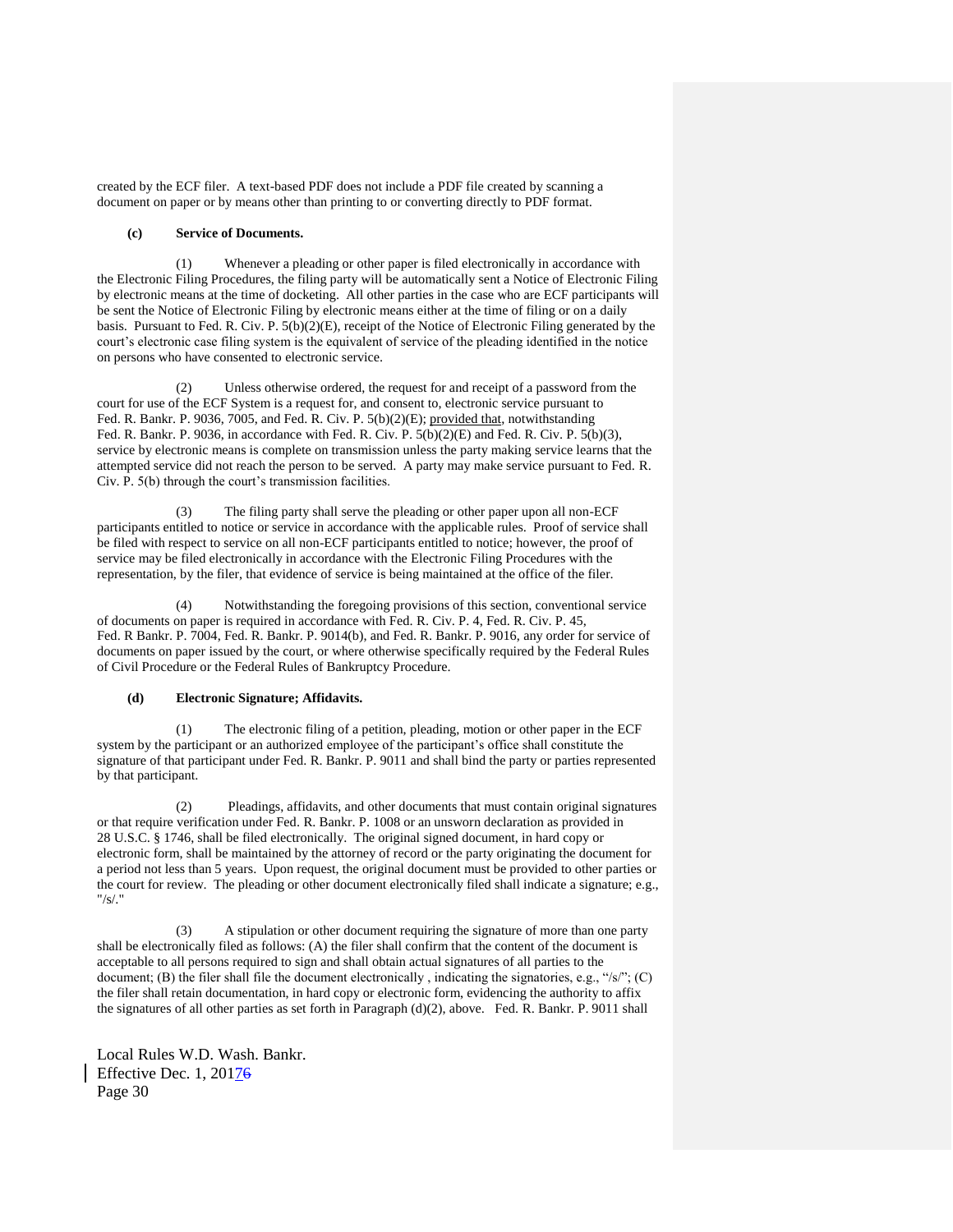apply to all signatories, not just the filing participant. In addition, the filing party, by filing the document in accordance with this provision, represents that all signatories indicated have approved the form of the document.

# **(e) Orders.**

(1) Proposed orders filed in accordance with Local Bankruptcy Rule 9013-  $1(d)(1)(D)$  and  $9013-1(i)$  shall be filed electronically as an attachment to the motion.

(2) Original orders that are ready for the judge's signature, including orders filed pursuant to Local Bankruptcy Rules 9013-1(f)(2), 9013-1(g)(2), and 9013-1(i) shall be filed electronically by uploading the order through the court's electronic case filing system.

(3) Orders uploaded in accordance with this rule shall include the words "*ex parte*" in the title of the pleading and in the docket entry if they are being filed without notice in accordance with Local Bankruptcy Rule 9013-1(g).

# **RULE 5005-2. SUBMISSIONS ON PAPER (DOCUMENTS NOT SUBMITTED ELECTRONICALLY)**

**(a) Trial Exhibits Submitted On Paper.** Exhibits for trials and evidentiary hearings shall be submitted on paper or as otherwise ordered by the court.

**(b) Return Copies of Documents Filed.** A person seeking the return by mail of a claim or voluntary petition submitted on paper shall supply an additional copy of the document requested, together with a self-addressed, stamped envelope. Copies of all other documents, including copies of orders, must be printed from the ECF system or through the court's public access service, PACER.

**(c) Facsimile Filing Not Allowed.** No documents may be transmitted directly to the court or the clerk of the court by facsimile for filing on the court's docket. Any documents so transmitted shall be rejected and not filed.

(1) *Definition.* A facsimile transmission is the transmission of a copy of a document by a system that encodes a document into electronic signals, transmits these electronic signals over a telephone line, and reconstructs the signals to print a duplicate of the original document at the receiving end.

**(d) Submissions on Paper exceeding 50 Pages**. When documents that exceed 50 pages, including exhibits, are submitted on paper, the filer shall provide an electronic PDF version of the document on USB flash drive or CD-Rom disk at the time of filing. USB flash drives and CD-Rom disks provided to the court will not be returned to the filer. If the PDF file is more than two megabytes in size, it must be separated into two-megabyte segments. Each PDF file shall be clearly labeled to identify the sequence of documents to be filed.

(1) *Service.* Pleadings or other documents that are submitted on paper or on a USB flash drive or on a CD-Rom disk rather than electronically shall be served in the manner provided for in, and on those parties entitled to notice in accordance with, the Federal Rules of Bankruptcy Procedure and these Local Bankruptcy Rules except as otherwise provided by order of the court.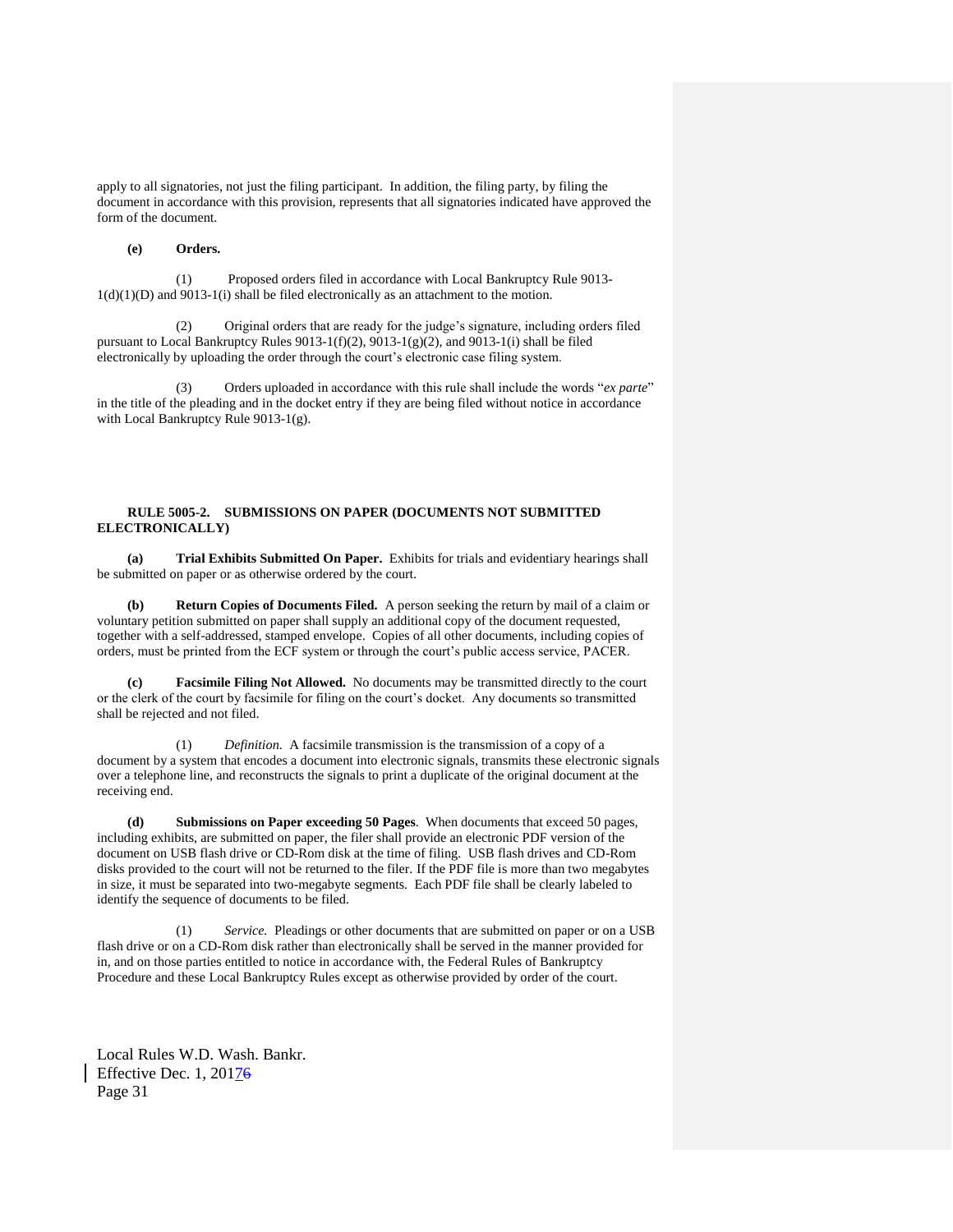#### **RULE 5010-1. REOPENING CASES**

**(a) Motions to Reopen.** A motion to reopen a case shall state the purpose for reopening the case, whether assets were administered in the case, whether a deadline was established for filing proofs of claim, and whether a trustee needs to be appointed. Except as provided for in subsection (b), the motion shall be noted for hearing in accordance with Local Bankruptcy Rule 9013-1, with notice to the case trustee and any affected parties.

**(b) Trustee's and Debtor's Motions to Reopen.** The United States Trustee or the debtor may bring motions to reopen on an *ex parte* basis. An *ex parte* motion to reopen shall not contain a request for substantive relief other than appointment of a trustee.

**(c) Reopening Fee.** Except as otherwise ordered by the court, any filing fees prescribed by 28 U.S.C. § 1930(b) and the Judicial Conference of the United States are due at the time the motion is filed.

**(d) Reopening by Clerk of Court.** Local Bankruptcy Rule 5003-1(a)(9) applies.

**(e) Reclosing.** Cases reopened for any purpose other than to administer assets may be reclosed by the clerk of court 60 days after reopening unless matters are then pending.

## **RULE 5011-1. WITHDRAWAL OF REFERENCE**

**(a) Caption.** A motion for withdrawal of reference shall be designated: "Motion for Withdrawal of Reference."

**(b) Filing and Service /Judicial Recommendation**. A motion for withdrawal of reference and any response and reply documents, including memoranda and supporting materials as required by Local Rules W.D. Wash. LCR 7(b) shall be filed with the clerk of court of the bankruptcy court. In addition, the bankruptcy court judge may file a recommendation regarding the motion, including but not limited to a recommendation as to whether reference should be withdrawn, the nature and status of the case, and whether there is need for an expedited resolution. A motion for withdrawal of reference shall be filed and served promptly after service of any pleading or document in which the basis for the motion first arises. Response documents shall be filed and served no later than 14 days after service of the motion for withdrawal. If a response is filed, a reply, if any, shall be filed and served no later than 21 days after filing of the motion.

**(c) Transmittal of Documents to District Court.** Except as otherwise ordered by the bankruptcy court, 28 days after the filing of the motion for withdrawal of reference, or after a response, reply and judicial recommendation have been filed, whichever is earlier, the clerk of the bankruptcy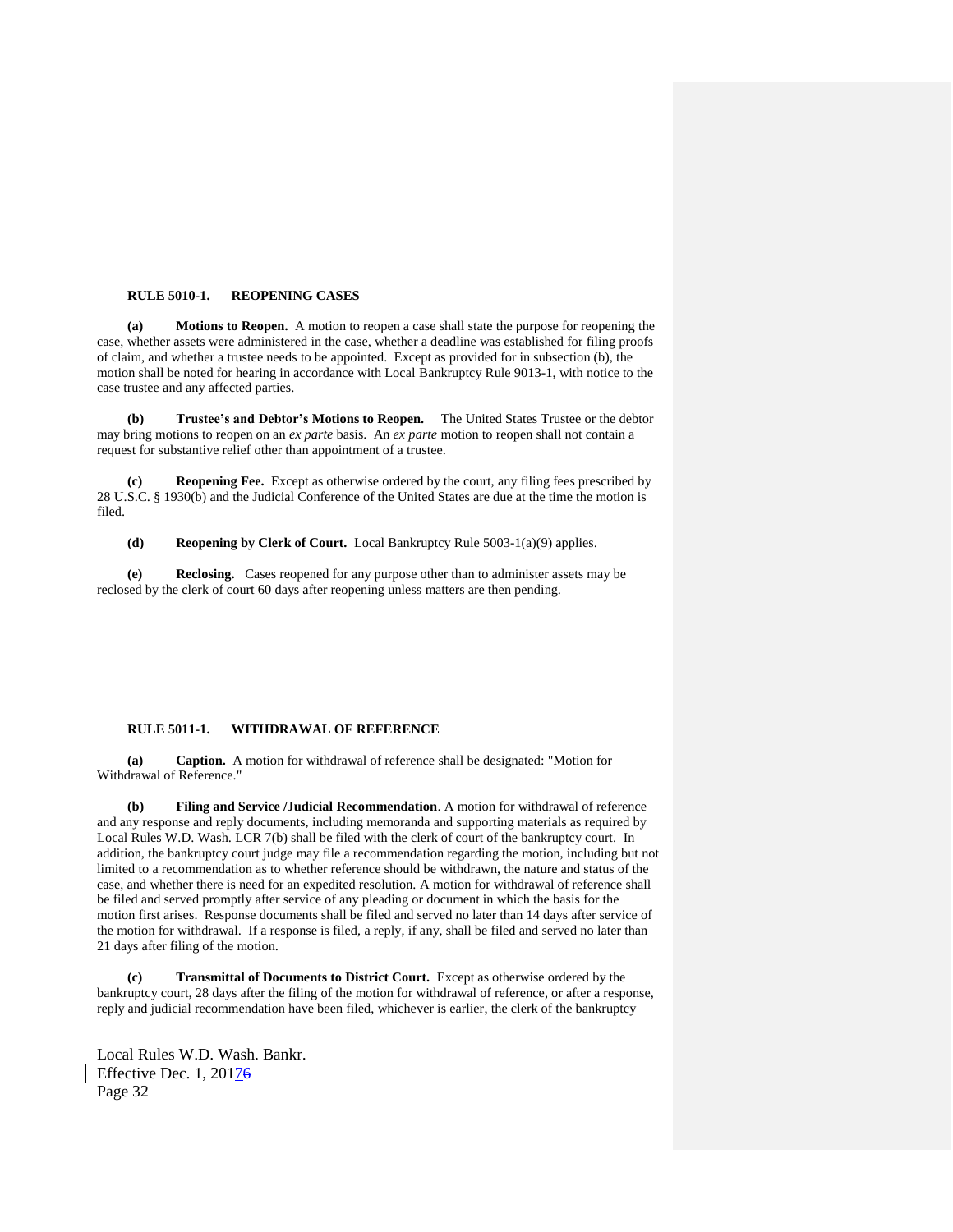court shall transmit to the district court the motion and related documents that have been filed with the bankruptcy court and any recommendation of the bankruptcy judge. No documents shall be filed by the parties in response to the judicial recommendation. All further documents pertaining to the motion for withdrawal shall be filed with the clerk of the district court. Documents relating to other matters in the bankruptcy case or adversary proceeding shall be filed with the clerk of court of the bankruptcy court unless otherwise ordered by the bankruptcy or district court.

**Proceedings in District Court.** A motion for withdrawal of reference shall be assigned to a district court judge. Unless otherwise ordered by the district court, a motion for withdrawal of reference will be decided by the court without a hearing. A party desiring oral argument should so indicate by typing "ORAL ARGUMENT REQUESTED" in the caption of its motion or responsive memorandum. The district court may in its discretion grant or deny the motion in whole or in part, and may make such orders as it deems appropriate for the orderly disposition of the case or proceeding. Upon entry of a dispositive order by the district court, the clerk of court of the district court shall forward a copy of the order to the parties and transmit a copy to the bankruptcy court for filing in the bankruptcy case.

## **RULE 7004-1. SERVICE OF PROCESS**

The plaintiff shall file a certificate of service within 14 days after service of a summons and complaint has been effected.

#### **RULE 7004-2. SUMMONS**

The clerk of court will issue to the plaintiff a completed summons for service upon each defendant. This paragraph does not excuse compliance with Fed. R. Bankr. P. 7004 or Local Bankruptcy Rule 7004-1.

## **RULE 7012-1. NOTICE REGARDING FINAL ADJUDICATION AND CONSENT TO ENTRY OF FINAL ORDERS OR JUDGMENTS BY BANKRUPTCY JUDGE IN AN ADVERSARY PROCEEDING**

**(a) Notice Regarding Final Adjudication and Consent.** In an adversary proceeding before a bankruptcy judge, in addition to the statements in the pleadings required by Fed. R. Bankr. P. 7008(a) and 7012(b), each party shall file a separate document with its initial pleading (the complaint, counterclaim, cross-claim, third party complaint, answer or other responsive pleading) to be entitled Notice Regarding Final Adjudication and Consent. The Notice Regarding Final Adjudication and Consent shall include a repetition of the statements required by Fed. R. Bankr. P. 7008(a) and 7012(b) and shall include a statement that the party does or does not consent to entry of final orders or judgments by the bankruptcy judge.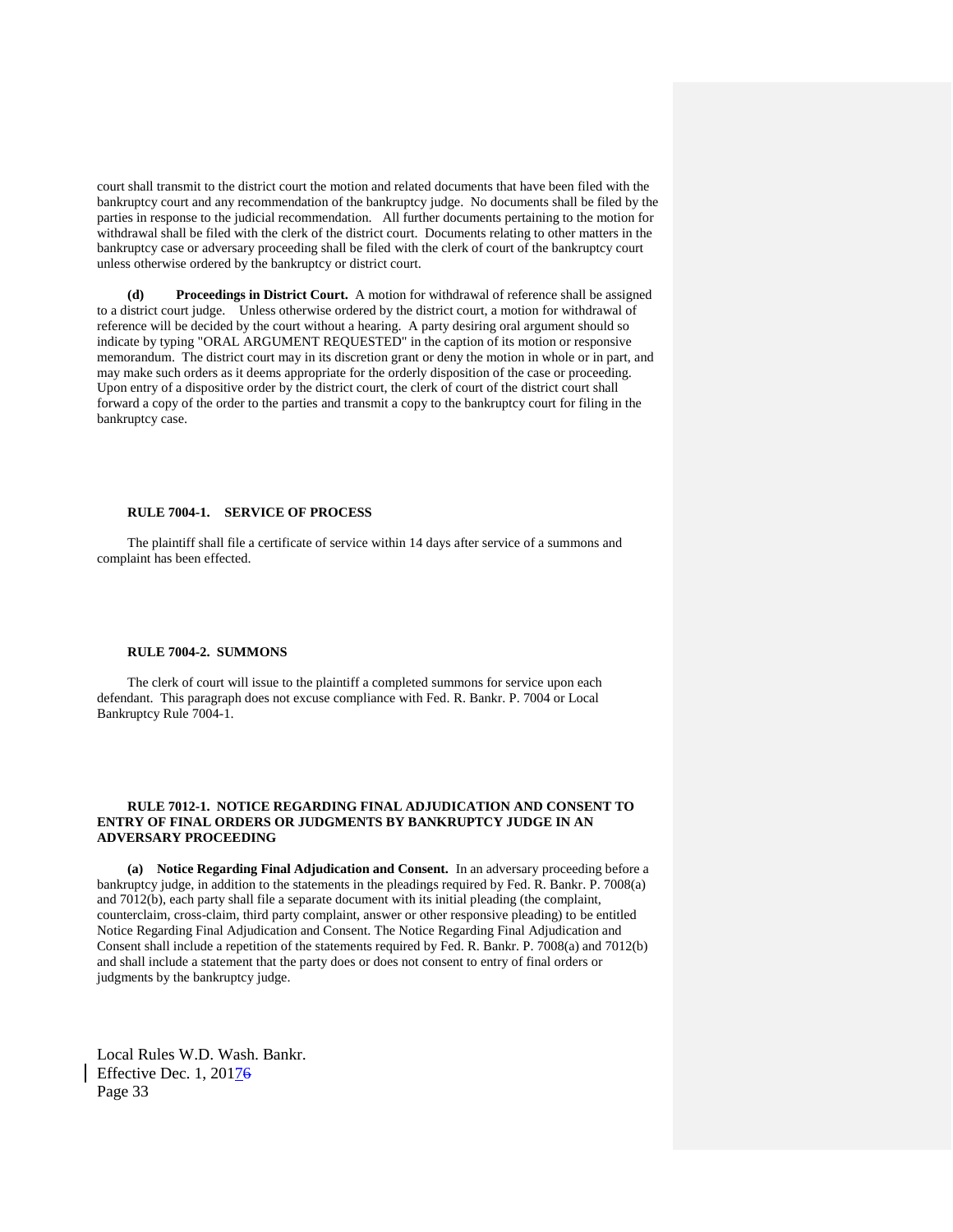**(b) Removed Actions**. A party filing a notice of removal pursuant to Fed. R. Bankr. P. 9027, shall file with the notice of removal a separate document entitled Notice Regarding Final Adjudication and Consent containing the information set forth in (a) above. Not later than 14 days after the filing of the notice of removal and the Notice Regarding Final Adjudication and Consent, any party who has filed a pleading in connection with the removed claim or cause of action, other than the party filing the notice of removal, shall file, in addition to the statements required by Fed. R. Bankr. P. 9027 (e)(3), a separate document entitled Notice Regarding Final Adjudication and Consent containing the information set forth in (a) above.

**(c) Deemed Consent.** Failure by a party to file a Notice Regarding Final Adjudication and Consent as required by this rule or by a date certain fixed by court order shall constitute that party's consent to entry of final orders or judgments by the bankruptcy judge.

**(d) Hearing.** The bankruptcy judge may set a hearing at any time prior to trial regarding the ability of the bankruptcy judge to enter final orders or judgments.

## **RULE 7016-1. PRE-TRIAL PROCEDURES**

**(a) Pretrial Conferences.** Unless excused by the court, counsel and any unrepresented parties shall attend a pretrial conference at the date and time set forth on the summons. The purpose of the pretrial conference shall be to review the nature of the case, the prospects for settlement or alternative dispute resolution, to set a trial date and deadlines for discovery, dispositive motions, pretrial orders, and trial briefs, and to resolve any other matters appropriate to the circumstances of the case, including determinations required under Fed. R. Bank. P. 7016(b).

**(b) Pretrial Orders.** If the court requires a pretrial order, Local Rules W.D. Wash. LCR 16(h) through (m) and CR 16.1 shall apply, with the exception that the following deadlines shall be observed unless otherwise ordered by the court:

(1) *Plaintiff's Pretrial Statement*. The plaintiff's pretrial statement shall be filed no later than 21 days prior to the filing of the proposed pretrial order.

(2) *Defendant's Pretrial Statement*. The defendant's pretrial statement shall be filed not later than 14 days prior to the filing of the proposed pretrial order.

(3) *Conference of Attorneys*. The conference of attorneys shall be held not later than 7 days prior to the filing of the proposed pretrial order.

(4) *Date for Proposed Pretrial Order*. The proposed pretrial order, signed by all parties or their counsel, shall be filed no later than 7 days prior to the scheduled trial date.

# **RULE 7026-1. DISCOVERY - GENERAL**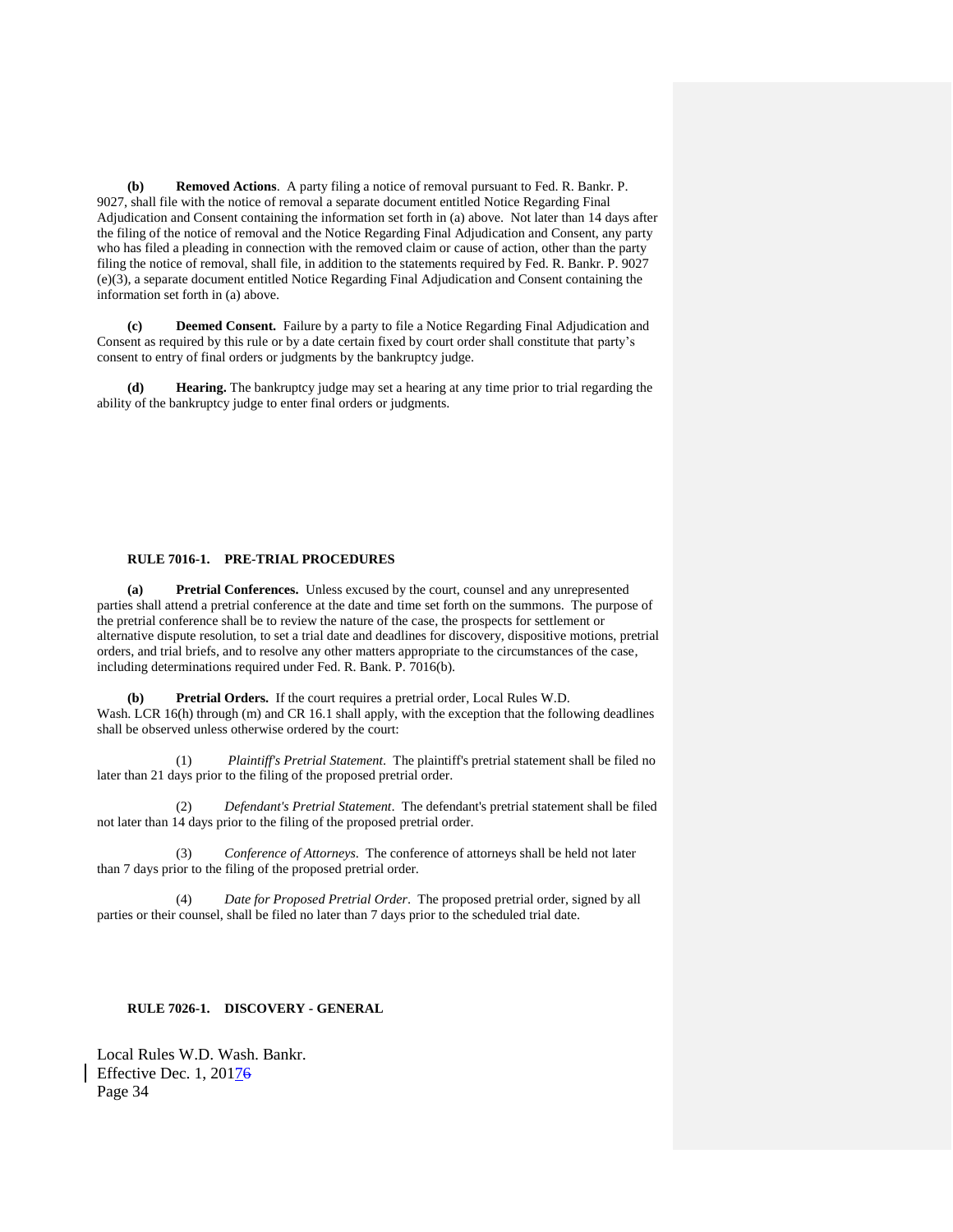Local Rules W.D. Wash. LCR 26 through LCR 37 apply to adversary proceedings and contested matters, except to the extent they are inconsistent with Fed. R. Bankr. P. 9014(c), and unless otherwise ordered.

## **RULE 9003-1. STATUS CONFERENCES IN CHAPTER 11 CASES**

If a party in interest believes that a conference with the parties and the court would be beneficial in a chapter 11 case, that party may file a request for a status conference pursuant to 11 U.S.C. § 105(d), stating the reasons for the request. No further action is necessary unless ordered by the court.

# **RULE 9004-1. CAPTION AND FORM OF PAPERS**

All petitions, pleadings and other papers filed with the court shall meet the following requirements of form:

**(a) Size and Font.** All pleadings shall be in 8-1/2 x 11 inch document format, using a standard embedded font, 11 or 12 point, and shall be double spaced.

**(b) Format.** Orders shall be formatted as set forth in Local Bankruptcy Rule 9021-1. All other pleadings shall conform to the following format:

(1) *Numbered Paper.* Except for Official Bankruptcy Forms or other forms provided by the clerk of court, each pleading shall bear line numbers in the left margin.

(2) *Top Notation***.** The right side of the top of the front page of all pleadings shall contain the name of the judge assigned to the case. Motions and Notices of Hearings shall contain the additional notations required under Local Bankruptcy Rule 9013-1(d).

(3) *Caption and Title***.** Each pleading shall be captioned "United States Bankruptcy Court, Western District of Washington" on the first page and shall identify the debtor's name and case number, as well as the title of the pleading indicating the purpose of the paper and the party presenting it.

(34)*Bottom Notation.* The left side of the bottom of each page of all papers shall contain an abbreviated title of the paper, followed by the page number. The right side of the bottom of each pleading or other paper shall contain the name and current mailing address and telephone number of the attorney, firm, or pro se party preparing the paper.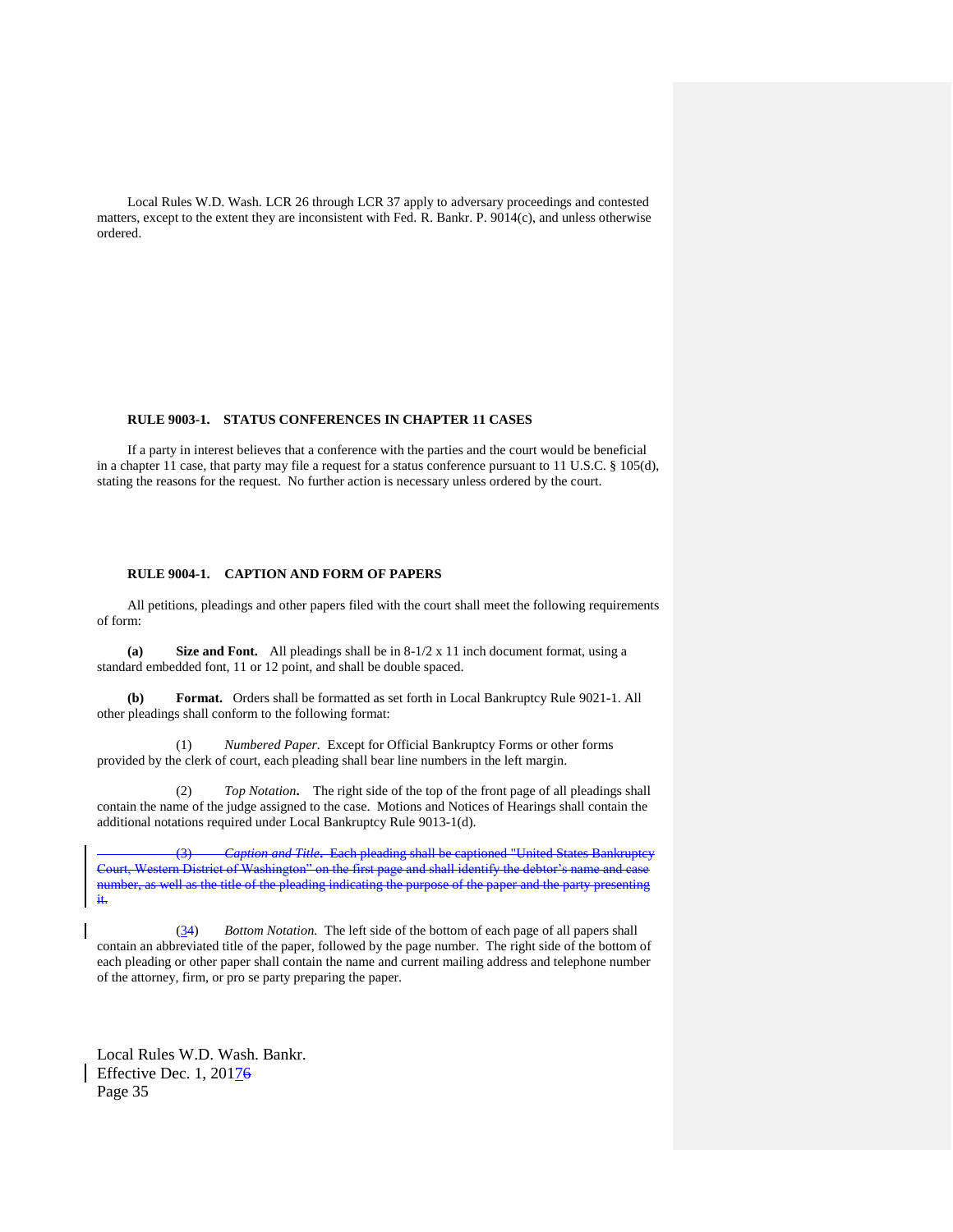(45) *Format of Reduced Pleadings or Documents.* Reduced pleadings or documents provided to other parties shall contain no more than 2 pages of reduced standard 8-1/2 x 11 pages per side of the paper using a standard embedded font.

**(c) Linking.** Every pleading filed in response to or in connection with a motion or other initial pleading must be electronically linked to the initial pleading.

**Exhibits and Attachments to Papers.** Exhibits, other than trial exhibits, are to be filed electronically with each exhibit linked to the pleading to which it relates. All attachments and exhibits shall be 8-1/2 x 11 inches, photo-reduced if necessary. An exhibit smaller than 8-1/2 x 11 inches shall be attached to or photocopied onto an 8-1/2 x 11 sheet of paper.

(1) *Trial Exhibits*. Trial exhibits should be submitted on paper, in accordance with Local Bankruptcy Rule 5005-2(a), unless otherwise ordered by the court.

## **Committee Comment**

Orders are to be formatted in accordance with Local Bankruptcy Rule 9021-1 and are not governed by the formatting provisions set forth above. Accordingly, an order will not include the name of the judge assigned to the case in the upper right side of the top of the front page.

## **RULE 9009-1. FORMS**

The form of all petitions, schedules, and statements shall substantially comply with the Official Bankruptcy Forms, pursuant to Fed. R. Bankr. P. 9009.

## **RULE 9011-1. NOTICE OF CHANGE OF ADDRESS, TELEPHONE NUMBER OR EMAIL ADDRESS**

**(a) Written Notice of Change of Address, Phone, and Email Address.** ECF filers shall comply with Local Bankruptcy Rule 5005-1(a)(3) to accomplish changes of address, telephone number and email address, and shall not file a document or pleading with the court. A written notice of change of address, telephone number, and email address for non-ECF filers must be filed with the court and served on the trustee, parties requesting special notice, and all parties to any adversary proceeding.

**(b) Conclusive Address.** The address, telephone number, and email address of a party or his or her attorney, as noted on the first pleading filed by that party or attorney or as changed in accordance with subparagraph (a), shall be conclusively presumed to be the last known address, telephone number and email address of said party or attorney.

**RULE 9013-1. MOTION PRACTICE**

Local Rules W.D. Wash. Bankr. Effective Dec. 1, 20176 Page 36

**Formatted:** Tab stops: -1.19", Left + -0.69", Left + -0.19", Left + 0", Left + 0.31", Left + 0.81", Left + 1.31", Left + 1.81", Left + 2.31", Left + 2.81", Left + 3.31", Left + 3.81", Left + 4.31", Left + 4.81", Left + 5.31", Left + 5.81", Left + 6.31", Left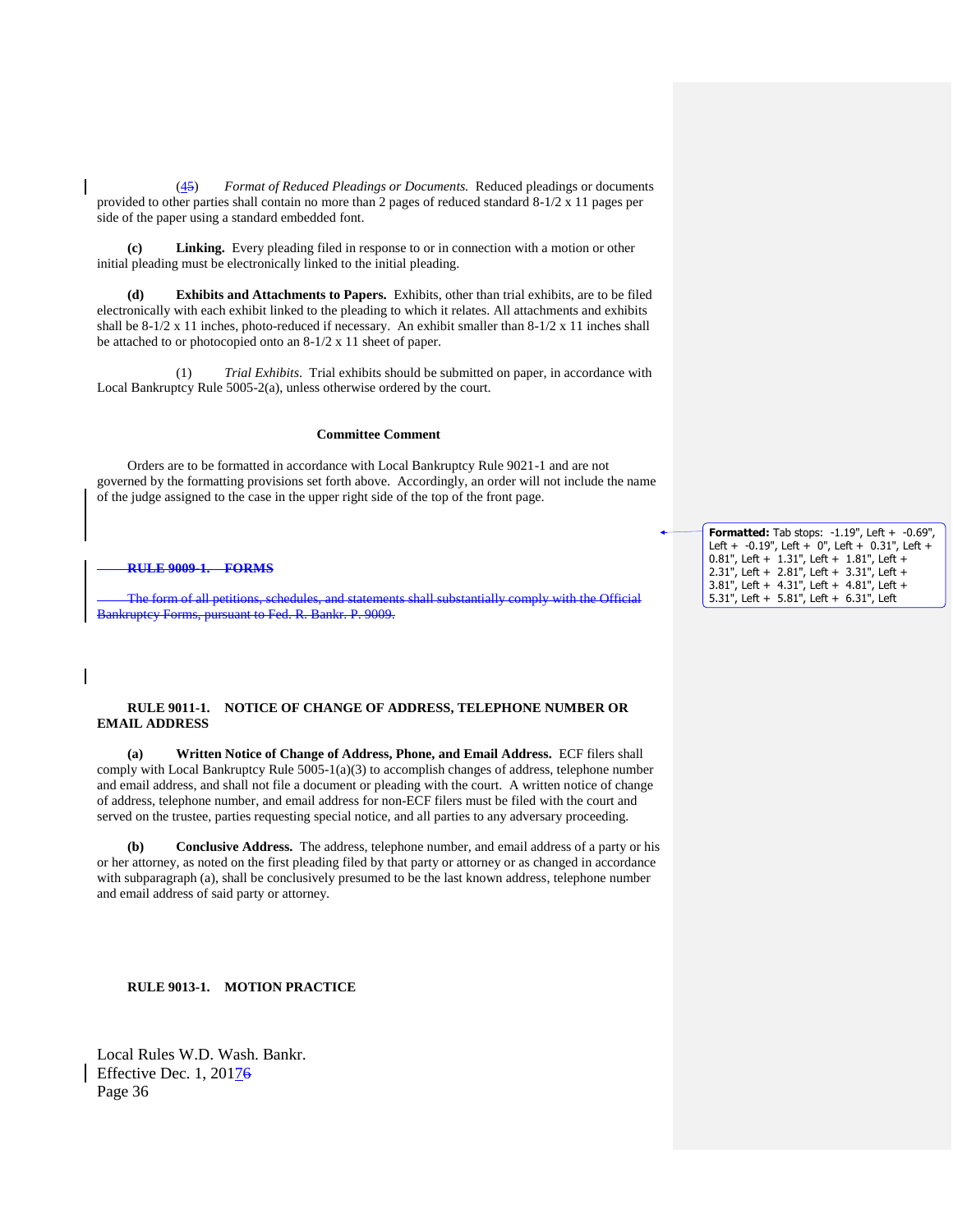**(a) Applicability.** As used herein, the term "motion" includes any motion, application, objection, or other request for an order or determination of the court, except one required to be commenced by complaint pursuant to Fed. R. Bankr. P. 7001. The provisions of this rule apply to all motions filed in cases, contested matters, and adversary proceedings, except as otherwise provided by law or by order of the court. In addition to the procedures set forth herein, practitioners should review General Orders addressing issues of electronic filing practice, as well as the court's website, for practices and procedures for individual judges.

#### **(b) Placing a Motion on the Court's Calendar.**

(1) *Hearing Judge*. Motions shall be set on the calendar of the judge to whom the case or adversary proceeding has been administratively assigned, unless counsel is specifically directed otherwise by the judge's chambers.

(2) *Motion Calendars*. Motion calendars shall be held regularly in Seattle and Tacoma, and elsewhere as determined by the judges of the court (See Local Bankruptcy Rule 1072-1). Each judge will maintain a regular motion calendar. A schedule of the motion dates, times, and places for each judge's calendar shall be posted at the office of the clerk of court and on the court's website, and shall be published in such publications and at such intervals as the clerk of court deems appropriate.

(3) *Special Settings*. A party desiring an evidentiary hearing with live testimony shall obtain a special setting from the judge's secretary or scheduling clerk.

(4) *Party Responsible for Obtaining Hearing Date*. The moving party shall be responsible for obtaining a hearing date.

(5) *Confirmation of Hearings*. If oral argument on a motion is desired, counsel for any party shall docket a notice to court of intent to argue prior to the scheduled hearing date in accordance with the deadlines set forth in subsection (d)(8) below. Failure to confirm a hearing may result in the motion being stricken, unless an agreed order is filed, or a default order has been signed pursuant to subsection (f)(2) of this rule.

(6) *Settlement*. Parties shall docket a notice to the court of settlement or withdrawal of a motion as soon as practicable. This provision does not excuse compliance with Fed. R. Bankr. P. 2002(a)(3) or Fed. R. Bankr. P. 7041.

(7) *Continuance*. A party who dockets a Notice to Court Requesting Continuance of Hearing on Motion is affirmatively representing to the court that consent to the continuance has been obtained from all parties who have filed a responsive pleading.

(8) *Striking or Withdrawing a Motion.* The moving party shall not strike or withdraw a motion after a responsive pleading has been filed without first obtaining the consent of the responding party.

## **(c) Notice of Motion.**

(1) *By Whom Given*. Except as otherwise provided in Local Bankruptcy Rule 2002- 1(b) or other applicable rules, notice of a motion shall be given by the moving party.

(2) *To Whom Given*. The types of notices specified in Fed. R. Bankr. P. 2002(a), must be given to the debtor, the debtor's attorney, the trustee, all creditors, all indenture trustees, and any persons requesting special notice under Fed. R. Bankr. P. 2002(i). As to notices not specified in Fed. R. Bankr. P. 2002(a), notice of motions shall be given to all parties in interest. Motions for relief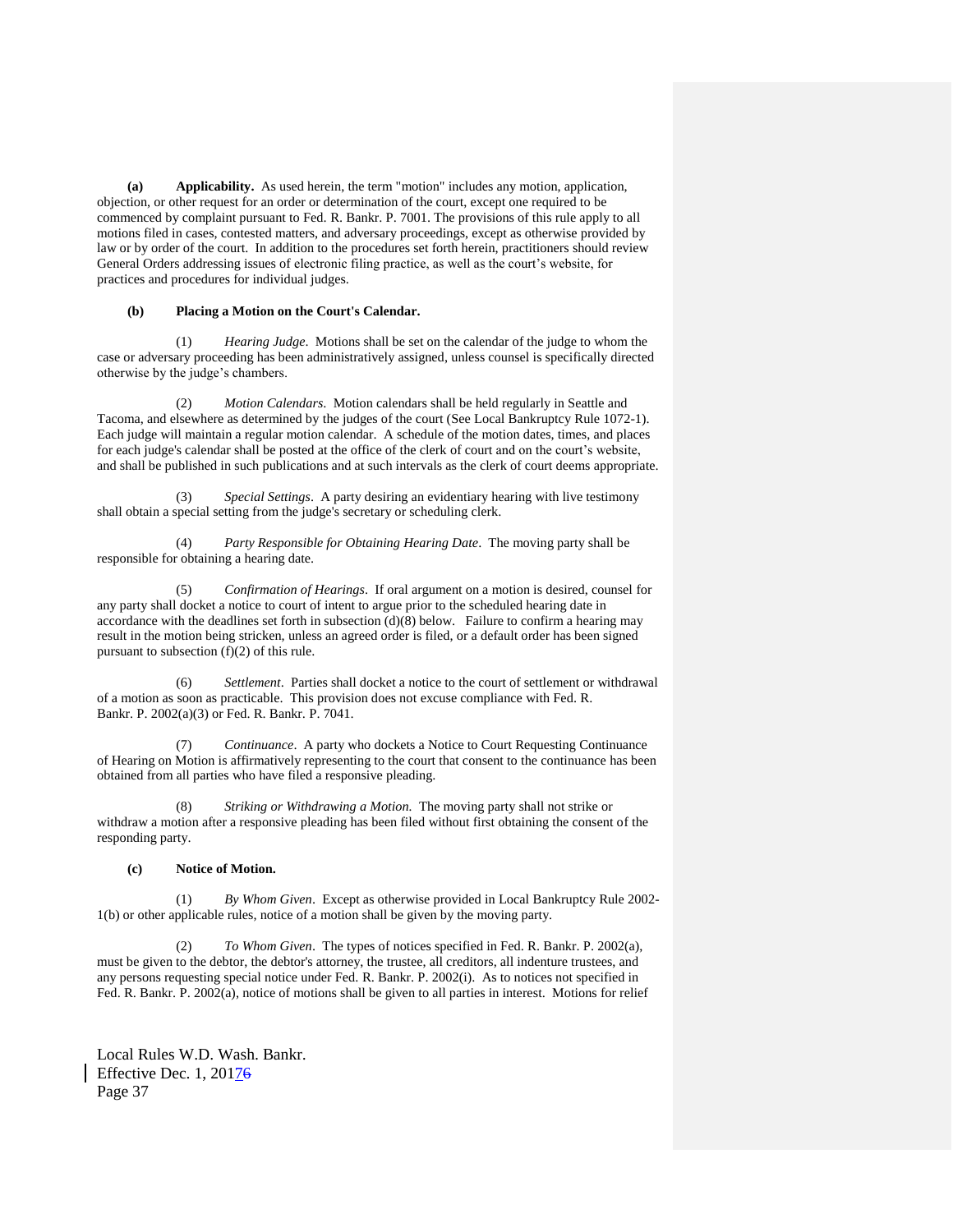from stay, use of cash collateral and financing shall also comply with Local Bankruptcy Rule 4001-1 and 4001-3, respectively.

(3) *Contents of Notice*. Every motion shall be set for hearing, and the moving party shall give notice of the motion and the hearing.

(A) The notice may be combined with the motion, provided that (i) the caption so indicates, (ii) the notice is the first part of the text of the pleading, and (iii) the parts are separately headed.

(B) The notice shall clearly state (i) the date, time and place of hearing, (ii) the nature of relief requested and the grounds therefor, unless the notice and motion are combined, (iii) that any party opposing the motion must file and serve a written response by the response date, which shall be set out, and (iv) that if no response is filed by the response date, the court may in its discretion grant the motion prior to the hearing, without further notice. The notice shall substantially comply with Local Bankruptcy Form 1 (Notice of Motion and Hearing).

# **(d) Motions - Requirements.**

## (1) *Form of Motions, Briefs, or Memoranda*

(A) Required Pleadings. The moving party shall include in or with its motion (i) a statement of all reasons in support thereof, together with a memorandum of points and authorities as is necessary to support such motion, and (ii) all affidavits, declarations and photographic or documentary evidence to be presented in support of the motion.

(B) Notation of Judge, Chapter, Location, Date, Time of Hearing, and Response Date. The name of the assigned judge, the chapter under which the case is pending, and the location, date and time of hearing, and the response date shall be noted on the top right-hand corner of all papers filed in connection with and in response to the motion.

 (C) Length of Memoranda. Without prior court approval, opening and responsive memoranda relating to motions for summary judgment or other dispositive motions shall not exceed 24 pages, and opening and responsive memoranda for all other motions shall not exceed 12 pages. A reply brief shall not exceed ½ the permitted length of the opening brief without prior approval of the court.

(D) Proposed Orders. A copy of a proposed order, except one requested *ex parte* or by stipulation, shall be attached as an exhibit to the motion as a separate document. Opponents may propose alternative orders in the same fashion. Orders and judgments shall be formatted in accordance with Local Bankruptcy Rule 9021-1. Original orders should not be filed in advance of the hearing nor electronically uploaded in the court's electronic case filing system, except as permitted in Local Bankruptcy Rule 9013-1(f)(2).

## (2) *Filing and Service - Time*.

(A) Service of Motion and Supporting Papers. In adversary proceedings, in addition to service of the motion, notice and similar papers as specified in Fed. R. Bank. P. 7005, all supporting memoranda of law, briefs, and other documentation shall be filed and served upon every party. In contested matters, in addition to service of notice and the motion as specified in Fed. R. Bank. P. 9014, all supporting memoranda of law, briefs, and other documentation shall be filed and served upon the parties against whom relief is sought.

(B) Filing of Proof of Service. Proof of any conventional (non-ECF) service of the notice and the motion shall be filed by the response date.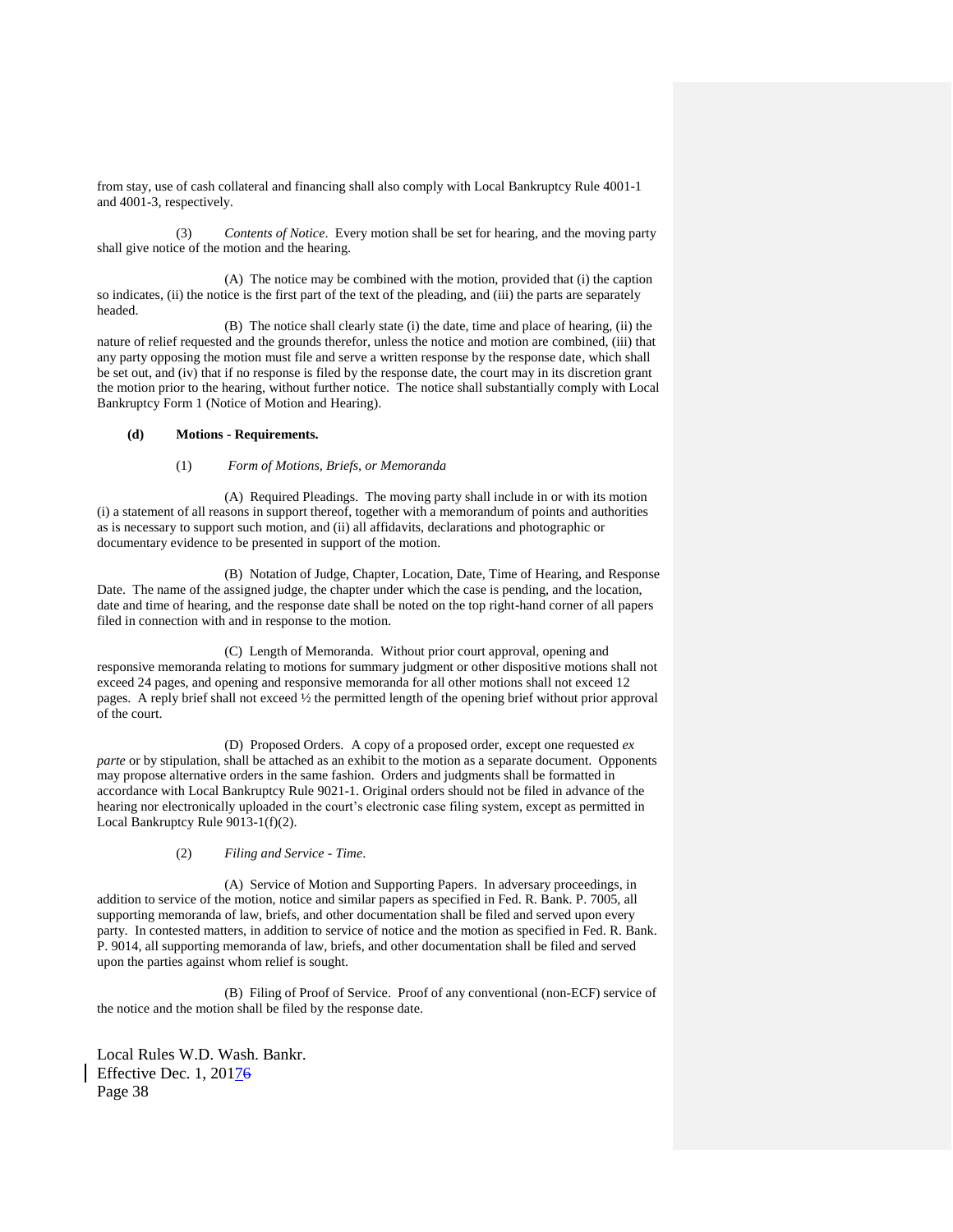(C) Claims Objections. Objections to claims shall be filed and served at least 30 days preceding the date fixed for hearing. Objections to claims shall also comply with Local Bankruptcy Rule 3007-1.

(D) Motions for Summary Judgment and Lien Avoidance. Motions for summary judgment and lien avoidance shall be filed and served at least 28 days preceding the date fixed for hearing.

(E) Cash Collateral Motions. Emergency motions for authorization to use cash collateral or to obtain credit shall be scheduled for hearing with such notice as the court shall prescribe, in accordance with 11 U.S.C.  $\S 363(c)(3)$  and Fed. R. Bankr. P. 4001(b) and (c).

(F) All Other Motions. All other motions and/or notice thereof shall be filed and served upon the appropriate parties at least 21 days preceding the date fixed for hearing unless a longer period of notice is ordered by the court or prescribed by the Federal Rules of Bankruptcy Procedure or these Local Bankruptcy Rules.

## (3) *Motions to shorten time or limit notice.*

(A) Grounds. Motions to shorten time or limit notice are disfavored.

(B) Notice Required. The motion requesting an order shortening time or limiting notice along with the underlying motion papers and a proposed form of order shortening time or limiting notice, shall be filed and served on all parties entitled to notice of the underlying motion unless otherwise ordered by the court.

(C) *Ex Parte* Applications. A motion requesting an order shortening time or limiting notice may be granted *ex parte* in the court's discretion. In the absence of a stipulation signed by counsel for all parties having an interest in the motion including the trustee, the applicant's attorney shall certify in writing the efforts that have been made to give notice to those parties and the reasons why further notice should not be required.

(D) Hearing on the Motion to Shorten Time or Limit Notice. Hearing on the motion to shorten time or limit notice may be scheduled at the court's discretion.

(4) *Copies to be Served on Chambers*. Copies of the original motion, response, and reply, including affidavits or certificates of service, whether said originals are filed conventionally or by electronic means, do not need to be provided to the chambers of the judge before whom the motion will be heard or delivered to the clerk of court's office unless the papers, together with supporting documents, in total exceed 25 pages in length, or as otherwise ordered by the court. In the event the papers and supporting documents exceed 25 pages, and unless otherwise ordered, two copies shall be timely served on the chambers of the judge before whom the motion will be heard, or delivered to the appropriate box in the office of the clerk of court. Copies shall be clearly identified with the word "COPY" appearing conspicuously on the first page.

## (5) *Responses*.

(A) Response Required. Unless otherwise ordered by the court, each party opposing a motion shall file and serve responsive papers not later than 7 days prior to the date set for hearing subject to the provisions of subsection  $(d)(5)(B)$  below. See also subsection  $(d)(8)$  below.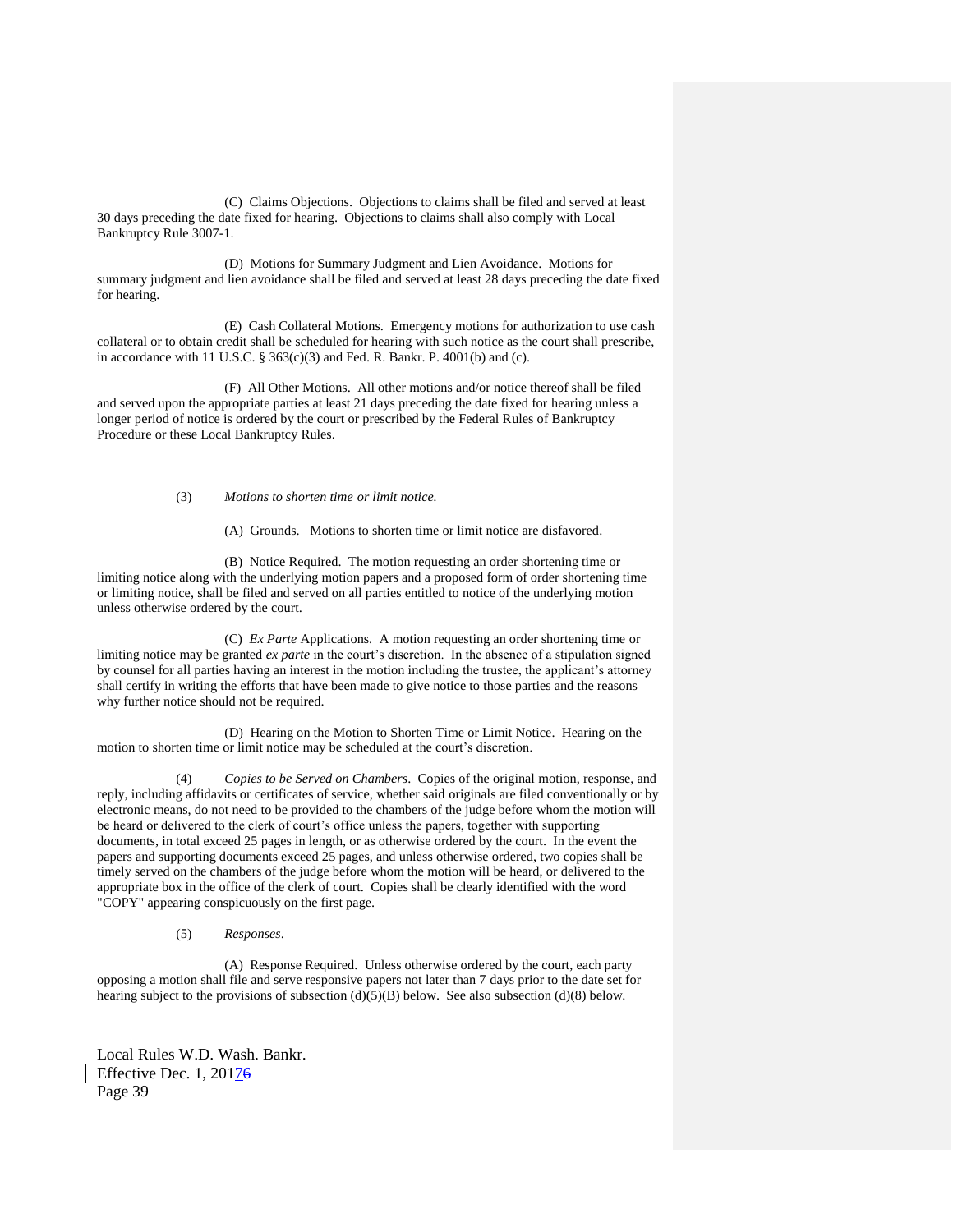(B) Effect of Continuance on Timing of Response. If a hearing date is continued prior to the deadline to respond, the response date shall be continued to not later than 7 days prior to the continued hearing date, unless otherwise ordered by the court. If a hearing date is continued after the deadline to respond, the response date will not be continued absent express consent by the movant.

 (6) *Reply Permitted*. The moving party may file and serve papers in strict reply to any response. The deadline for filing a reply is set forth in section (d)(8) below. No additional replies will be considered by the court, unless otherwise ordered.

(7) *Noncompliance*. Failure of a party to file and/or serve the papers as required by this rule may be deemed by the court to be an admission that the motion, or opposition to the motion, as the case may be, is without merit.

| <b>Hearing Date</b> | Response* | $Confirmation*$ | $Reply*$  |
|---------------------|-----------|-----------------|-----------|
| Friday              | Friday    | noon Monday     | Tuesday   |
| Thursday            | Thursday  | noon Friday     | Monday    |
| Wednesday           | Wednesday | noon Thursday   | Friday    |
| Tuesday             | Tuesday   | noon Wednesday  | Thursday  |
| Monday              | Monday    | noon Wednesday  | Wednesday |

(8) *Briefing Schedule on Motions.* Unless otherwise ordered by the court, responsive papers, replies, and confirmation of hearings shall be filed as set forth below:

\* All references in these columns are to days of the week preceding the hearing date. In the event any of the days falls upon a legal holiday, then the deadline for the event shall be determined by counting backward until a day that is not a Saturday, Sunday or legal holiday.

# **(e) Hearings.**

(1) *Appearance at Hearings Required*. Except as provided in subsection (f)(2) of this rule, appearance is required at all scheduled hearings. Failure to appear at the date and time appointed for hearing may be deemed by the court to be an admission that the motion, or the opposition to the motion, as the case may be, is without merit.

(2) *Motion Calendars Shall Not Include Oral Testimony*. The court will not hear oral testimony on the regularly-scheduled motion calendars unless approved in advance by the court. Parties desiring to submit oral testimony must seek a special setting as set forth in subsection (b)(3) herein.

**(f) Default.** With the exception of motions subject to Fed. R. Bankr. P. 7056, if no opposition to a motion has been timely filed and served, in accordance with Local Bankruptcy Rule 9013-1(d)(5), the court in its discretion may:

(1) grant the motion by default at the hearing, or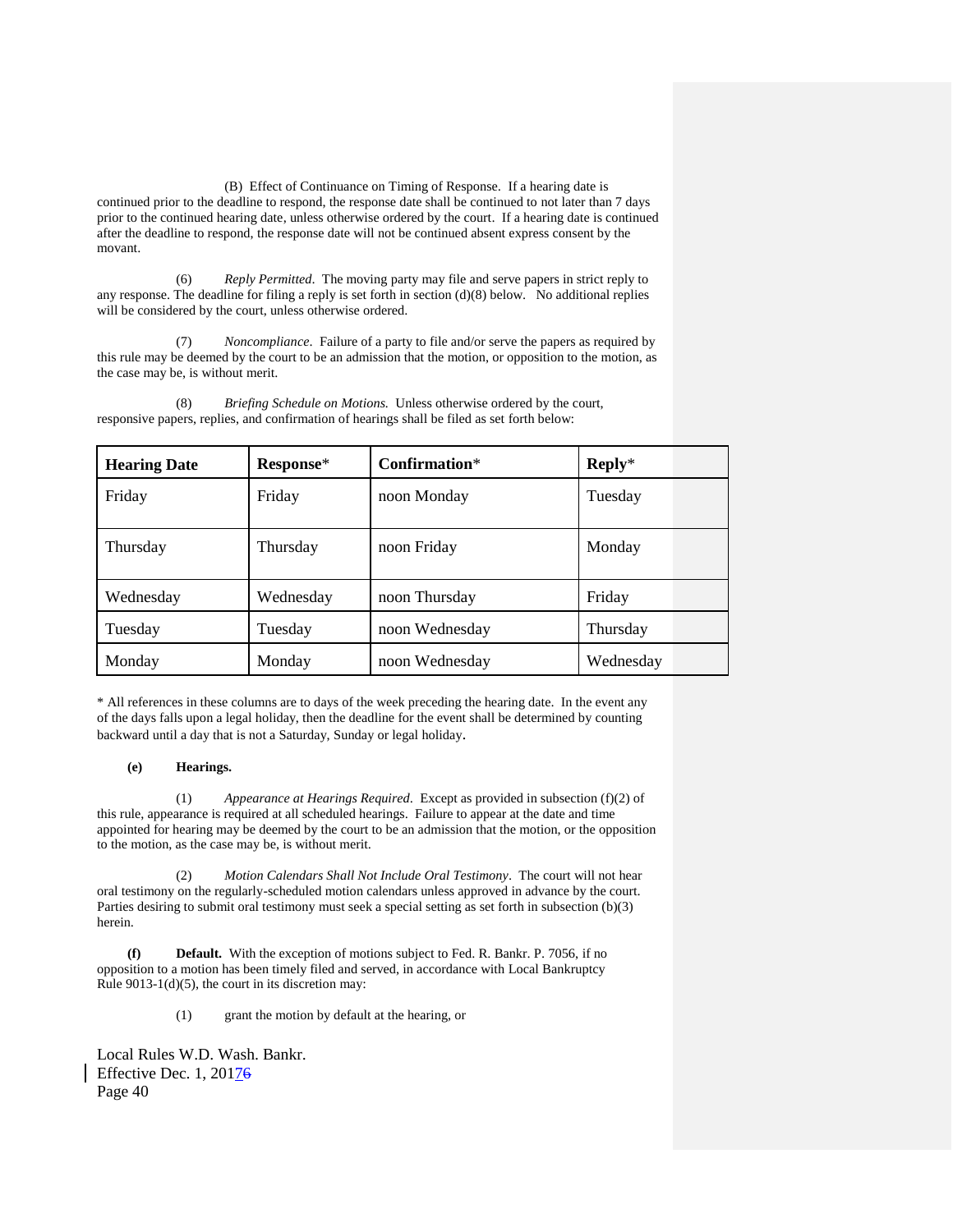(2) grant the motion prior to the time set for hearing, upon the moving party's uploading of an *ex parte* order, accompanied by proof of the service and a declaration of no objection stating the date of service of the notice of the motion and that no objections were timely received.

## **(g)** *Ex Parte* **Motions.**

(1) *Contents of Motion*. Every *ex parte* motion, except those for routine administrative orders, shall (A) allege specific facts forming the basis of the request, (B) cite the statute or rule authorizing the court to act, and (C) state specific reasons why the court should proceed without notice or a hearing. If the motion arises in an adversary proceeding or a contested matter as defined in Fed. R. Bankr. P. 9014, the moving party shall, in addition, describe (D) what immediate and irreparable injury, loss or damage will result to the movant before the adverse party or his attorney can be heard in opposition; and (E) the efforts, if any, which have been made to give notice to the adverse party and his attorney.

title.

(2) *Ex Parte Orders*. An ex *parte* order shall contain the words "*ex parte*" in its

(3) *Appointment of Professionals*. *Ex parte* motions for the appointment of professionals must also comply with Local Bankruptcy Rule 2014-1.

**(h) Motions for Reconsideration.** Local Rules W.D. Wash. LCR 7(h) governs motions for reconsideration, except that such motions shall be filed and served within 14 days after entry of the judgment or order, and shall not be noted for hearing unless oral argument is requested by the court. The opposing party shall not respond to a motion for reconsideration unless requested to do so by the court.

**Presentation of Orders.** Unless the court directs otherwise, a party presenting an order for entry after the hearing on a motion shall serve copies on the parties that were present at the hearing and, unless agreement is reached as to the form of the order, shall give at least 7 days' notice of the time, date and place of presentation. Any party opposing entry of the order shall file and serve an objection not later than 3 days prior to the date set for presentation. Any such objection shall state with particularity the reasons for the objection and shall include as an attachment an alternate order. If no objections are timely filed, a declaration of no objection may be filed and the order noted for presentation may be submitted as a received unsigned order.

**(j) Motions for Post-Confirmation Plan Modification.** Motions for post-confirmation plan modification in chapter 13 cases shall comply with Local Bankruptcy Rule 3015-1(j).

## **Committee Comment**

Federal Rule of Bankruptcy Procedure 9006(f), which requires an additional three days of notice in certain circumstances, does not apply to motions governed by Local Bankruptcy Rule 9013-1. Federal Rule of Bankruptcy Procedure 9006(f) is not applicable because a respondent's deadlines under Local Bankruptcy Rule  $9013-1(d)(5)$  and (8) are based on the hearing date, not the date the motion was filed. There is no "right or requirement to act...within a prescribed period after being served."

Regarding Local Bankruptcy Rule 9013-1(f), practitioners should consult applicable authority, including *Heinemann v. Satterburg*, 731 F.3d 914 (9th. Cir 2013), to determine the appropriate procedure to resolve uncontested motions for summary judgment.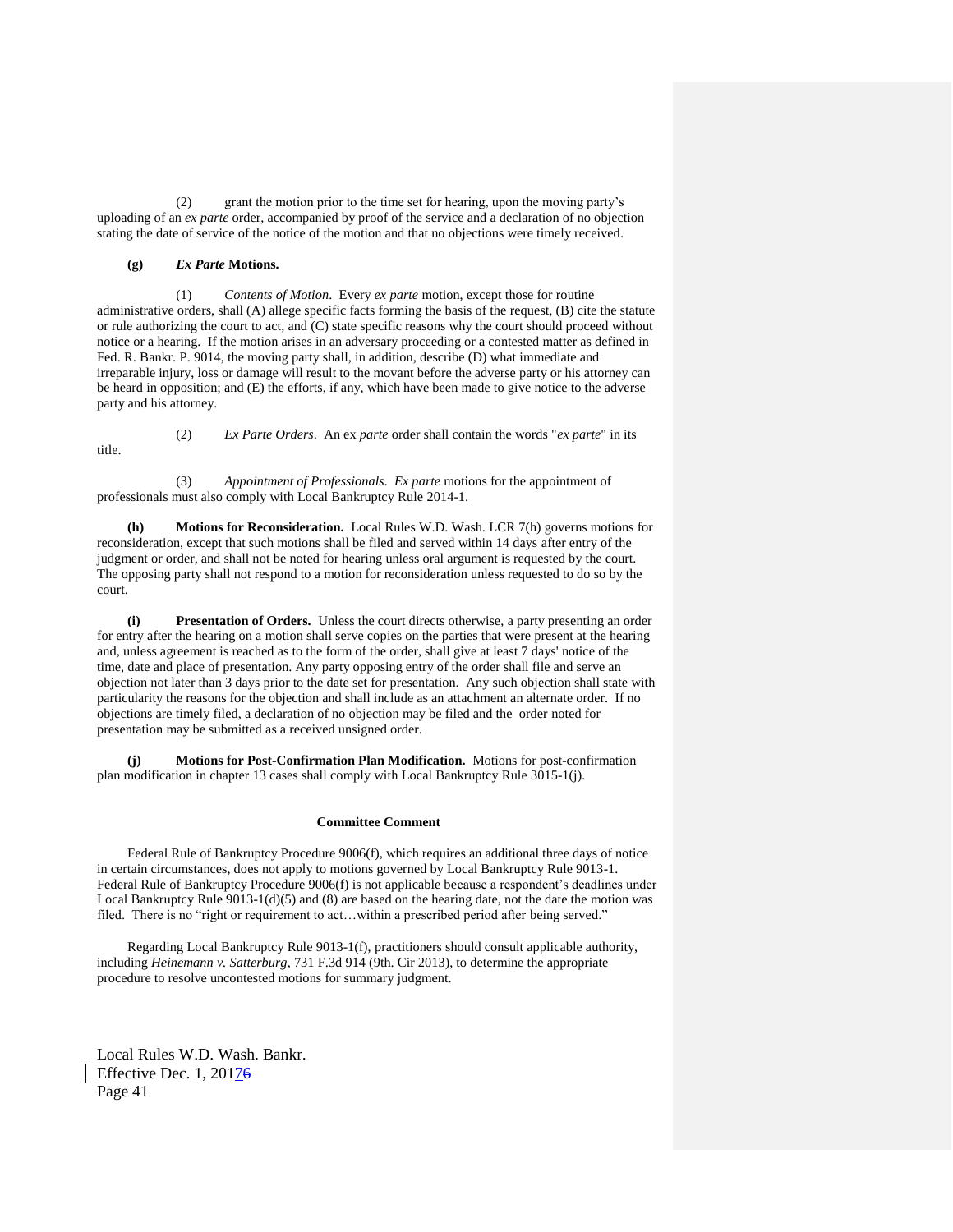#### **RULE 9015-1. JURY TRIAL**

**(a) Applicability of Certain Federal Rules of Civil Procedure and District Court Local Rules.** Fed. R. Civ. P. 38, 39, 47-51, and 81(c) (insofar as applicable to jury trials) and Local Rules W.D. Wash. LCR 38, 47, 51, apply in cases and proceedings.

**Demand for Jury Trial.** Where a jury trial is demanded as permitted by Fed. R. Civ. P. 38, said demand shall be made, whether or not also made in a pleading, in a separate document entitled "Demand for Jury Trial" and be filed

(1) with the notice of removal; or

(2) with a party's first pleading, or within 30 days of the filing of a notice of removal (pursuant to Fed. R. Bankr. P. 9027 and Local Bankruptcy Rule 9027-1), whichever is earlier.

#### **(c) Consent to Have Trial Conducted by Bankruptcy Judge.**

(1) If there is a right to jury trial and a demand under Fed. R. Civ. P. 38(b) is timely filed, the parties shall consent or not (28 U.S.C. § 157(e)) to have the trial conducted by the bankruptcy judge by filing a statement of consent or withholding of consent by the later of the time for answer or reply, if the demand is made in a complaint or cross- or counter-claim, or 21 days after the demand is made.

(2) In any proceeding in which a demand for a jury trial is filed, the bankruptcy judge shall determine whether the party has a right to a jury trial and whether the demand was properly filed. If so, the bankruptcy judge shall preside at the jury trial if all parties consent. If there is no consent, the bankruptcy judge may designate a party to file a motion in accordance with Local Bankruptcy Rule 5011-1 for withdrawal of reference.

**(d) No Right Created.** This rule does not expand or create any right to jury trial where the right does not otherwise exist.

#### **RULE 9018-1. SEALING AND REDACTING OF COURT RECORDS**

**(a) Presumption of Public Access**. There is a strong presumption of public access to the court's records. This rule applies in all instances where a party seeks to overcome that presumption by filing a document under seal, thereby denying public access to that document. Alternatives to filing a document under seal are to be considered, including considering whether the document could be filed in a redacted version to address secrecy, privacy or confidentiality concerns while still providing the relevant information. See Fed. R. Bankr. P. 9037.

**(b) Procedure for Motions to File Under Seal.** Local Bankruptcy Rule 9013-1 governs the filing of a motion seeking authority to file a document under seal. In some circumstances it may be appropriate for the motion to be filed *ex parte* per Local Bankruptcy Rule 9013-1(g), however, the court has discretion to set the matter for hearing.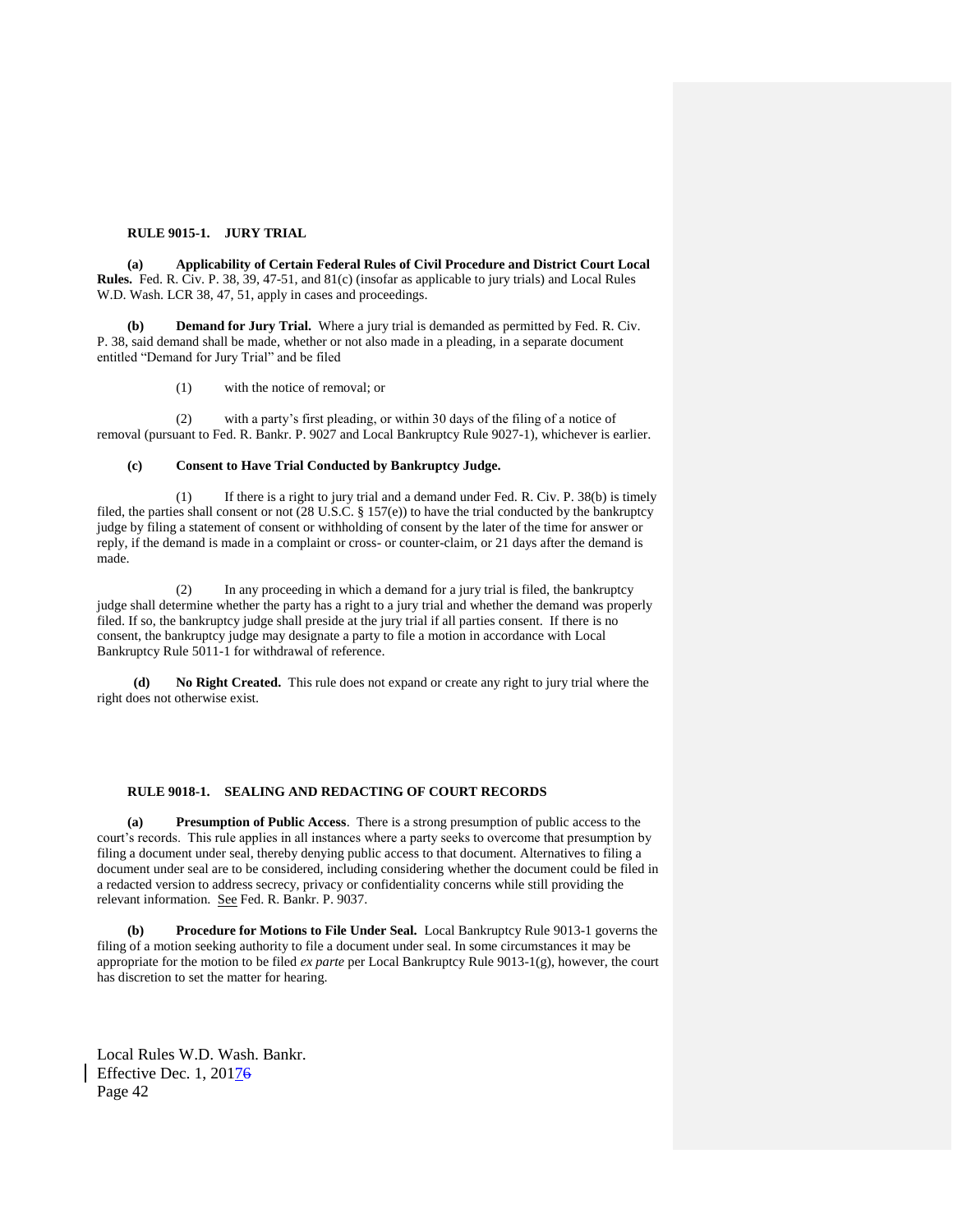(1) *Electronic Filing.*An electronic filer who seeks to file a document under seal must file a motion. The motion to file under seal must include a specific statement of the applicable legal standards and basis, with evidentiary support in the form of declarations where necessary. A proposed order shall be uploaded through ECF.

(A) ECF Event. The designated ECF event for the motion to file under seal will permit documents to be filed under seal without prior court approval pending the court's ruling on the motion to seal. The document(s) sought to be sealed shall be electronically docketed separately from but simultaneously with the motion to file under seal.

(B) Sensitive Material in Motion to Seal. In the rare circumstance that the motion to seal, or the opposition, reply, or declarations in support, if any, must be filed under seal, the filing party must still prepare and file a motion to file the pleading under seal, then file the motion, opposition, reply or declaration as a sealed document using a designated ECF event. *Submissions on*  Paper. Parties who are not ECF participants may submit a motion to file under seal and the documents sought to be filed under seal on paper, in accordance with Local Bankruptcy Rule 5005-2.

Sealing an Exhibit within a Public Document. If the document to be filed under seal is an exhibit to another document, an otherwise blank page should be inserted into the openly filed document reading "Exhibit : FILED UNDER SEAL".

(A) Delivery to the Clerk. A document on paper sought to be sealed shall be presented to the Clerk in an envelope with the case caption, case number, and "SEALED DOCUMENT" clearly marked on the outside of the envelope.

(B) Docketing a Submission on Paper. The clerk of court, or his/her designee, will electronically docket the items submitted on paper as set forth in subsection (b)(1) above; the paper copies shall be shredded and destroyed unless the court orders otherwise.

**(c) Denial of Motion to File Under Seal.** If a motion to file under seal is denied, the document filed under seal will remain under seal and shall not be considered by the court for any purpose. If the filer subsequently wishes to have the document considered by the court, the document must be re-filed using a nonrestricted ECF docket event.

**(d) Access to Sealed Documents***.* Except as provided under 11 U.S.C. §§107(c)(2) and (3) or otherwise ordered by the court, only the filer, members of the judicial chambers assigned to the particular case, and the court's Information Technology staff shall have access to the sealed document. Any other party seeking disclosure of the sealed document must file and serve a motion pursuant to Local Bankruptcy Rule 9013-1 with notice to the party that requested the document be sealed.

**(e) Service.** A publicly viewable Notice of Electronic Filing (NEF) will be generated when a motion to file under seal, and related sealed document, are placed on the docket. The motion will be viewable electronically through the Notice; however, the sealed document will not be viewable. Service of the motion to seal and the sealed document, where appropriate, must be made in accordance with the Federal Rules of Civil Procedures, Federal Rules of Bankruptcy Procedure and these Local Bankruptcy Rules., and be accompanied by a certificate of service

**(f) Documents Remain under Seal.** When the court grants a motion to seal a particular document, that document will remain under seal until further order of the Court.

**(g) Procedure to Remove Protected Private Information from the Docket.** Federal Rule of Bankruptcy Procedure 9037(a) limits the private information that may be disclosed in an electronic filing or non-electronic paper filing and requires the redaction of certain information by the filing party. If a document is filed which discloses protected private information, a party seeking to protect the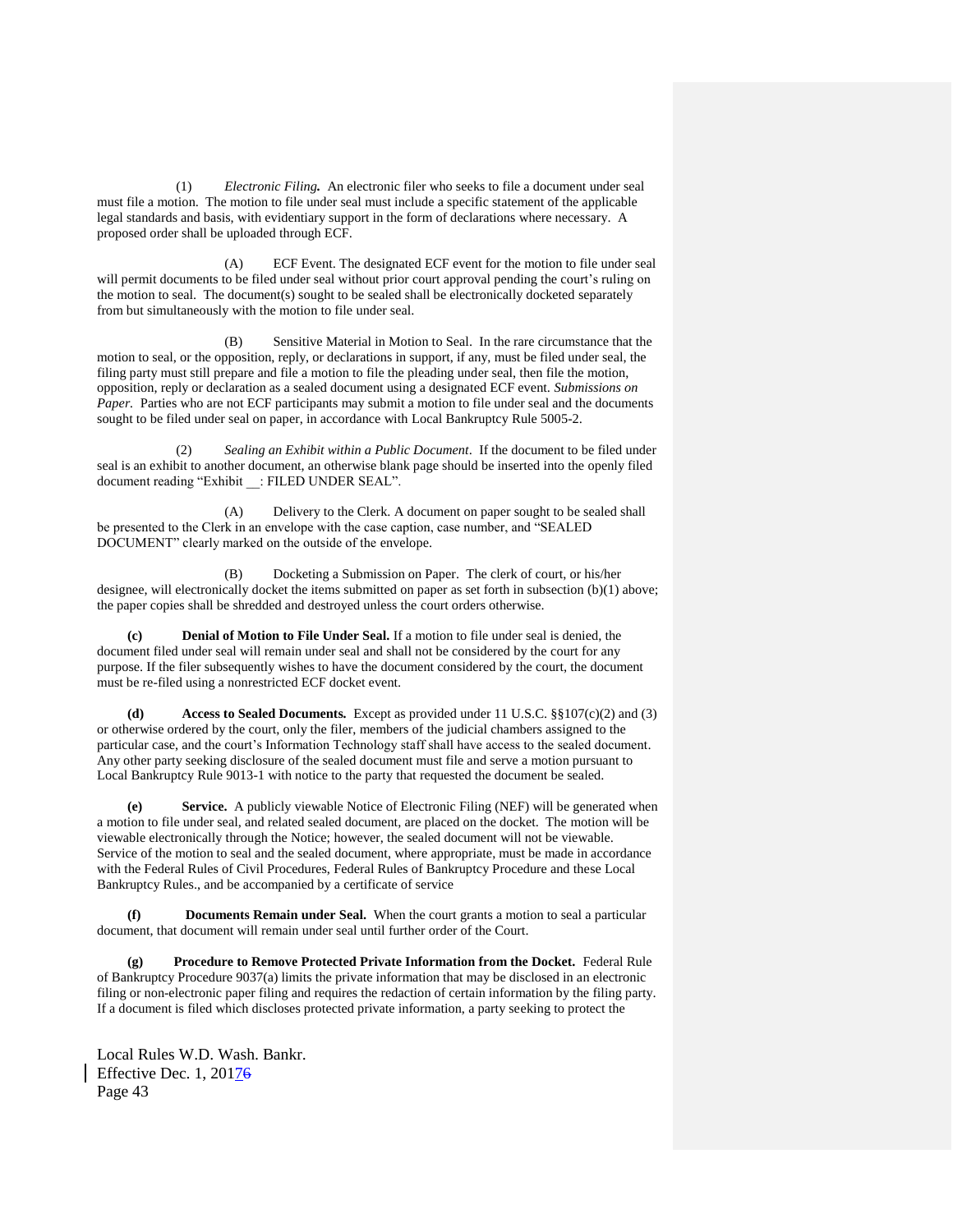private information on the publicly-accessed electronic docket may file a motion (See Local Bankruptcy Rule 9013-1) seeking to have the document redacted. Upon receipt of such a motion, the clerk shall temporarily block public access to the document at issue pending the court's determination of the motion. If the motion is granted, then within 7 days of the entry of the order granting the motion, the party who filed the original unredacted document will be responsible for filing a redacted version of the document. When the new redacted document is filed, the clerk shall permanently block public access to the original unredacted version.

#### **RULE 9021-1. JUDGMENTS & ORDERS - FORM AND ENTRY OF**

Unless the court directs otherwise,

**(a) Findings of Fact/Conclusions of Law.** All orders, findings of fact and conclusions of law, and judgments shall be prepared by the prevailing party and submitted electronically.

**(b) Order as Separate Document.** A proposed form order or judgment, including one requested *ex parte* or by stipulation, must be filed on a document separate from its attendant motion or stipulation.

**(c) Orders Signed Electronically.** The judges of the court sign orders, findings of fact and conclusions of law, judgments, and other pleadings requiring their signatures by electronic means, and such electronic signatures shall have the same effect as a handwritten signature. Any pleading signed by a judge that is not dated shall be deemed to be dated as of the date the pleading is entered on the docket.

#### **(d) Formatting Specifications.**

(1) *Top 4 Inches for Court Use Only.* For all orders, the first page of the order must have a 4 inch top margin that is left blank for court use only.

(2) *General Formatting Requirements.* Orders shall be in 8-1/2 x 11 inch document format, using a standard embedded font, 11 or 12 point, and shall be double spaced. Each order shall bear line numbers in the left margins.

(3) *"End of Order" Designation, No Date or Signature Line.* The designation "///End of Order///" shall be placed after the final line of text on the order. No date or signature line is to be provided for the judge. The attorney(s) presenting the order shall so indicate in the lower left hand corner of the last page of the order by stating "Presented by" with their name, bar identification number and signature line.

(4) *Text.* Orders and judgments shall contain at least two lines of text on each page.

**(e) Text Only Docket Orders.** The court reserves the right to enter a Text Only Docket Order in any instance. A Text Only Docket Order is an order or judgment of the court that is electronically entered on the case docket without an attached document and is as official and binding as if the judge had signed a document containing the text. A Text Only Docket Order shall include the name of the judge authorizing the entry of said order and shall be deemed to be dated as of the date it is entered on the docket. A Text Only Docket Order, together with the Notice of Electronic Filing, shall constitute the evidence of an order.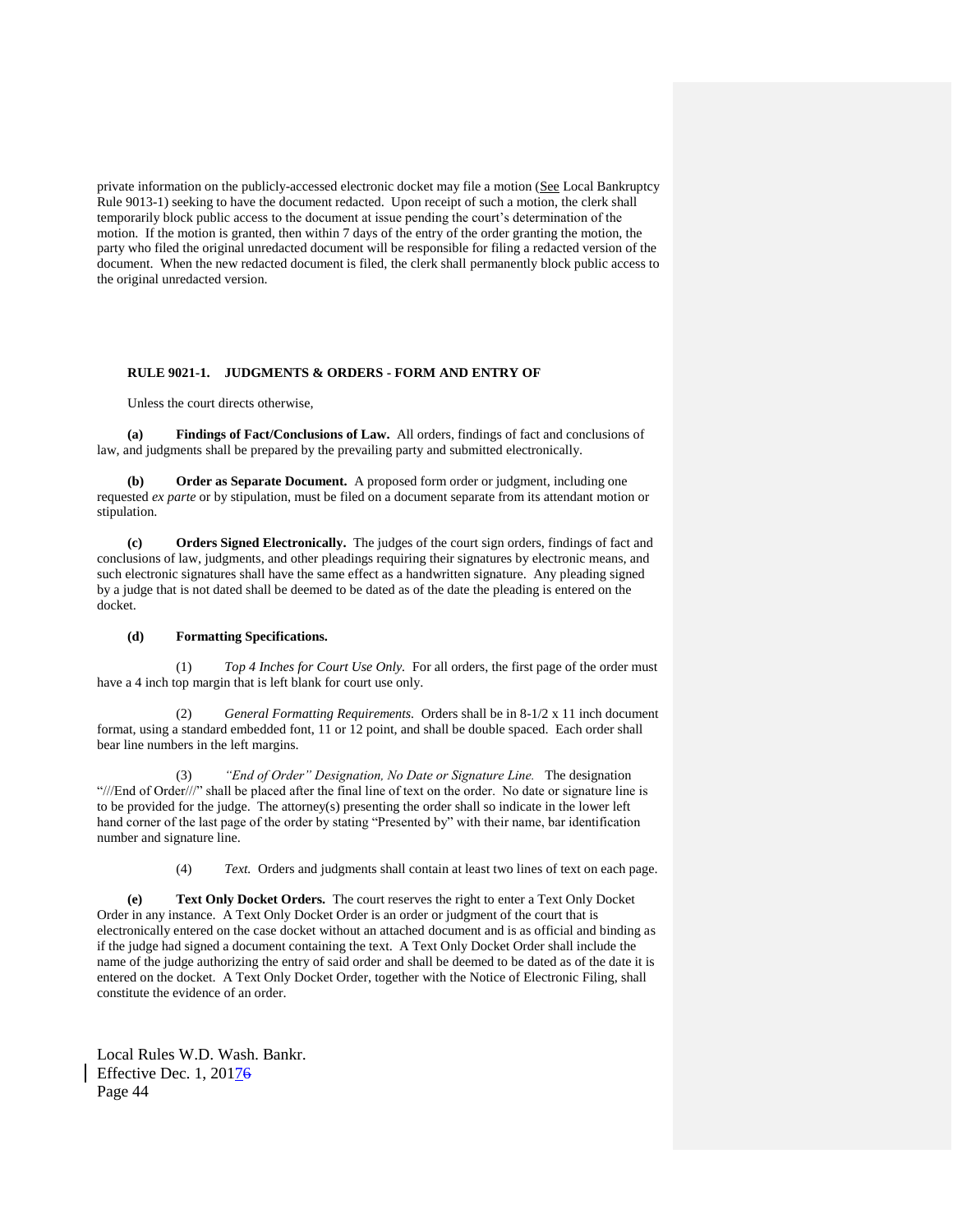(1) *Service of Text Only Docket Order.* If a party is required to serve notice of a Text Only Docket Order to parties who are not ECF participants, the party shall send a copy of the Notice of Electronic Filing to such recipients. Only those pages of the Notice of Electronic Filing that contain the filing information, the docket entry and the document descriptions need to be served.

## **Committee Comment**

A sample form of order reflecting the above formatting requirements is posted on the court's website, www.wawb.uscourts.gov.

# **RULE 9027-1. REMOVAL/REMAND**

**(a) Notice of Removal**. Except as provided in section (e) below, a notice of removal required to be filed in the Western District of Washington pursuant to Fed. R. Bankr. P. 9027 shall be filed with the clerk of court of the Bankruptcy Court, and shall be accompanied by a filing fee as required for adversary proceedings.

**(b) Motions to Remand; Further Pleadings.** Any motion to remand shall be served and filed within 14 days of the notice of removal, and noted for hearing in accordance with Local Bankruptcy Rule 9013-1.Unless a motion for remand is filed, those parties who have not answered shall do so within 21 days of the notice of removal and all parties shall promptly reply to any cross- or counter-claims.

**(c) Report of Proceedings.** The removing party shall, within 21 days of the notice of removal, or, if a motion to remand is filed prior to the expiration of such 21-day period, 14 days after the entry of an order denying the motion to remand, file a report of the proceedings in the court from which the action was removed. The report shall list the operative pleadings, including the complaint, answer, and any other pleadings framing the issues to be decided (complaints, answers, etc., superseded by amended pleadings shall not be listed), any summary judgment or other orders which dispose of all or part of the action, and any pending unresolved motions which the parties intend to present to this court (and supporting and opposing pleadings). The following documents are to be attached to the report as separate exhibits (Local Bankruptcy Rule 9004-1(d) applies):

- (1) a copy of the docket of the removed action;
- (2) each identified pleading; and
- (3) the certificate of service required by Local Rule W.D. Wash. CR 101(b).

**(d) Supplementing the Report.** Other parties may supplement the removing party's report in the same format within 14 days of its filing. At any time during the pendency of the removed action, the court may require the parties to file additional pleadings from the proceedings in the court from which the action was removed.

**(e) Cases Pending in District Court.** Removal of a case that is pending in the U.S. District Court, W.D. Washington, shall be by filing a motion in the district court case requesting the district court to enforce the referral of the case to this bankruptcy court pursuant to Local Rules W.D. Wash. LCR 87. Enforcement of the referral shall be at the sole discretion of the district court.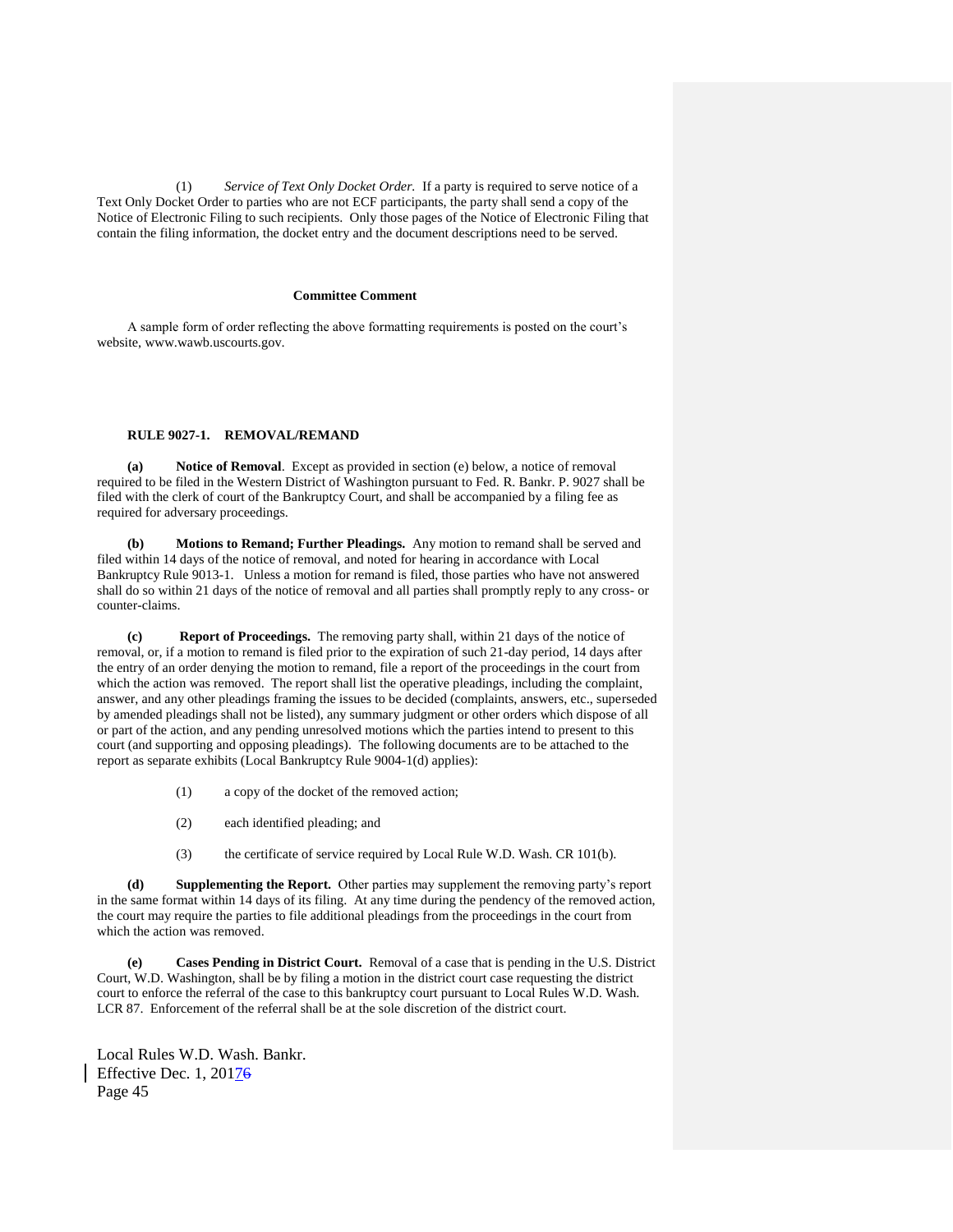#### **Committee Comment**

The addition of subsection (e) is necessitated by the decision in *Stafford v. Suntrust Mortgage, Inc., et al.,* 13-01531-KAO (Bankr. W.D. Wash., January 14, 2014).

## **RULE 9029-1. LOCAL BANKRUPTCY RULES - GENERAL**

These Local Bankruptcy Rules govern practice and procedure in the United States Bankruptcy Court for the Western District of Washington. The rules shall be cited as "Local Rules W.D. Wash. Bankr. XXXX-X" and the forms cited as "Local Forms W.D. Wash. Bankr." To comply with the uniform numbering system prescribed by the Judicial Conference of the United States, the numbering sequence generally coincides with that of the Federal Rules of Bankruptcy Procedure. These rules supersede all previous local rules and general rules of the United States Bankruptcy Court for the Western District of Washington. Except to the extent inconsistent with these rules, general orders, administrative orders, and administrative regulations are not superseded and remain in effect.

## **RULE 9029-2. LOCAL RULES - DISTRICT COURT**

The Local Rules of the United States District Court for the Western District of Washington ("Local Rules W.D. Wash.") are rules of the United States Bankruptcy Court for the Western District of Washington, except as (1) they may be inconsistent with Title 11, United States Code ("Bankruptcy Code"), the Federal Rules of Bankruptcy Procedure, or these Local Bankruptcy Rules, or (2) otherwise ordered by the court.

# **RULE 9029-3. FEDERAL RULES OF BANKRUPTCY PROCEDURE**

The Federal Rules of Bankruptcy Procedure, inclusive of any Interim Federal Rules of Bankruptcy Procedure (herein "Fed. R. Bankr. P." and 'Interim Fed. R. Bankr. P.", respectively) are rules of the United States Bankruptcy Court and govern procedure in cases under Title 11, United States Code. On adoption of Federal Rules of Bankruptcy Procedure superseding the Interim Federal Rules of Bankruptcy Procedure, all references in these Local Bankruptcy Rules to the Interim Federal Rules of Bankruptcy Procedure will be deemed to refer to the Federal Rules of Bankruptcy Procedure.

## **RULE 9040-1. HONORABLE THOMAS T. GLOVER MEDIATION PROGRAM**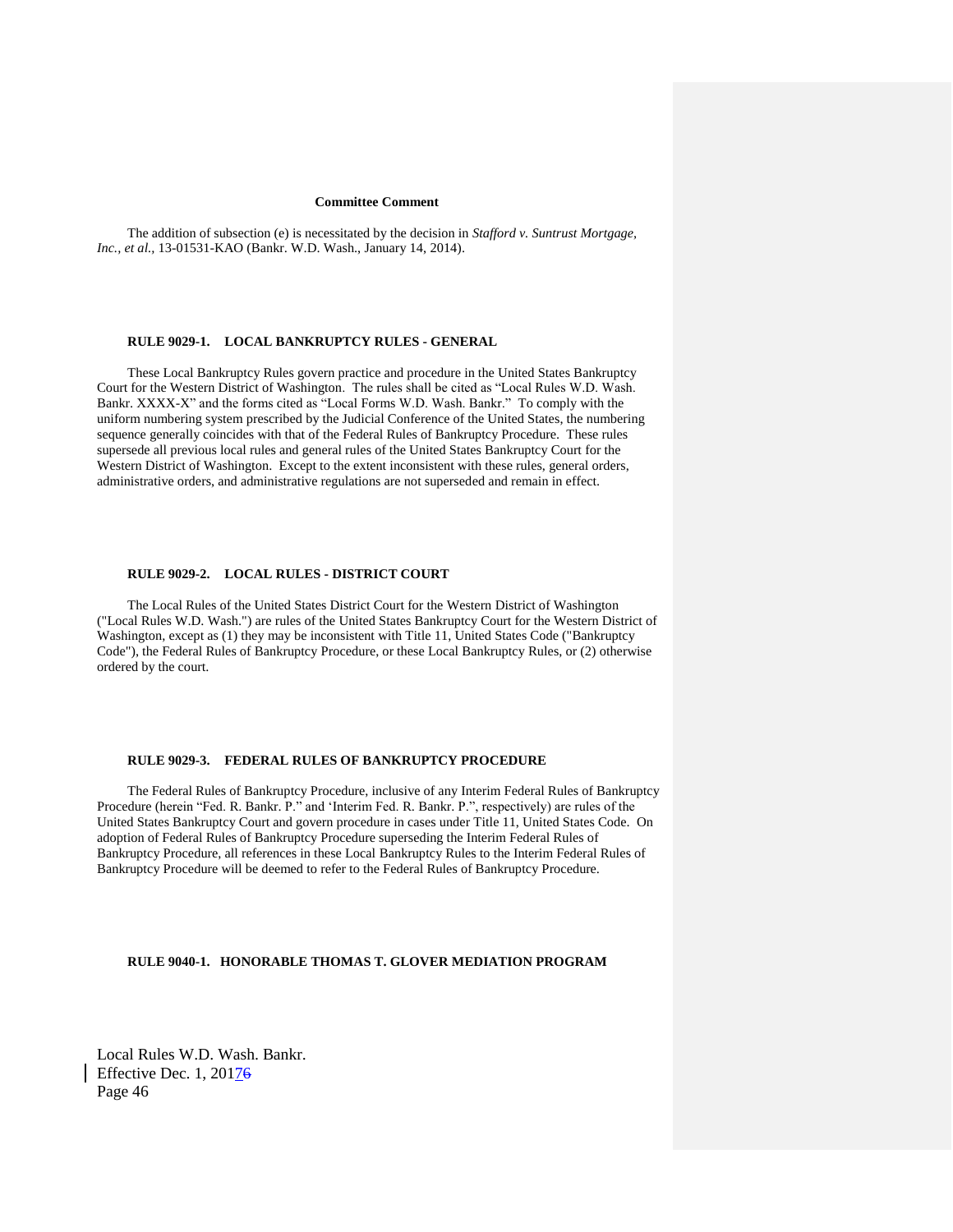Local Bankruptcy Rules 9040-1 through 9050-1 govern the Honorable Thomas T. Glover Mediation Program (the "Program") in the United States Bankruptcy Court for the Western District of Washington.

# **RULE 9040-2. PURPOSE AND SCOPE**

**(a) Purpose.** The court recognizes that formal litigation of disputes in bankruptcy cases and adversary proceedings frequently imposes significant economic burdens on parties and often delays resolution of those disputes. The procedures established by these Local Bankruptcy Rules are intended primarily to provide litigants with the means to resolve their disputes more quickly, at less cost, and often without the stress and pressure of litigation.

The court also notes that the volume of cases, contested matters and adversary proceedings filed in the Western District of Washington has placed substantial burdens upon counsel, litigants and the court, all of which contribute to the delay in the resolution of disputed matters. A court authorized mediation program, in which litigants and counsel meet with a Mediator, offers an opportunity to parties to settle legal disputes promptly and less expensively, to their mutual satisfaction.

**(b) Scope.** Local Bankruptcy Rules 9040-1 through 9050-1 apply to all matters referred to the Program. All of the other Local Bankruptcy Rules apply, except to the extent that they are inconsistent with these Local Bankruptcy Rules 9040-1 through 9050-1.

## **RULE 9040-3. CERTIFICATION**

Unless otherwise ordered, no later than 28 days after an answer or other response to the complaint is filed in an adversary proceeding and whenever ordered by the court in other matters, counsel and client shall sign, serve and file a Mediation Certification certifying that they have considered mediation to resolve their dispute. The certification shall be filed on a form established for that purpose by the court and in conformity with the instructions approved by the court. Counsel and client shall certify that both have:

**(a)** Read the information sheet entitled Honorable Thomas T. Glover Mediation Program Instructions for Parties;

**(b)** Discussed the available dispute resolution options provided by the court and private entities; and

**(c)** Considered whether their case might benefit from mediation.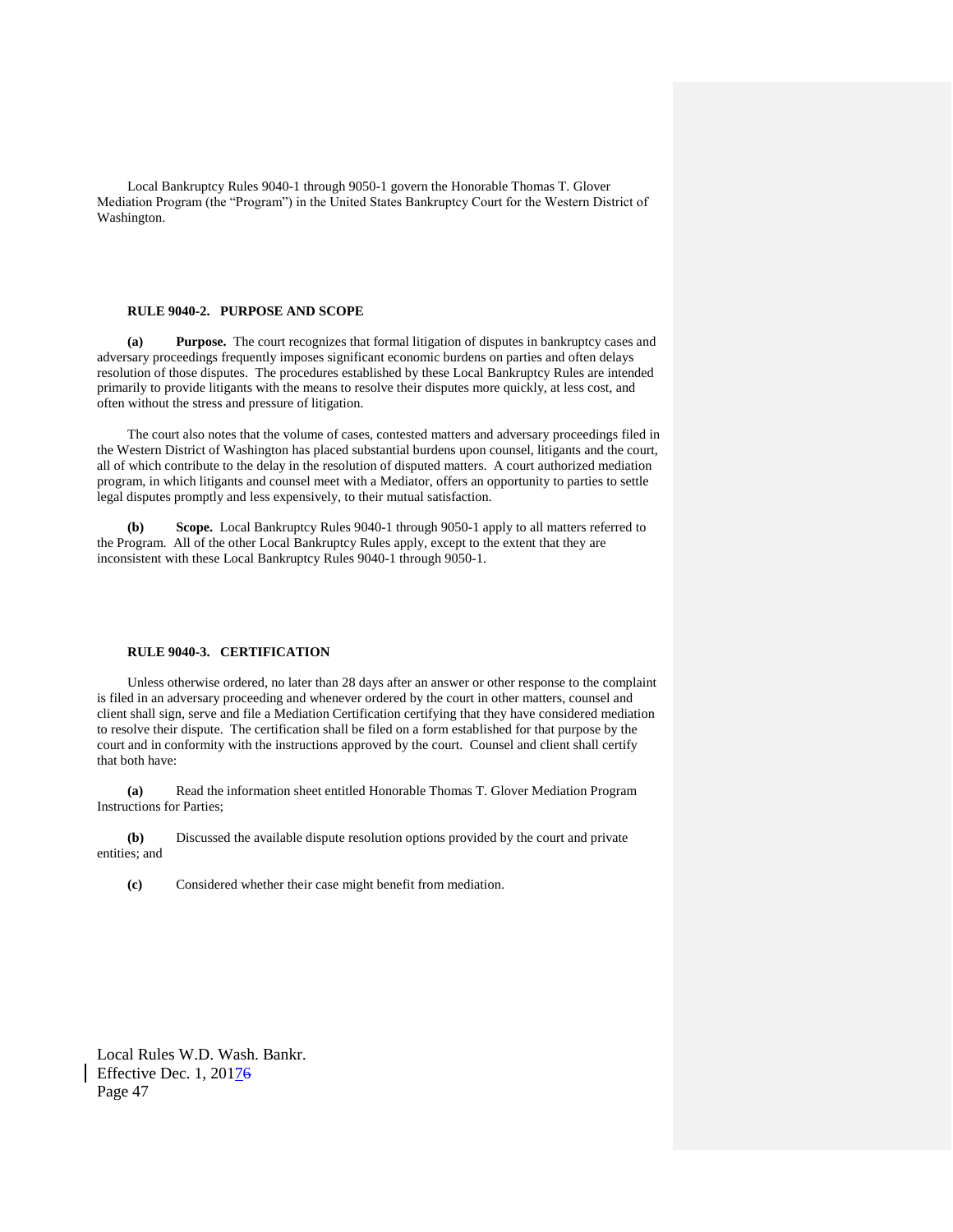## **RULE 9041-1. ELIGIBLE CASES**

Unless otherwise ordered by the judge handling the particular matter, all controversies arising in an adversary proceeding, contested matter, or other dispute in a bankruptcy case, will be eligible for referral to the Program.

# **RULE 9042-1. PANEL OF MEDIATORS**

**(a) Panel Maintained by the Court.** The court shall establish and maintain a panel of qualified professionals (the "Panel") who have volunteered and have been chosen to serve as Mediators for the possible resolution of matters referred to the Program. A list of Mediators will be maintained on the court's website.

**(b) Two Year Term.** Mediators shall serve as members of the Panel for an initial two year term. Mediators may, at their election, and subject to approval by the Executive Committee (as described in Local Bankruptcy Rule 9043-2), be reappointed to additional two year term

**(c) Application Process.** Applications to serve as a member of the Panel, and for reappointment to the Panel, shall be submitted to the Program Administrator by the deadlines established by the court each year, shall set forth the qualifications described below, and should conform to forms promulgated by the court.

#### **RULE 9042-2. QUALIFICATIONS OF MEDIATOR**

**(a) Attorneys.** In order to qualify for service as a Mediator, each attorney applicant shall certify to the court that the applicant:

(1) Is, and has been, a member in good standing of the bar of any state or of the District of Columbia for at least 5 years;

(2) Is a member in good standing of the federal courts for the Western District of Washington;

(3) Has served as the principal attorney of record in a combination of at least 10 bankruptcy cases or adversary proceedings from commencement to conclusion; and

(4) Is willing to:

(A) serve as a Mediator for at least a two year term of appointment;

(B)undertake to evaluate, mediate, and facilitate settlement of Matters no fewer than once each quarter of that term, subject only to unavailability due to conflicts, personal or professional commitments, or other matters which would make such service inappropriate; and

(C)participate as a Mediator in not less than two Matters per year on a pro bono basis, as described in Local Bankruptcy Rule 9051-1(1).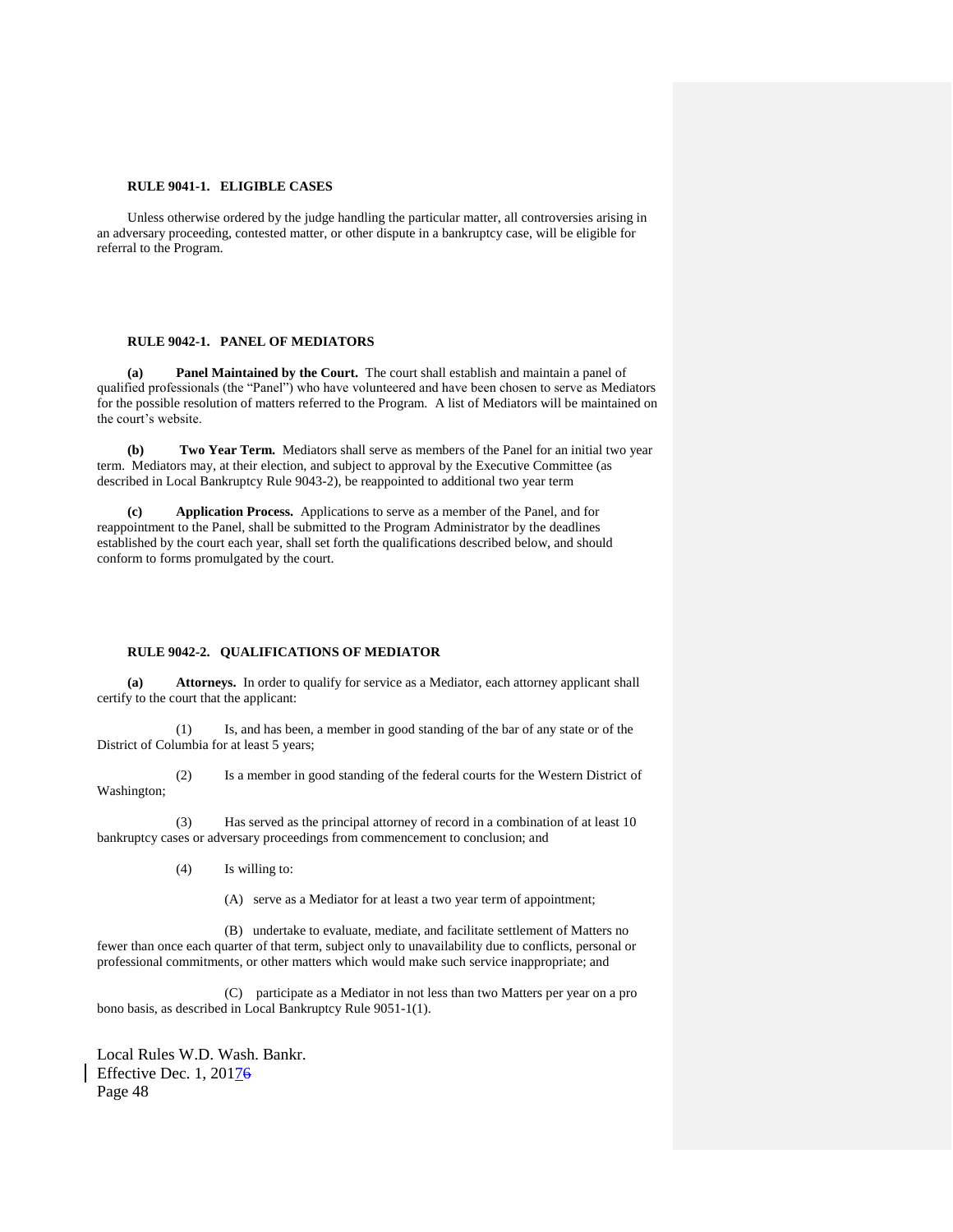(5) Attorneys who do not have the bankruptcy experience required in Local Bankruptcy Rule 9042-2(a)(3), but who have adequate mediation training and experience to otherwise qualify for appointment as Mediators, may submit an application for appointment provided they satisfy the requirements of Local Bankruptcy Rules 9042-2(a)(1), (2), and (4).

**(b) Non-attorney Mediators.** Each non-attorney applicant shall submit a statement of professional qualifications, experience, training and other information demonstrating, in the applicant's opinion, why the applicant should be appointed to the Panel. In addition, such applicants shall also make the same certification required of attorney applicants as set forth in Local Bankruptcy Rule 9042-  $2(a)(4)$ .

## **RULE 9042-3. ANNUAL SELECTION OF MEDIATORS**

Each year the Executive Committee will select the Panel from the applications submitted, giving due regard to mediation training and experience and such matters as professional experience and location so as to make the Panel appropriately representative of the public being served by the Program. Appointments will be limited to keep the Panel at an appropriate size and to ensure that the Panel is comprised of individuals who have broad-based experience, superior skills and qualifications from a variety of legal specialties and other professions. Accordingly, during its annual review, the Executive Committee may add new mediators, replace mediators whose terms have expired without renewal, and/or renew the terms of existing mediators.

# **RULE 9042-4. GEOGRAPHIC AREAS OF SERVICE**

The Mediators on the Panel will indicate to the court the city or cities within the Western District of Washington in which they are willing to act or serve.

## **RULE 9042-5. TRAINING**

Before first serving as a Mediator on any assigned Matters, each person selected pursuant to Local Bankruptcy Rule 9042-3 shall have completed requisite mediation training provided by the court or approved by the Program Administrator.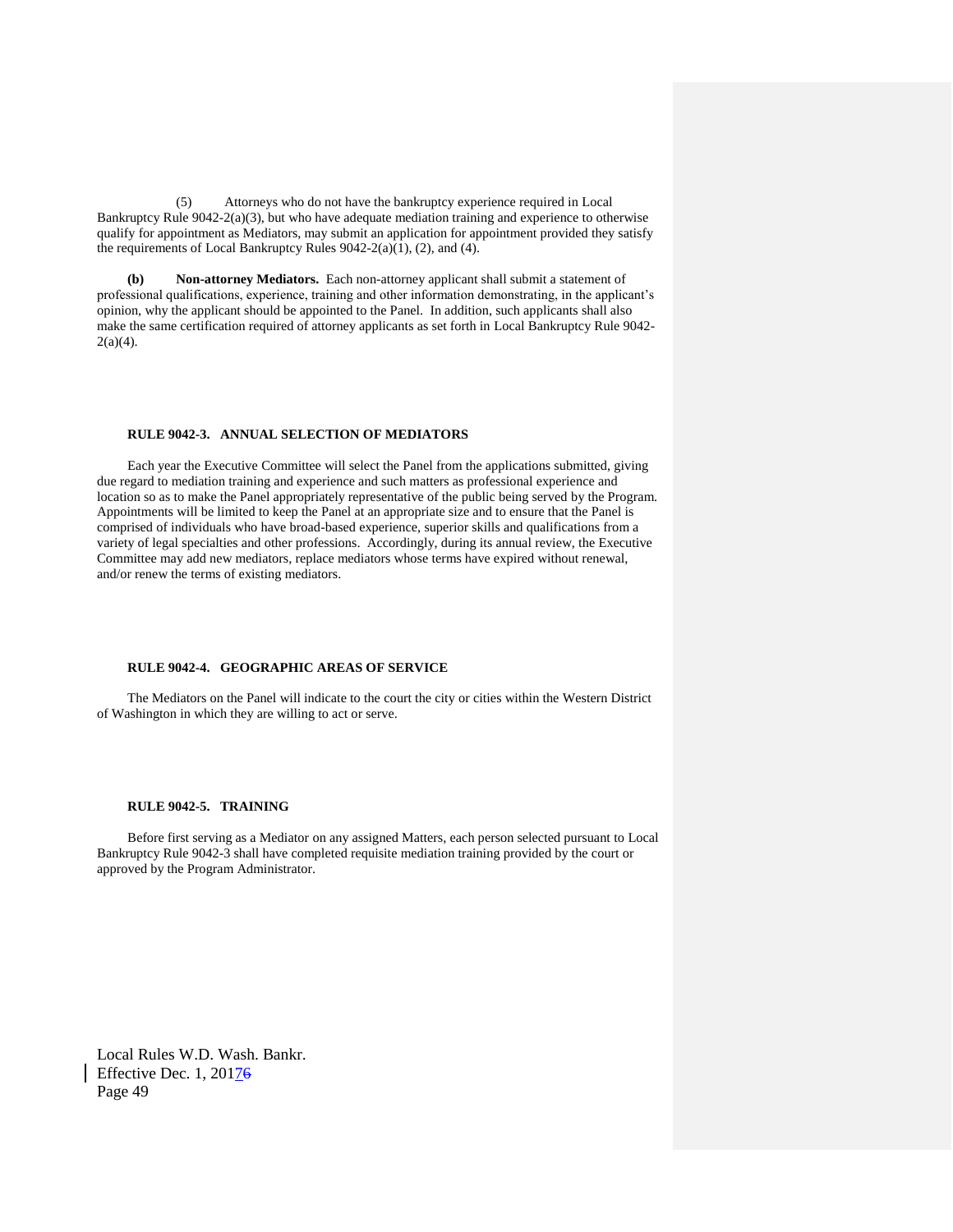## **RULE 9043-1. ADMINISTRATION OF THE PROGRAM**

A staff member of the court will be appointed by the Chief Bankruptcy Judge to serve as the Program Administrator. The Program Administrator will be aided by an Executive Committee, as well as other staff members of the court, who will maintain and collect applications, maintain the roster of the Panel, track and compile results of the Program, and handle such other administrative duties as are necessary.

# **RULE 9043-2. THE PROGRAM EXECUTIVE COMMITTEE**

A committee (the "Executive Committee") of no less than three and no more than five licensed attorneys shall be selected by the Chief Bankruptcy Judge to assist and advise the Program Administrator, and shall be responsible for the selection and maintenance of the Panel. Each member of the Executive Committee shall be selected to a term of at least 3 years, renewable for an additional 2 years, at the discretion of the Chief Bankruptcy Judge.

## **RULE 9044-1. ASSIGNMENT TO THE PROGRAM**

**(a) By the Judge.** Participation in the Program is voluntary, except when ordered by the court. A contested matter in a case, adversary proceeding, or other dispute (hereinafter collectively referred to as "Matter" or "Matters") may be assigned to the Program by order of the judge at a status conference or other hearing. If a Matter is to be assigned to the Program by the judge, the judge will enter an order assigning the Matter to the Program. The parties will normally be given the opportunity to confer and designate a mutually acceptable Mediator as well as an alternate Mediator, and upon agreement, should follow the procedure set forth in subparagraph (b). If the parties cannot agree, or if the judge deems selection by the Program Administrator, or its designee, to be appropriate and necessary, the Program Administrator will select a Mediator. Nothing contained in these Local Rules of Bankruptcy Procedure is intended to preclude other forms of dispute resolution with the consent of the parties and, where required, approval of the court. The court will enter an order on the Program Administrator's selection of the Mediator.

**(b) By Stipulation.** Parties to a dispute may stipulate to the submission of a Matter to the Program by filing a Stipulation Appointing Mediator and Assignment to the Program ("Stipulation"). If the parties have already selected a Mediator who has indicated a willingness to serve, they may file the Stipulation and electronically upload an order appointing the proposed Mediator. Upon entry of the Order Appointing Mediator, the party who uploaded the order shall mail a copy of the order to the Mediator. If the parties have not contacted a Mediator in advance, they may file the Stipulation identifying a Mediator and an alternate from the Panel and upload an order appointing both the Mediator and alternate. Upon entry of the Order Appointing Mediator, the party who uploaded the order shall mail a copy of the order to the Mediator and the alternate. Assignment to the Program shall not alter or affect any time limits, deadlines, scheduling matters or orders in any adversary proceeding, contested matter or other proceeding, unless specifically ordered by the court.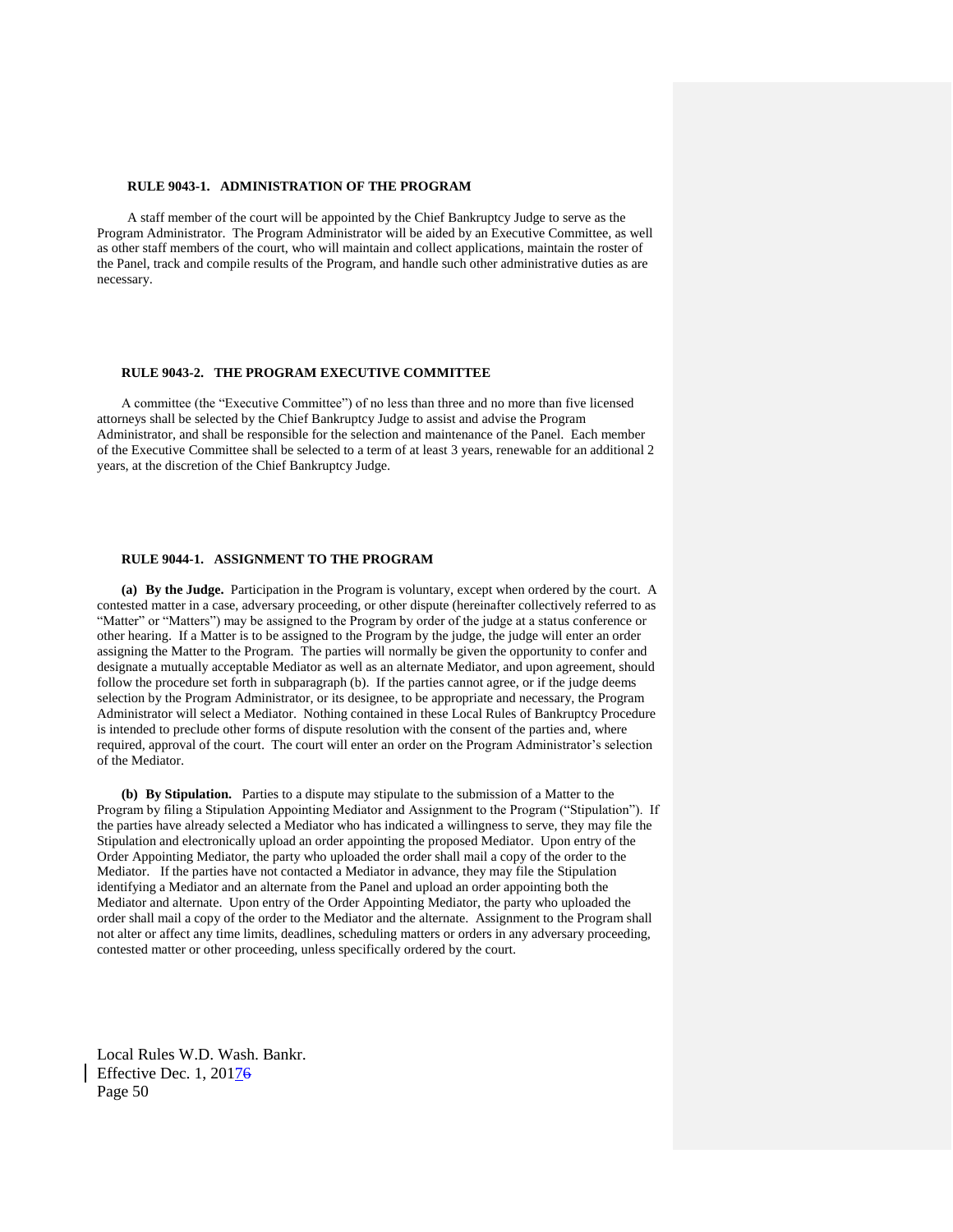#### **RULE 9044-2. SERVICE OF MEDIATOR**

No Mediator may serve in any Matter in violation of the standards set forth in 28 U.S.C. § 455, except that parties represented by an attorney may waive a conflict arising under 28 U.S.C. § 455(b)(4) after full disclosure of the conflict by the Mediator. An attorney Mediator shall also promptly determine all conflicts or potential conflicts in the same manner as an attorney would under the Washington Rules of Professional Conduct if any party to the dispute were a client. A non-attorney Mediator shall promptly determine all conflicts or potential conflicts in the same manner as under the applicable rules pertaining to the Mediator's profession. If the Mediator's firm has represented one or more of the parties, the Mediator shall promptly disclose that circumstance to all parties in writing. A party who believes that the assigned Mediator has a conflict of interest shall promptly bring the matter to the attention of the Mediator. If the Mediator does not withdraw from the assignment, the matter shall be brought to the attention of the court by the Mediator or any of the parties

## **RULE 9045-1. DISPUTE RESOLUTION PROCEDURES**

**(a) Availability of Mediator.** Promptly after appointment, a Mediator not available to serve in the Matter shall notify the parties, the alternate Mediator, and the Program Administrator of that unavailability. The alternate Mediator shall thereafter serve as the Mediator.

**(b) Initial Telephonic Conference.** As soon as practicable after notification of appointment, the Mediator shall conduct a telephonic conference with pro se parties and/or counsel for the parties to provide preliminary information to the Mediator concerning the nature of the Matter, the expectations of the parties, and anything else which will facilitate the process (the "Initial Conference").

**(c) Mediation Conference Scheduling.** Within 7 days of the Initial Conference, the Mediator shall give notice to the parties of the time and place for the mediation conference (the "Mediation Conference"), which shall commence not later than 28 days following the date of appointment of the Mediator, and which shall be held in a suitable neutral setting, such as the office of the Mediator, at a location convenient to the parties. Upon written stipulation between the Mediator and the parties, the Mediation Conference may be continued.

**(d) Mediation Statements.** Unless modified by the Mediator, no later than 14 days after the date of the order assigning the Matter to the Program, each party shall submit to the Mediator a written mediation statement ("Mediation Statement"). Mediation Statements may be shared with other parties if agreed upon at the Initial Conference. Such statements shall not exceed 10 pages (exclusive of exhibits and attachments). At the Initial Conference the parties and the Mediator shall determine the topics to be addressed in the Mediation Statements. Suggested topics include:

(1) identify the person(s), in addition to counsel, who will attend the session as representative of the party with decision making authority;

(2) describe briefly the substance of the dispute;

(3) address whether there are legal or factual issues whose early resolution might appreciably reduce the scope of the dispute or contribute significantly to settlement;

(4) identify the discovery that could contribute most to equipping the parties for meaningful discussions;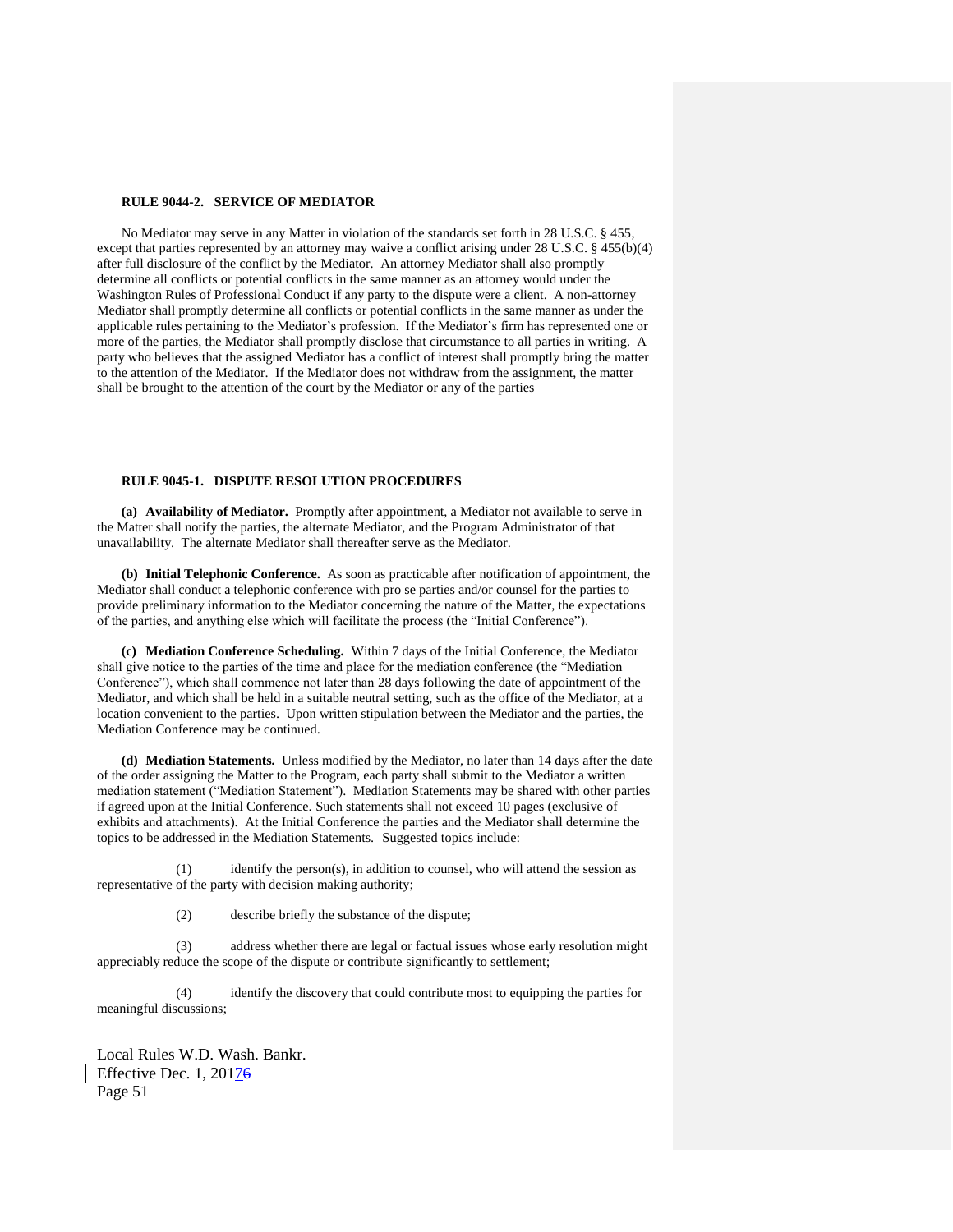(5) set forth the history of past settlement discussions, including all prior and presently outstanding offers and demands;

(6) make an estimate of the cost and time to be expended for further discovery, pretrial motions, expert witnesses and trial;

(7) indicate presently scheduled key dates related to the dispute, including discovery deadlines, status conferences, pretrial conferences, and trial; and

(8) provide the terms of an acceptable settlement that would conclude the matter and end further litigation expenses.

**(e) Statements Not To Be Filed.** The Mediation Statements shall not be filed with the court and the court shall not have access to them.

**(f) Identification of Participants.** Parties may identify in the Mediation Statements any persons connected to a party opponent (including a representative of a party opponent's insurance carrier) whose presence at the Mediation Conference would improve substantially the prospects for making the session productive; the fact that a person has been so identified, shall not, by itself, result in an order compelling that person to attend the Mediation Conference.

**(g) Documents.** Parties shall attach to their Mediation Statements copies of documents out of which the dispute has arisen, e.g., contracts, or those whose availability would materially advance the purposes of the Mediation Conference.

## **RULE 9045-2. ATTENDANCE AT MEDIATION CONFERENCE**

**(a) Counsel.** Counsel for each party who is primarily responsible for the Matter shall personally attend the Mediation Conference and any adjourned sessions of that Mediation Conference. Counsel for each party shall come prepared to discuss all liability issues, all damage issues, and the position of the party relative to settlement, in detail and in good faith.

**(b) Parties.** All individual parties, and representatives with authority to negotiate and to settle the Matter on behalf of parties other than individuals, shall personally attend the Mediation Conference unless excused by the Mediator for cause.

# **RULE 9046-1. CONDUCT OF THE MEDIATION CONFERENCE**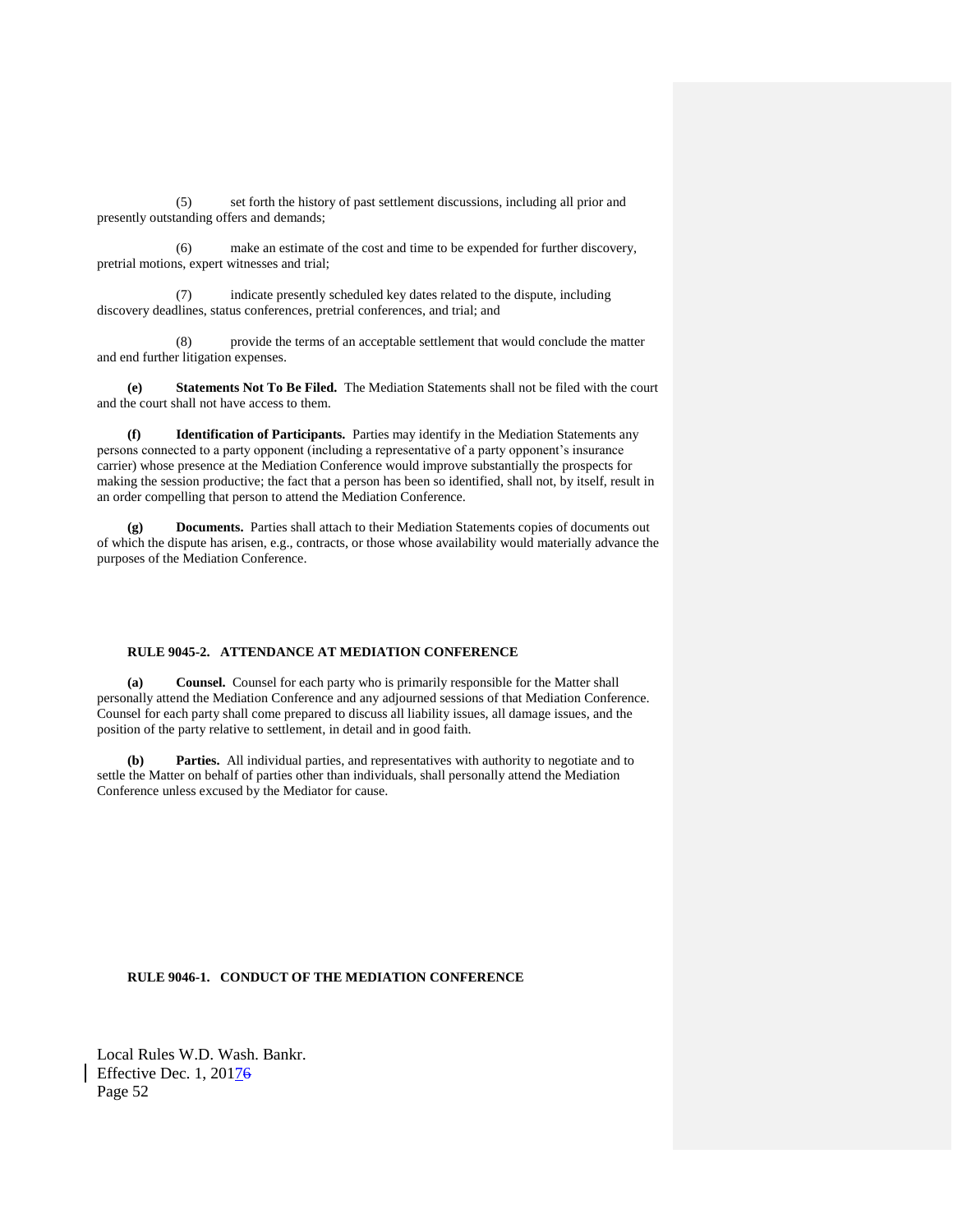The Mediation Conference shall proceed informally. Rules of evidence shall not apply. There shall be no formal examination or cross-examination of witnesses. Where necessary, the Mediator may conduct continued Mediation Conferences after the initial session. As appropriate, the Mediator may:

**(a)** Permit each party, through counsel or otherwise, to make an oral presentation of its position;

**(b)** Help the parties identify areas of agreement and, where feasible, formulate stipulations;

**(c)** Assess the relative strengths and weaknesses of the parties' contentions and evidence, and explain as carefully as possible the reasoning of the Mediator that supports these assessments;

**(d)** Assist the parties in settling the dispute;

**(e)** Estimate, where feasible, the likelihood of liability and the dollar range of damages;

**(f)** Help the parties devise a plan for sharing the important information and/or conducting the key discovery that will equip them as expeditiously as possible to participate in meaningful settlement discussions or to posture the case for disposition by other means; and

**(g)** Determine whether some form of follow-up to the conference would contribute to the case development process or to settlement.

## **RULE 9047-1. CONFIDENTIALITY**

**(a) Written and Oral Communications.** All written and oral communications made in connection with or during any Mediation Conference, including the Mediation Statement referred to in Local Bankruptcy Rule 9045-1(d), shall be subject to all the protections afforded by Fed. R. Evid. 408 and by Fed. R. Civ. P. 68(b). The Mediator may ask the parties to sign a confidentiality agreement. Any confidentiality agreement shall be retained by the Mediator and not filed with the court.

**(b) Limitations on Disclosure.** No written or oral communication made by any party, attorney, Mediator or other participant in connection with or during any Mediation Conference may be disclosed to anyone not involved in the Matter. Nor may such communication be used in any pending or future proceeding in court to prove liability for or invalidity of a claim or its amount. Such communication may be disclosed, however, if all participants in the Program, including the Mediator, so agree. Notwithstanding the foregoing, this Local Bankruptcy Rule 9047-1 does not require the exclusion of any evidence:

(1) Otherwise discoverable merely because it is presented in the course of a Mediation Conference; or

(2) Offered for another purpose, such as proving bias or prejudice of a witness, negating a contention of undue delay, or proving an effort to obstruct a criminal investigation or prosecution.

**(c) Evaluations and Written Agreements.** Nothing in this Local Bankruptcy Rule 9047-1 shall be construed to prevent parties, counsel or Mediators from responding in absolute confidentiality, to inquiries or surveys by persons authorized by this court to evaluate the Program. Nor shall anything in this section be construed to prohibit parties from entering into written agreements resolving some or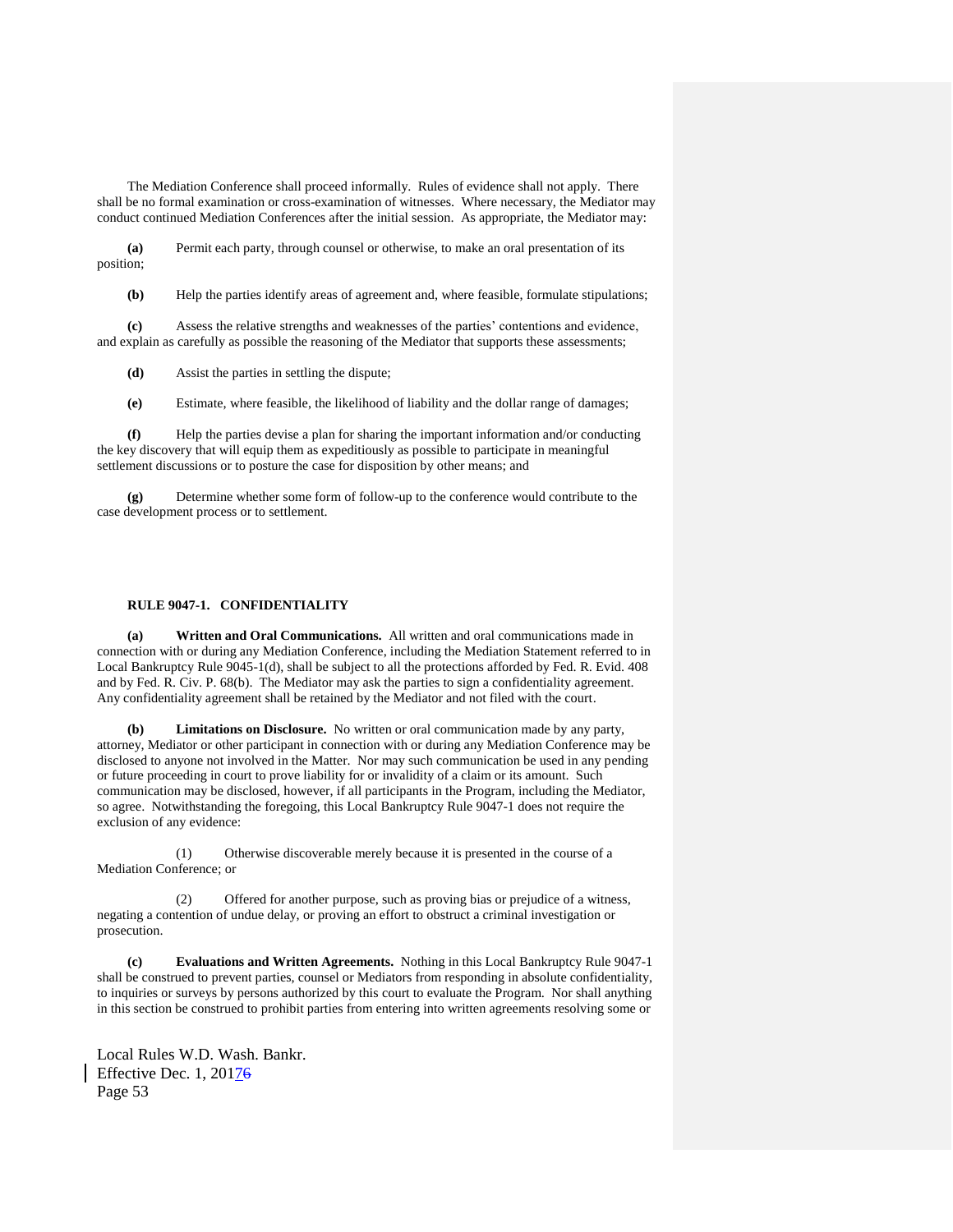all of the Matter or entering or filing procedural or factual stipulations based on suggestions or agreements made in connection with a Mediation Conference.

#### **RULE 9048-1. SUGGESTIONS AND RECOMMENDATIONS OF MEDIATOR**

If the Mediator makes any oral or written suggestions to a party's attorney as to the advisability of a change in that party's position with respect to settlement, the attorney for that party shall promptly transmit that suggestion to the party. The Mediator shall have no obligation to make any written comments or recommendations, but may, as a matter of discretion, provide the parties with a written settlement recommendation memorandum. No copy of any such memorandum shall be filed with the clerk of court or made available in whole or in part, directly or indirectly, to the court.

# **RULE 9049-1. PROCEDURES UPON COMPLETION OF MEDIATION CONFERENCE**

Upon the conclusion of the Mediation Conference, the following procedure shall be followed:

**(a) Agreement Reached.** If the parties have reached an agreement regarding the disposition of the Matter, the parties shall determine who shall prepare the writing to dispose of the Matter, and they may continue the Mediation Conference to a date convenient to all parties and the Mediator if necessary. The court will reasonably accommodate parties who desire to place any resolution of a Matter on the record during or following the Mediation Conference. Where required, the parties shall promptly submit the fully executed stipulation to the court for approval.

**(b) Certificate of Compliance. W**ithin 14 days of the conclusion of the Mediation Conference, the Mediator shall file with the court a Certificate of Compliance in the form provided by the court. Regardless of the outcome of the Mediation Conference, the Mediator will not provide the court with any details of the substance of the Mediation Conference.

**(c) Report of Mediation Conference.** In order to assist the Program Administrator in compiling useful data to evaluate the Program, and to aid the Executive Committee in assessing the efforts of the members of the Panel, the Mediator shall provide the Program Administrator with a Report of Mediation Conference that includes an estimate of the number of hours spent in the Mediation Conference, the amount charged by the Mediator, an attendance form showing the participants in the mediation, and any other statistical and evaluative information as required by the court.

## **RULE 9050-1. PRO BONO MATTERS AND FEES FOR SERVICES OF MEDIATORS**

**(a) Pro Bono Matters.** During each year of every two-year term, each Mediator shall undertake not less than two mediations where a party, whether represented by counsel or not, is permitted to participate without charge ("Pro Bono Matters"). The Mediator shall have discretion to determine whether a particular party is entitled to participate in a Matter without charge because of their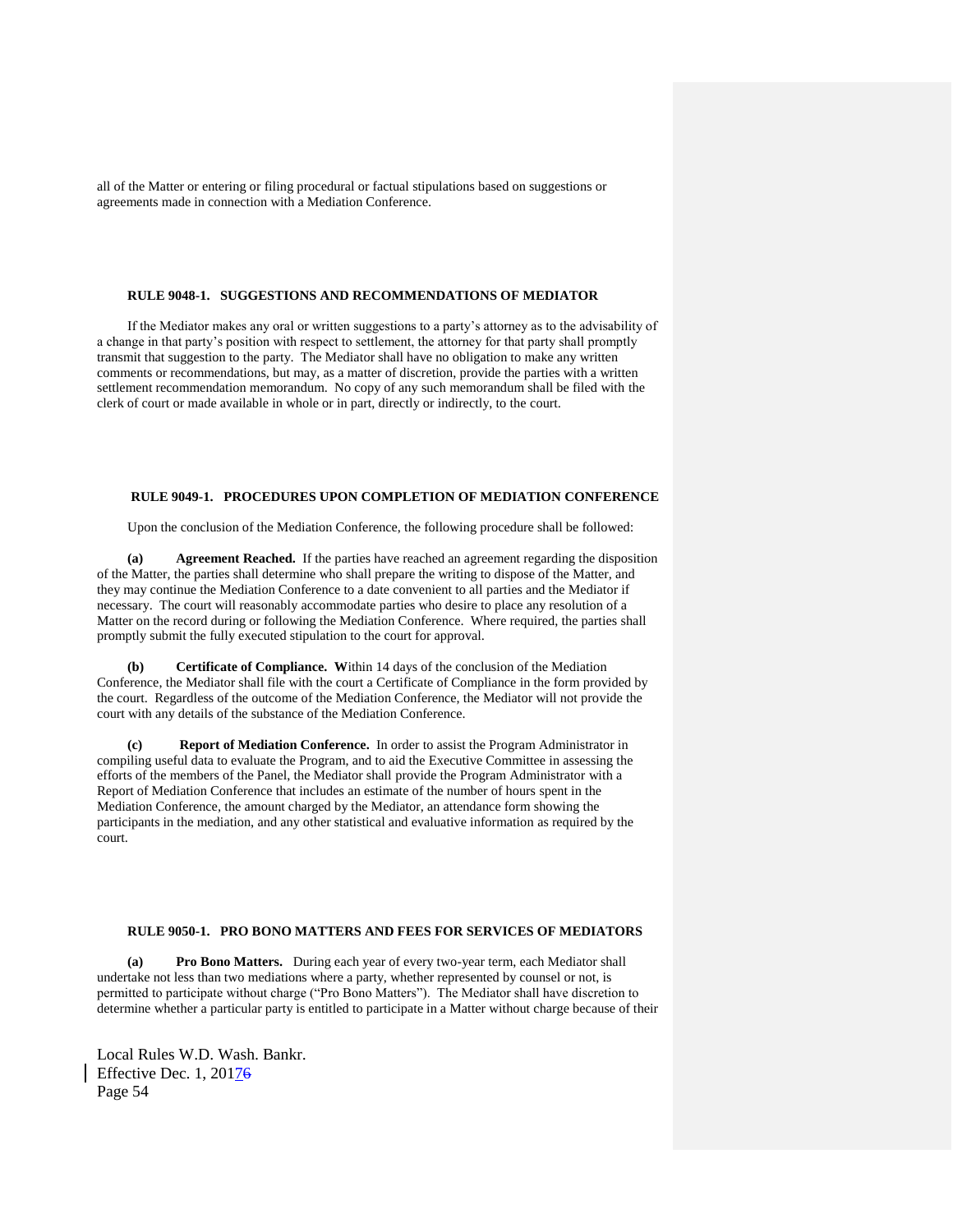financial circumstances. Other parties participating in a Pro Bono Matter who have the ability to pay the fee and who are not, in the discretion of the Mediator entitled to participate without charge, shall pay the fee described in subsection (b) below. After rendering 6 hours of Program related services as provided in subsection (b) below, and subject to the consent of the parties, the Mediator may continue to provide additional services at the hourly rate described in subsection (b) below only if the party participating without charge agrees to pay an equal share of the additional fees or the Mediator agrees to continue the Mediation without charge to such pro bono party and the other parties sharing the Mediator's additional fees are not charged for the pro bono participant's share. Each Mediation in which at least one party participates without charge shall count towards the satisfaction of the Mediator's annual requirement to conduct not less than two Pro Bono Matters.

**(b) Other Matters and Fees for Mediator Services.** For all Matters other than Pro Bono Matters, Mediators are authorized to charge each party to the Mediation, whether or not represented by counsel, \$500. The flat fee will pay for up to 6 hours of Program related services rendered, exclusive of the Initial Conference, and with a minimum of 4 hours spent in the Mediation Conference. For any services rendered in excess of the initial 6 hours, with the consent of the parties, a Mediator may charge the parties a rate not to exceed a total of \$450 per hour for services rendered, to be split evenly among the parties, except as provided in subsection (a) above.

# **Committee Comment**

See Washington Rules of Professional Conduct, Rule 1.5(f)(2) regarding flat fee arrangements.

# **RULE 9074-1. TELEPHONE OR VIDEO CONFERENCES**

When an issue is deemed by the court to be capable of resolution through telephonic or video hearing, the court may, upon request of counsel, or on its own motion, conduct a telephonic or video hearing in the interests of judicial economy.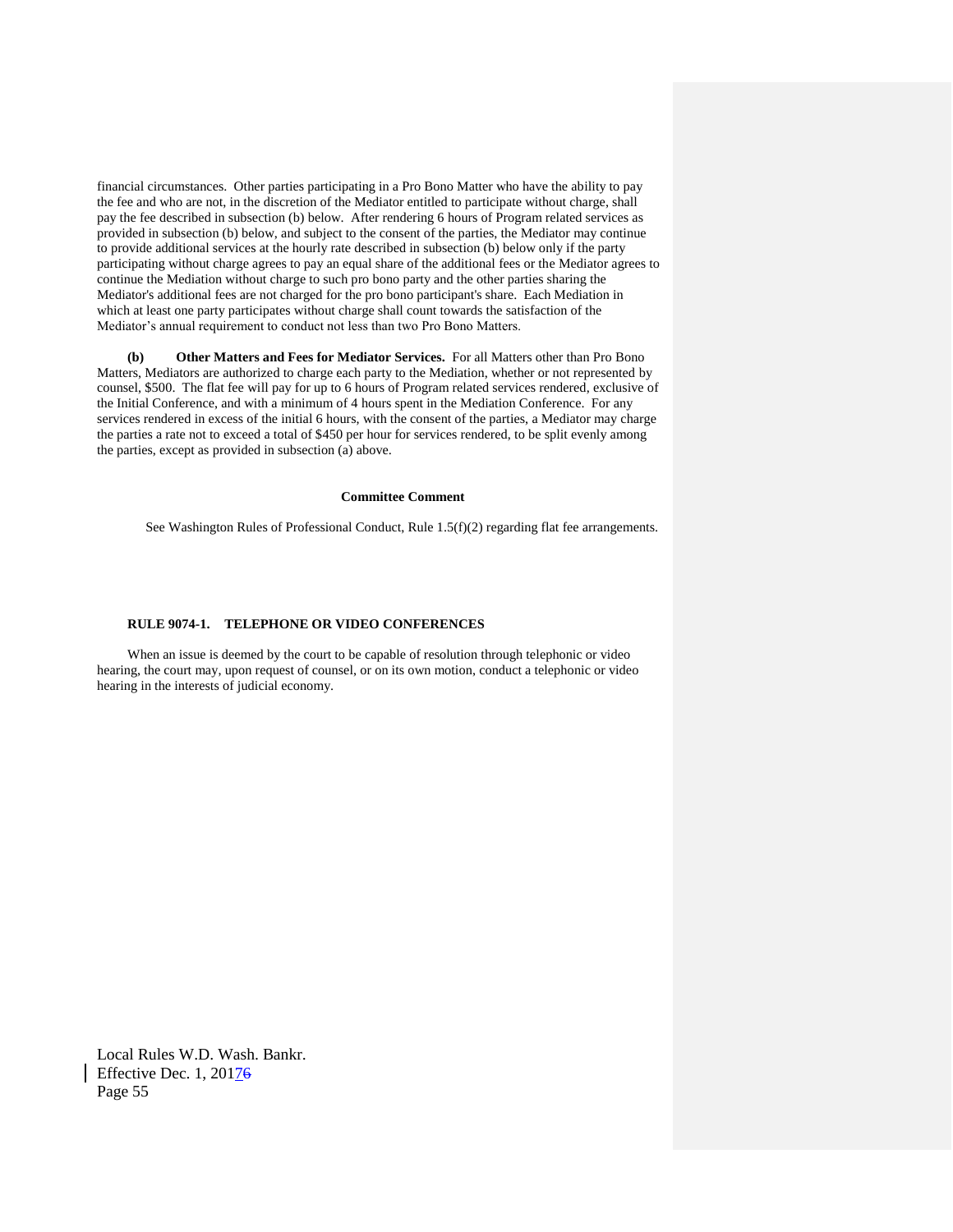## **Appendix A to Local Bankruptcy Rules UNITED STATES BANKRUPTCY COURT WESTERN DISTRICT OF WASHINGTON Effective July 1, 2008**

## **GUIDELINES FOR CASH COLLATERAL AND FINANCING STIPULATIONS**

The judges of this district are often requested to rule on requests by debtors (or chapter 11 trustees) for authority to enter into cash collateral and financing stipulations and agreements with secured creditors (e.g., under §§ 363(c)(2) or 364(c) (all section references are to the Bankruptcy Code, 11 U.S.C.)). These stipulations and agreements frequently contain provisions that the judges will not normally approve. In an effort to provide guidance to debtors and secured creditors in these circumstances, the judges have adopted the following guidelines.

Except as set forth below, these guidelines apply both to interim and to final requests for use of cash collateral or for authority to enter into a financing arrangement.

A. The following **will not normally be approved in an interim order**, and must be identified and justified in final requests (see C, below):

1. Cross-collateralization clauses, i.e., clauses that secure prepetition debt with postpetition assets in which the secured party would not otherwise have a security interest by virtue of its prepetition security agreement.

2. Provisions or findings of fact that bind the estate (or all parties in interest, or parties not stipulating) with respect to the validity, perfection or amount of the secured party's lien or debt.

3. Provisions or findings of fact that bind the estate (or all parties in interest, or parties not stipulating) with respect to the relative priorities of the secured party's lien and liens held by persons who are not party to the stipulation. This would include, for example, an order approving a stipulation providing that the secured party's lien is a "first-priority" lien.

4. Provisions in an **interim order** that permit the secured party's lien to (i) attach to unsecured property of the estate, or (ii) have priority over other existing secured creditors in property of the estate that is already subject to a secured creditor's lien. *See* § 364(c)(2) and (3).

5. Waivers of § 506(c).

6. Provisions that operate expressly or as a practical matter to divest the debtor, or any other party in interest, of discretion in the formulation of a plan or administration of the estate, or limit access to the court to seek any relief under applicable provisions of law.

7. Releases of liability by the debtor of any claim or cause of action against the secured creditor, including without limitation (i) for the creditor's alleged prepetition torts, breaches of contract, or lender liability, (ii) releases of prepetition or postpetition defenses and/or counterclaims, and (iii) releases of any avoidance actions arising under the Bankruptcy Code.

Automatic relief from the stay of  $\S 362(a)$  upon the debtor's default under the cash collateral or financing agreement or stipulation, conversion to chapter 7, or the appointment of a trustee.